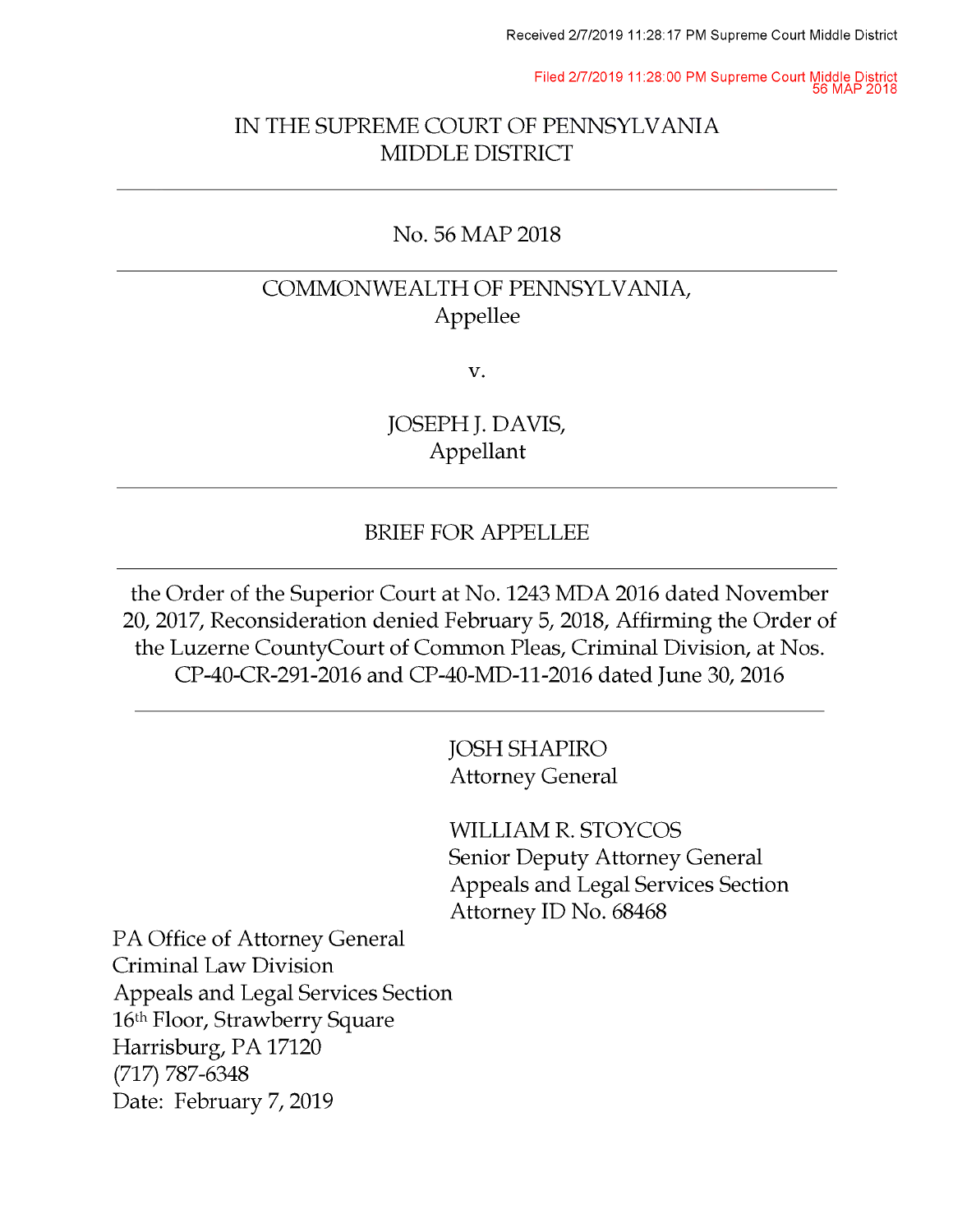## TABLE OF CONTENTS

| COUNTER-STATEMENT OF THE QUESTIONS INVOLVED 1                                                                                                                                                                                                                                                                                                                                                                                                                                                                                                                                                                                                                                                                                                                                       |
|-------------------------------------------------------------------------------------------------------------------------------------------------------------------------------------------------------------------------------------------------------------------------------------------------------------------------------------------------------------------------------------------------------------------------------------------------------------------------------------------------------------------------------------------------------------------------------------------------------------------------------------------------------------------------------------------------------------------------------------------------------------------------------------|
|                                                                                                                                                                                                                                                                                                                                                                                                                                                                                                                                                                                                                                                                                                                                                                                     |
|                                                                                                                                                                                                                                                                                                                                                                                                                                                                                                                                                                                                                                                                                                                                                                                     |
|                                                                                                                                                                                                                                                                                                                                                                                                                                                                                                                                                                                                                                                                                                                                                                                     |
|                                                                                                                                                                                                                                                                                                                                                                                                                                                                                                                                                                                                                                                                                                                                                                                     |
|                                                                                                                                                                                                                                                                                                                                                                                                                                                                                                                                                                                                                                                                                                                                                                                     |
|                                                                                                                                                                                                                                                                                                                                                                                                                                                                                                                                                                                                                                                                                                                                                                                     |
|                                                                                                                                                                                                                                                                                                                                                                                                                                                                                                                                                                                                                                                                                                                                                                                     |
| THIS COURT SHOULD DISMISS AS WAIVED DAVIS' CLAIM THAT<br>ARTICLE I, SECTION 9 OF THE PENNSYLVANIA CONSTITUTION<br>BROADER PROTECTION AGAINST<br>PROVIDES<br>SELF-<br>INCRIMINATION THAN THE FIFTH AMENDMENT TO THE UNITED<br>STATED CONSTITUTION WITH REGARD TO COMPELLED ACTS OF<br>PRODUCTION BECAUSE THE FIRST TIME HE ARTICULATED IT WAS<br>THIS COURT SHOULD HOLD THAT THE FORGONE CONCLUSION<br>DOCTRINE APPLIES TO RENDER DAVIS' COMPELLED ACT OF<br>PRODUCING THE PASSWORD TO HIS COMPUTER NON-<br>TESTIMONIAL AND THEREFORE NOT VIOLATIVE OF THE FIFTH<br>AMENDMENT OR ARTICLE I, SECTION 9 BECAUSE THE RECORD<br>ESTABLISHES THAT THE COMMONWEALTH IS ALREADY<br>INDEPENDENTLY AWARE OF THE INFORMATION THAT WILL BE<br>COMMUNICATED BY DAVIS' PRODUCTION OF THE PASSWORD |
|                                                                                                                                                                                                                                                                                                                                                                                                                                                                                                                                                                                                                                                                                                                                                                                     |
| CERTIFICATE OF SERVICE                                                                                                                                                                                                                                                                                                                                                                                                                                                                                                                                                                                                                                                                                                                                                              |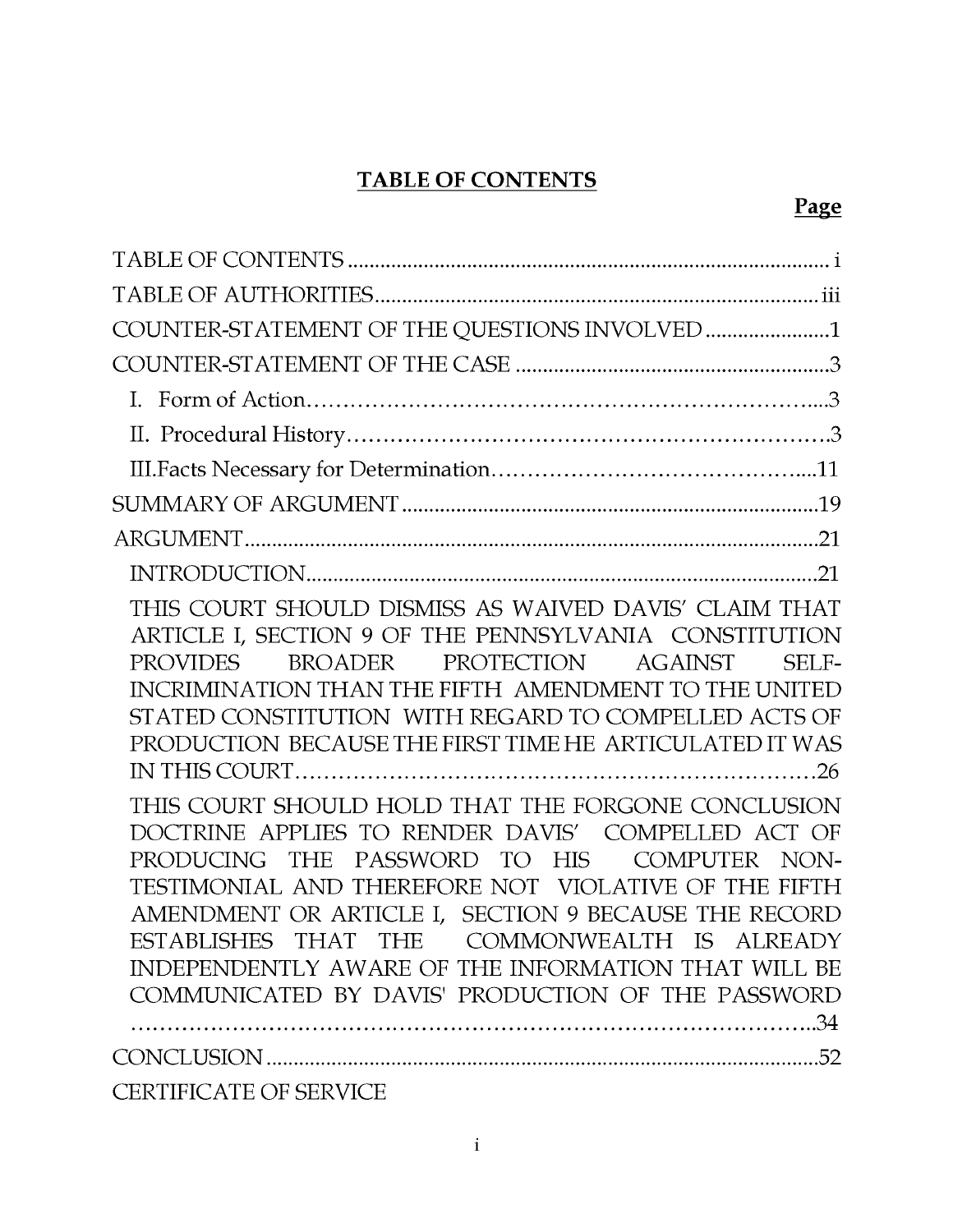# CERTIFICATE OF COMPLIANCE CERTIFICATE OF COMPLIANCE WITH Pa.R.A.P. 127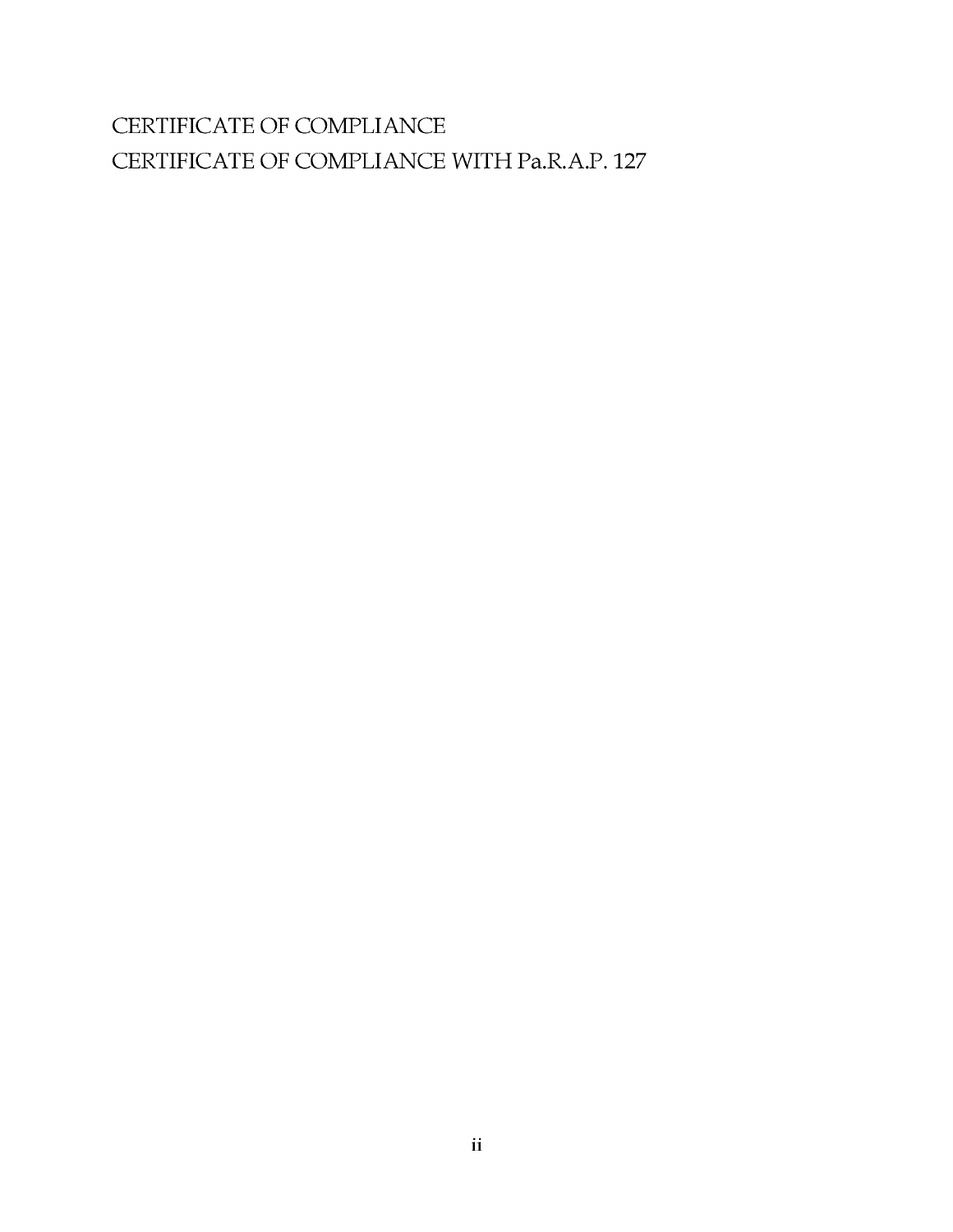## TABLE OF AUTHORITIES

# Page(s)

## **Cases**

| Altman v. Ryan,          |  |
|--------------------------|--|
|                          |  |
| Commonwealth v. Arroyo,  |  |
|                          |  |
| Commonwealth v. Baker,   |  |
|                          |  |
| Commonwealth v. Baldwin, |  |
|                          |  |
| Commonwealth v. Baust,   |  |
|                          |  |
| Commonwealth v. Beshore, |  |
|                          |  |
| Commonwealth v. Bolus,   |  |
|                          |  |
| Commonwealth v. Carrera, |  |
|                          |  |
| Commonwealth v. Davis,   |  |
|                          |  |
| Commonwealth v. Diodoro, |  |
|                          |  |
| Commonwealth v. Edmunds, |  |
|                          |  |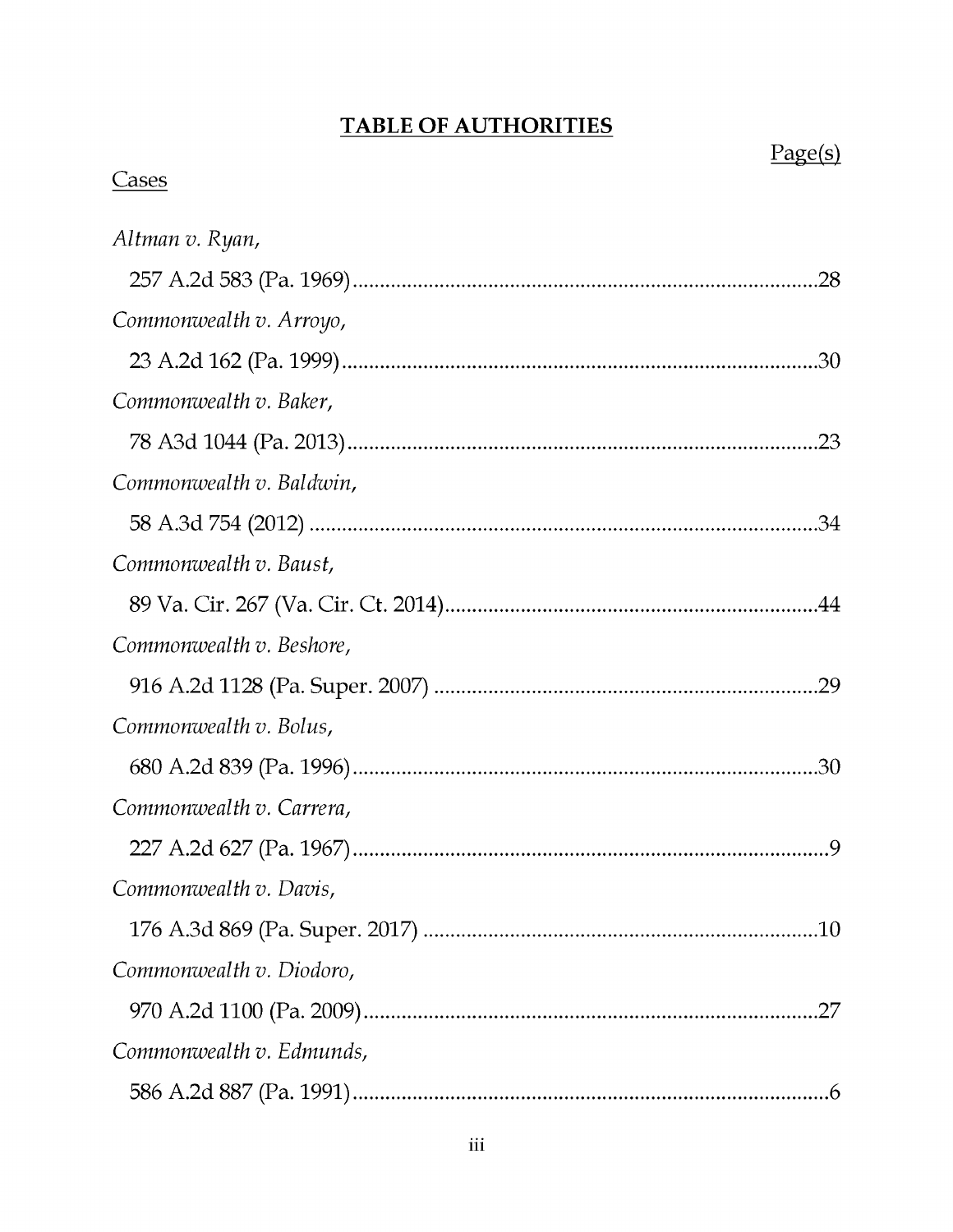| Commonwealth v. Gelfgatt,  |  |
|----------------------------|--|
|                            |  |
| Commonwealth v. Hawthorne, |  |
|                            |  |
| Commonwealth v. Knoble,    |  |
|                            |  |
| Commonwealth v. Molina,    |  |
|                            |  |
| Commonwealth v. Morely,    |  |
|                            |  |
| Commonwealth v. Mouzon,    |  |
|                            |  |
| Commonwealth v. Neiman,    |  |
|                            |  |
| Commonwealth v. Piper,     |  |
|                            |  |
| Commonwealth v. Sartin,    |  |
|                            |  |
| Commonwealth v. Swinehart, |  |
|                            |  |
| Commonwealth v. Triplett,  |  |
|                            |  |
| Commonwealth v. Turner,    |  |
|                            |  |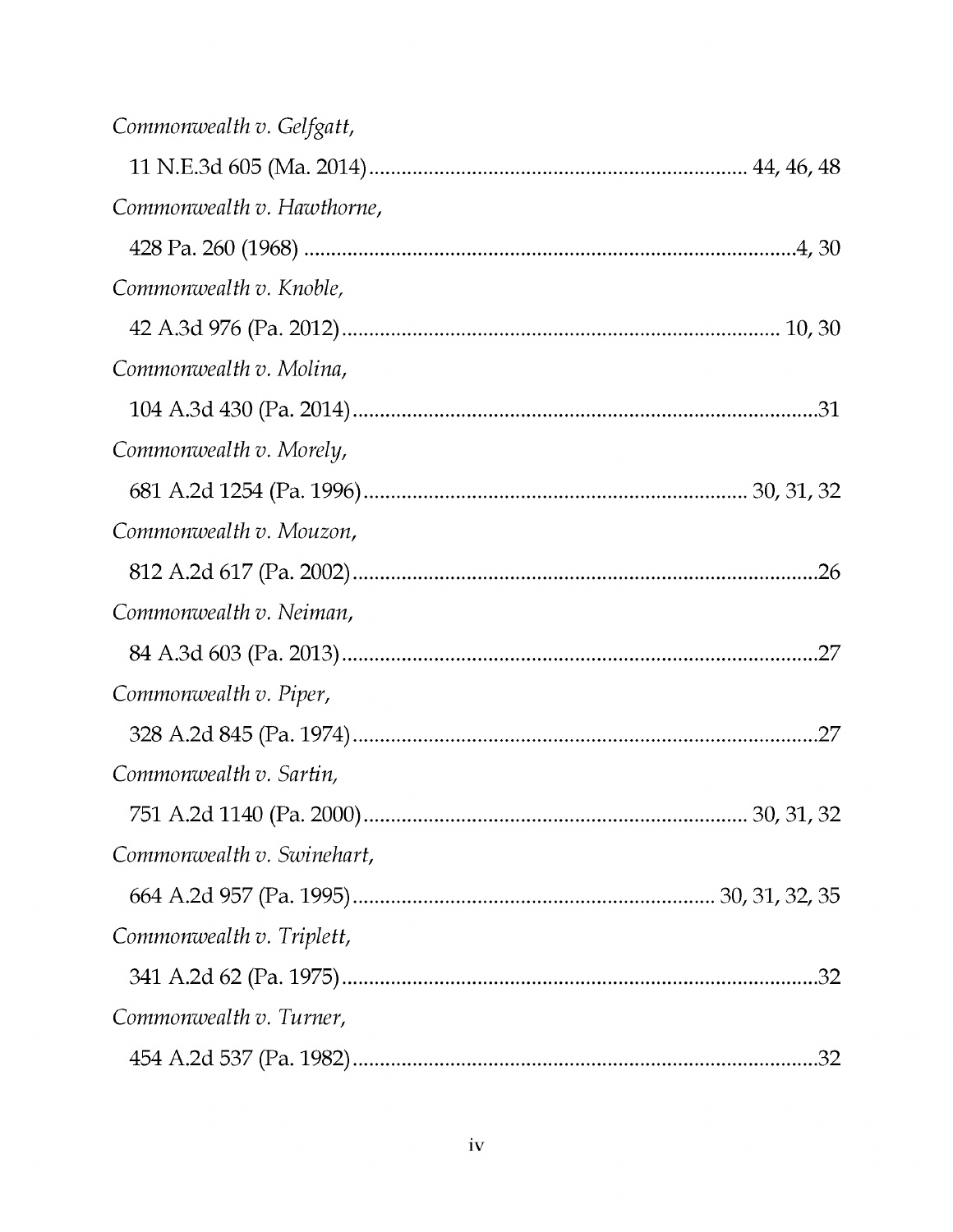| Doe v. United States,                                               |  |
|---------------------------------------------------------------------|--|
|                                                                     |  |
| Dollar Bank v. Swartz,                                              |  |
|                                                                     |  |
| D'Elia v. Pennsylvania Crime Commission,                            |  |
|                                                                     |  |
| Exch. Comm'n v. Huang,                                              |  |
|                                                                     |  |
| Fisher v. United States,                                            |  |
|                                                                     |  |
| Foster v. Mutual Fire, Marine & Inland Insur. Co.,                  |  |
|                                                                     |  |
| Gilbert v. California,                                              |  |
|                                                                     |  |
| Hiibel v. Sixth Judicial District Court of Nevada, Humboldt County, |  |
|                                                                     |  |
| In re Grand Jury Matter,                                            |  |
|                                                                     |  |
| In re Grand Jury Subpoena Duces Tecum,                              |  |
|                                                                     |  |
| In re Grand Jury Subpoena to Boucher,                               |  |
|                                                                     |  |
| In re Nader,                                                        |  |
| .26                                                                 |  |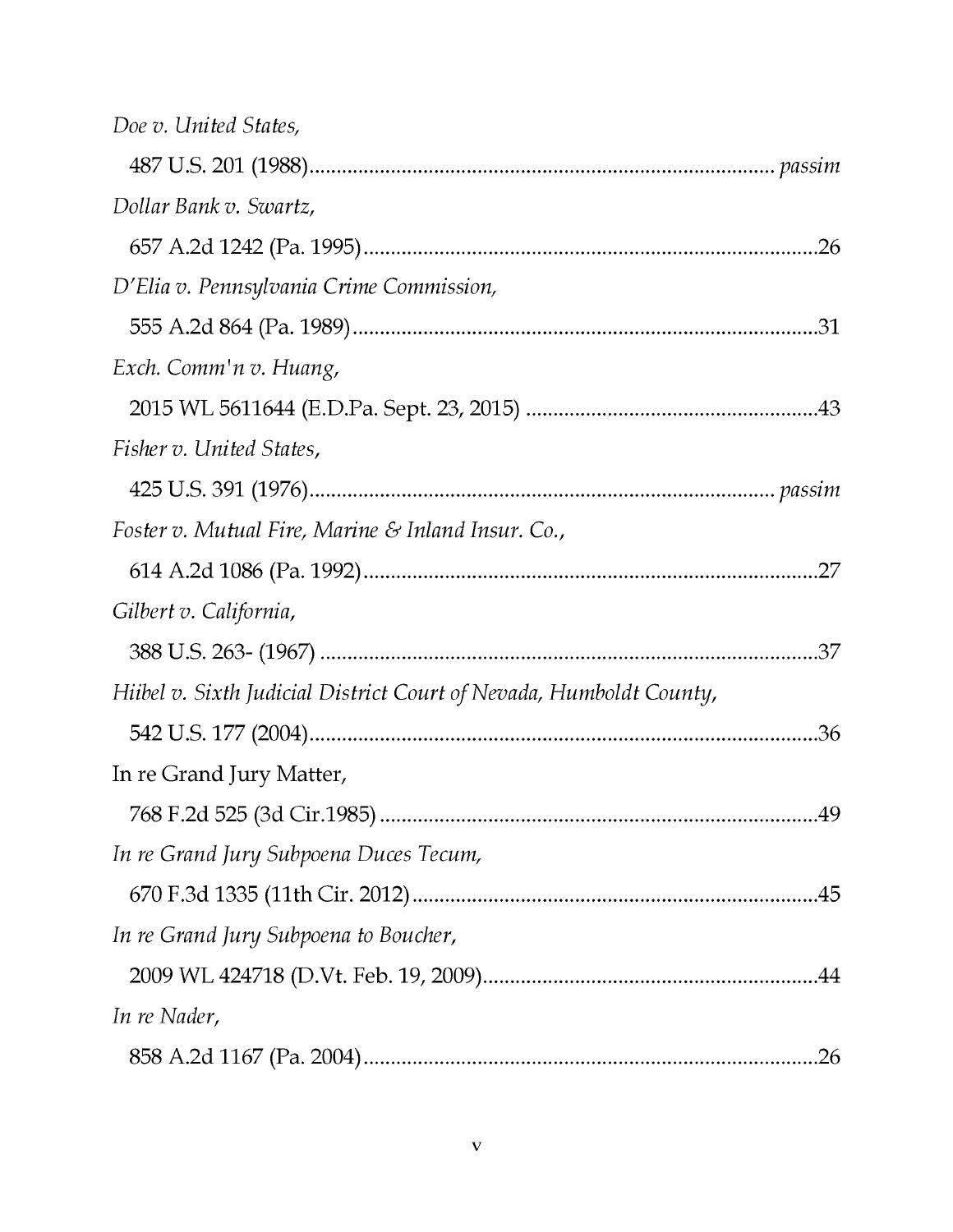| Jubelirer v. Rendell,                              |  |
|----------------------------------------------------|--|
|                                                    |  |
| Lynch v. W.C.A.B. (Teledyne Vasco),                |  |
|                                                    |  |
| Montgomery County Bar Assoc. v. Rinalducci,        |  |
|                                                    |  |
| Pennsylvania v. Muniz,                             |  |
|                                                    |  |
| Piper Group v. Bedminster Twp. Bd. Of Supervisors, |  |
|                                                    |  |
| Schmerber v. California,                           |  |
|                                                    |  |
| Seo v. State,                                      |  |
|                                                    |  |
| Smith v. Yellow Cab Co.,                           |  |
|                                                    |  |
| State v. Stahl,                                    |  |
|                                                    |  |
| Steiner v. Markel,                                 |  |
|                                                    |  |
| Stimmler v. Chestnut Hill Hospital,                |  |
|                                                    |  |
| United States v. Apple Macpro Computer,            |  |
|                                                    |  |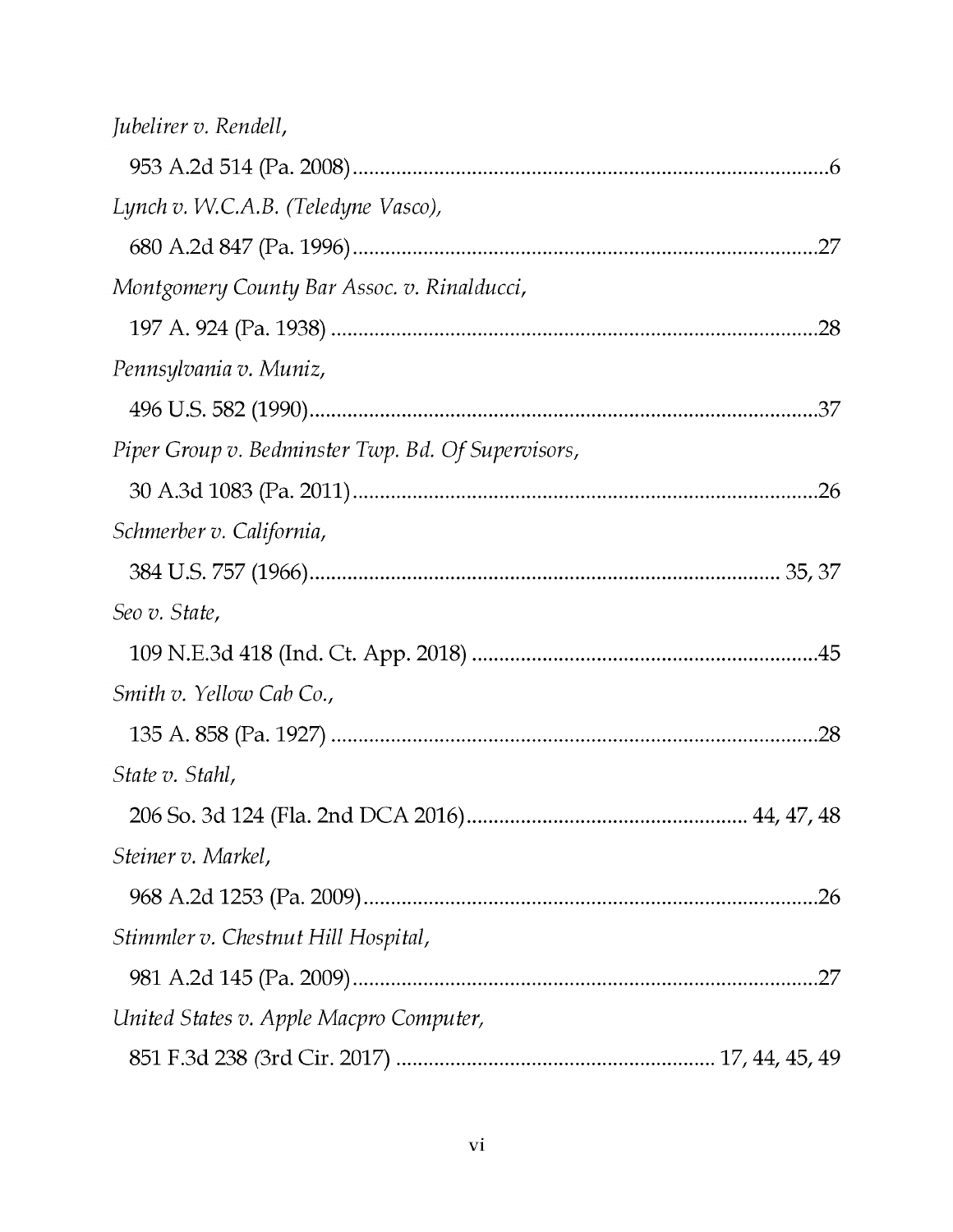| United States v. Bright,                      |
|-----------------------------------------------|
|                                               |
| United States v. Dionisio,                    |
|                                               |
| United States v. Doe,                         |
|                                               |
| United States v. Fricosu,                     |
|                                               |
| United States v. Hubbell,                     |
|                                               |
| United States v. Kirschner,                   |
|                                               |
| United States v. Ponds,                       |
|                                               |
| United States v. Wade,                        |
|                                               |
| United States v. Yurasovich,                  |
|                                               |
| <b>Constitutional Provisions and Statutes</b> |
|                                               |
|                                               |
|                                               |
|                                               |
|                                               |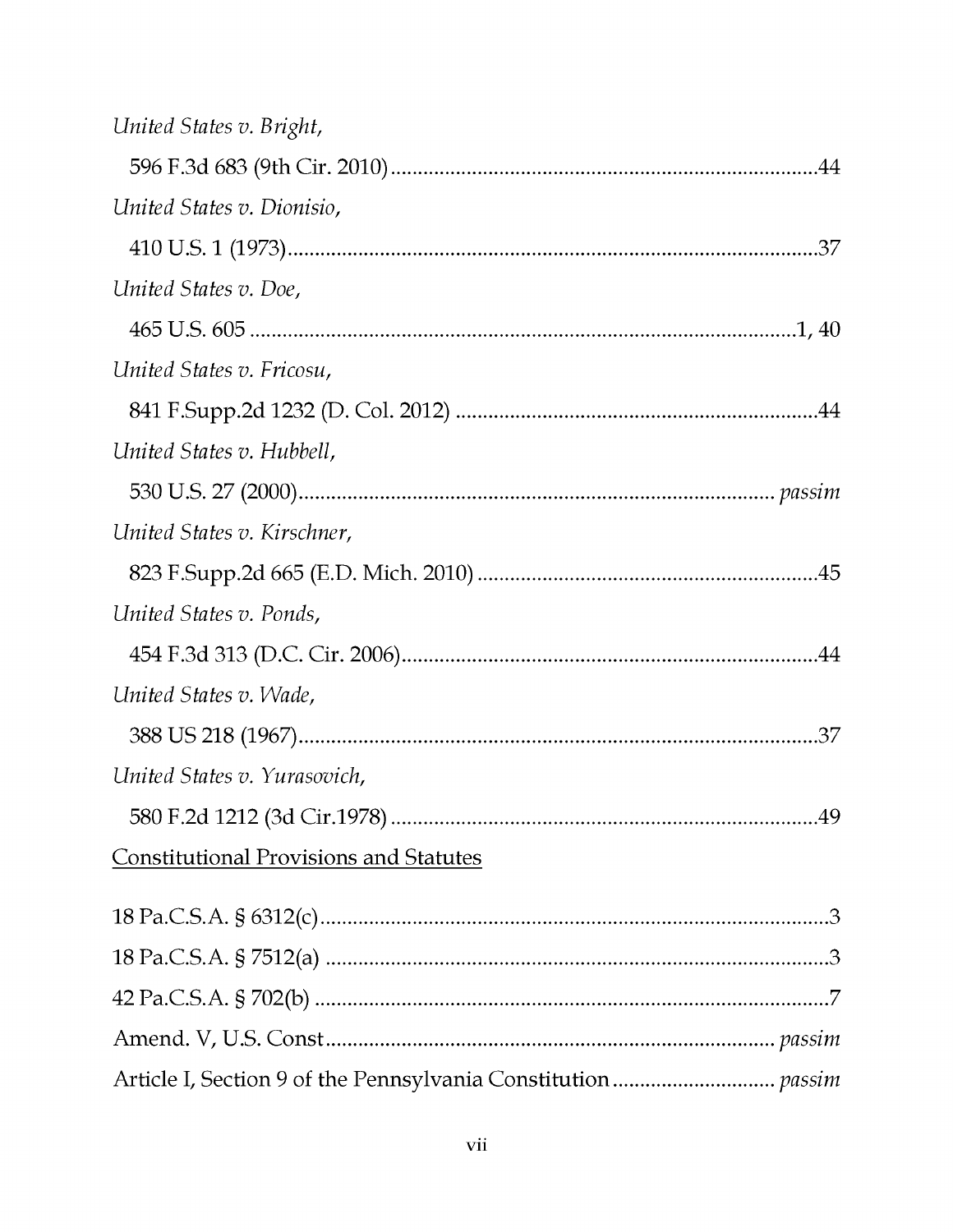# Rules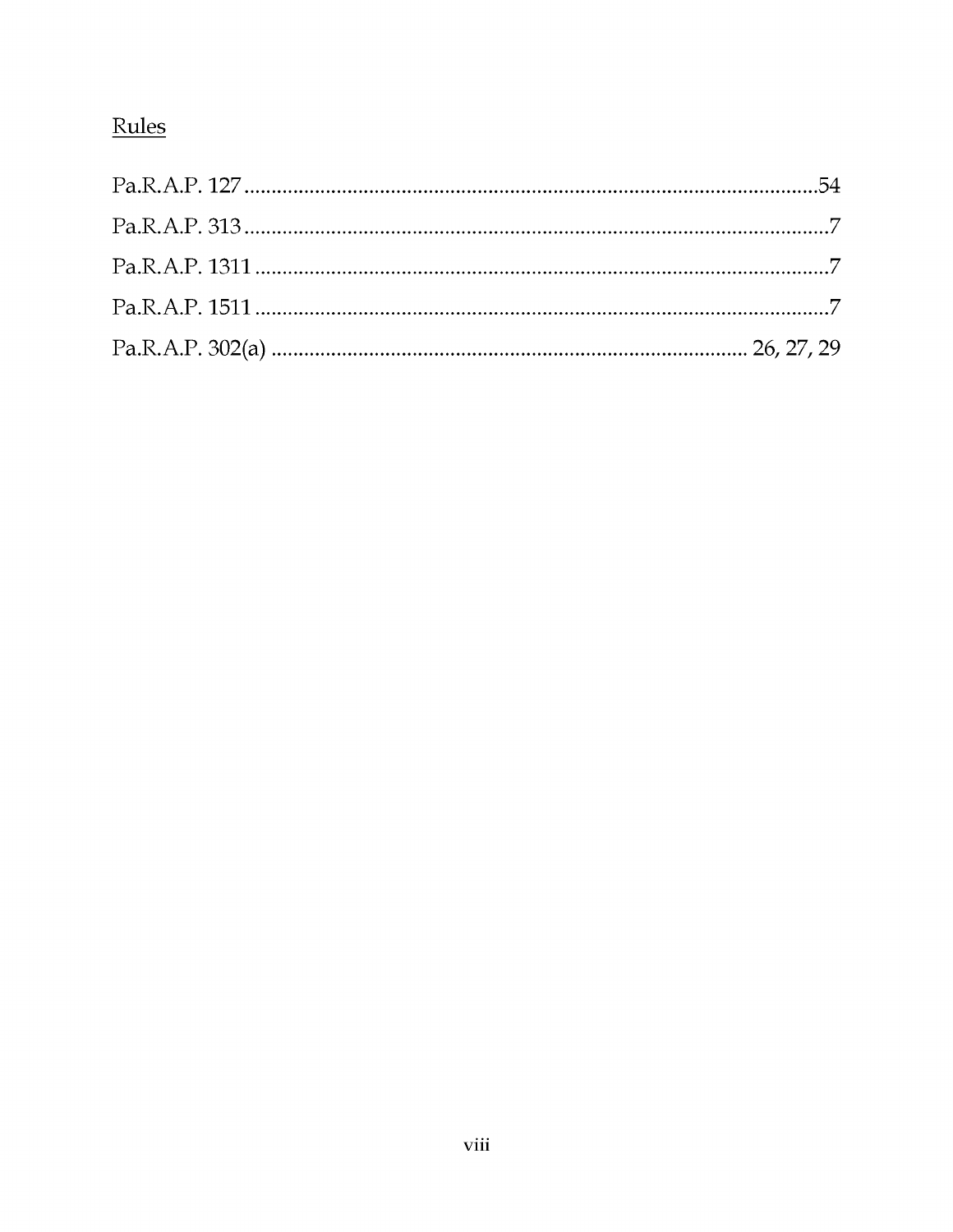## COUNTER -STATEMENT OF THE QUESTIONS INVOLVED1

I. Whether this Court should dismiss as waived Davis' claim that Article I, Section 9 of the Pennsylvania Constitution provides broader

This is highly significant because if the password was voluntarily recorded in a writing by Davis prior to entry of the order in question, it would not be subject to the constitutional privileges invoked by Davis because the element of compulsion would be lacking. See United States v. Doe, 465 U.S. 605, 610-614 and notes 8-10 (1984) ("If the party asserting the Fifth Amendment privilege has voluntarily compiled the document, no compulsion is present and the contents of the document [that is the subject of a subpoena or search warrant] are not privileged"); United States v. Hubbell, 530 U.S. 27, 36 (2000) ("Because the papers had been voluntarily prepared prior to the issuance of the summonses, they could not be said to contain compelled testimonial evidence...Accordingly, the taxpayer could not "avoid compliance with the subpoena merely by asserting that the item of evidence which he is required to produce contains incriminating writing"). For this reason, and because the Court was presumably unaware of these record facts, the Commonwealth addresses a slightly different question that encompasses but is not limited to the question identified by the Court.

<sup>&</sup>lt;sup>1</sup> The factual premises inherent in the wording of the question presented as defined by Davis and adopted by this Court are inaccurate and misleading and therefore unfairly stack the deck against the Commonwealth in this appeal. Specifically, the issue as framed by Davis assumes that: (a) Davis has memorized the purportedly 64-character password at issue in this litigation but has not previously voluntarily written it down or documented it in some other manner; and (b) the trial court's order under review is limited to requiring Davis to orally disclose the password to law enforcement authorities. In fact, although the record establishes that Davis knows and is in sole possession of the password, it does not reveal whether Davis has memorized and/or documented in writing that password. Moreover, the trial court's order simply mandates that "the Defendant supply the Commonwealth with any and all passwords used to access the...computer..." (R. at 56a).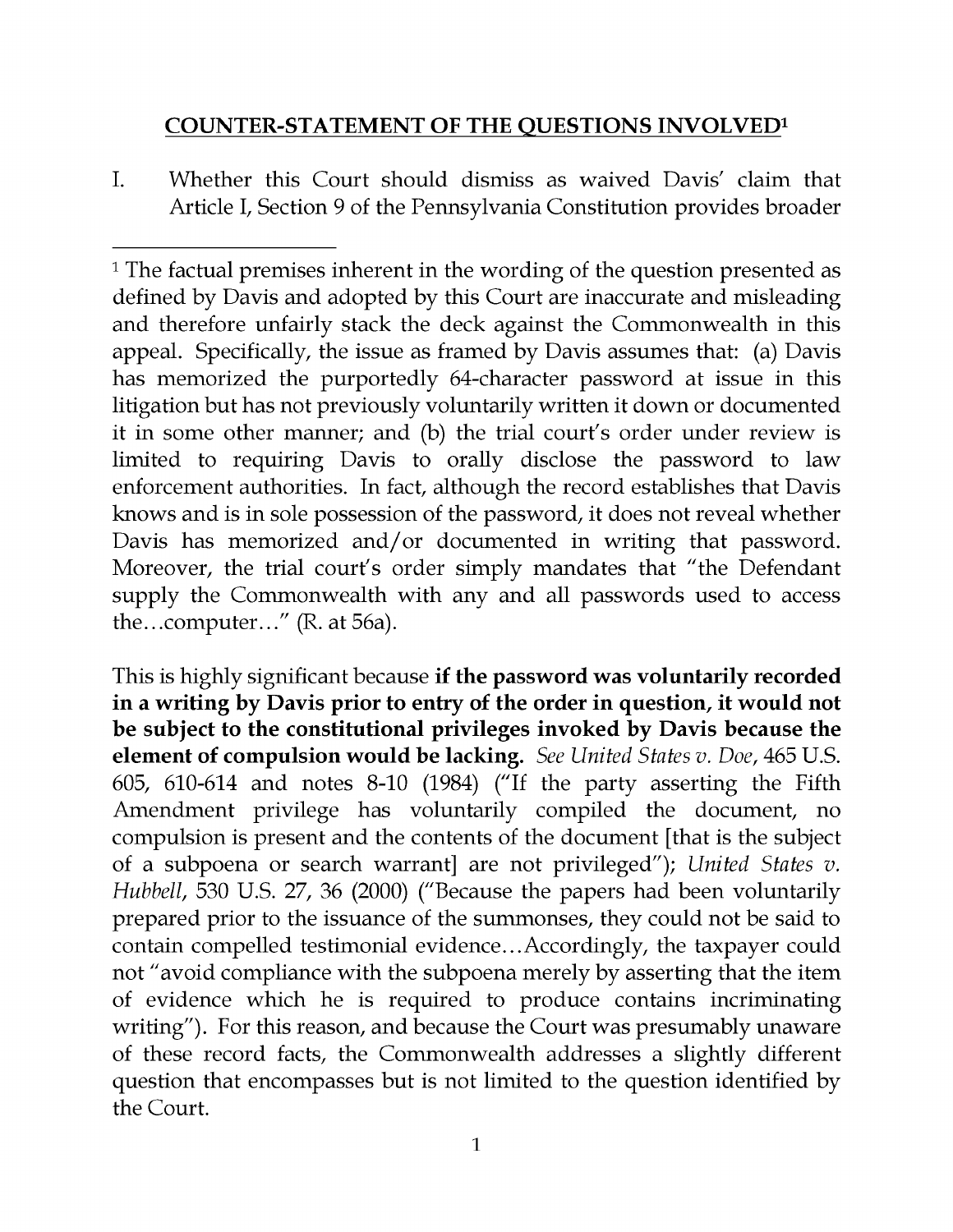protection against self-incrimination than the Fifth Amendment to the United States Constitution with regard to compelled acts of production given that the first time he articulated this claim was in this Court and he took a contrary position in the courts below?

Not addressed by the Courts below.

II. Whether this Court should hold that the Forgone Conclusion Doctrine applies to render Davis' judicially -compelled act of producing the password to his encrypted but lawfully-seized computer non -testimonial and therefore not violative of the Fifth Amendment to the United States Constitution or Article I, Section 9 of the Pennsylvania Constitution?

Answered in the affirmative by the Courts below.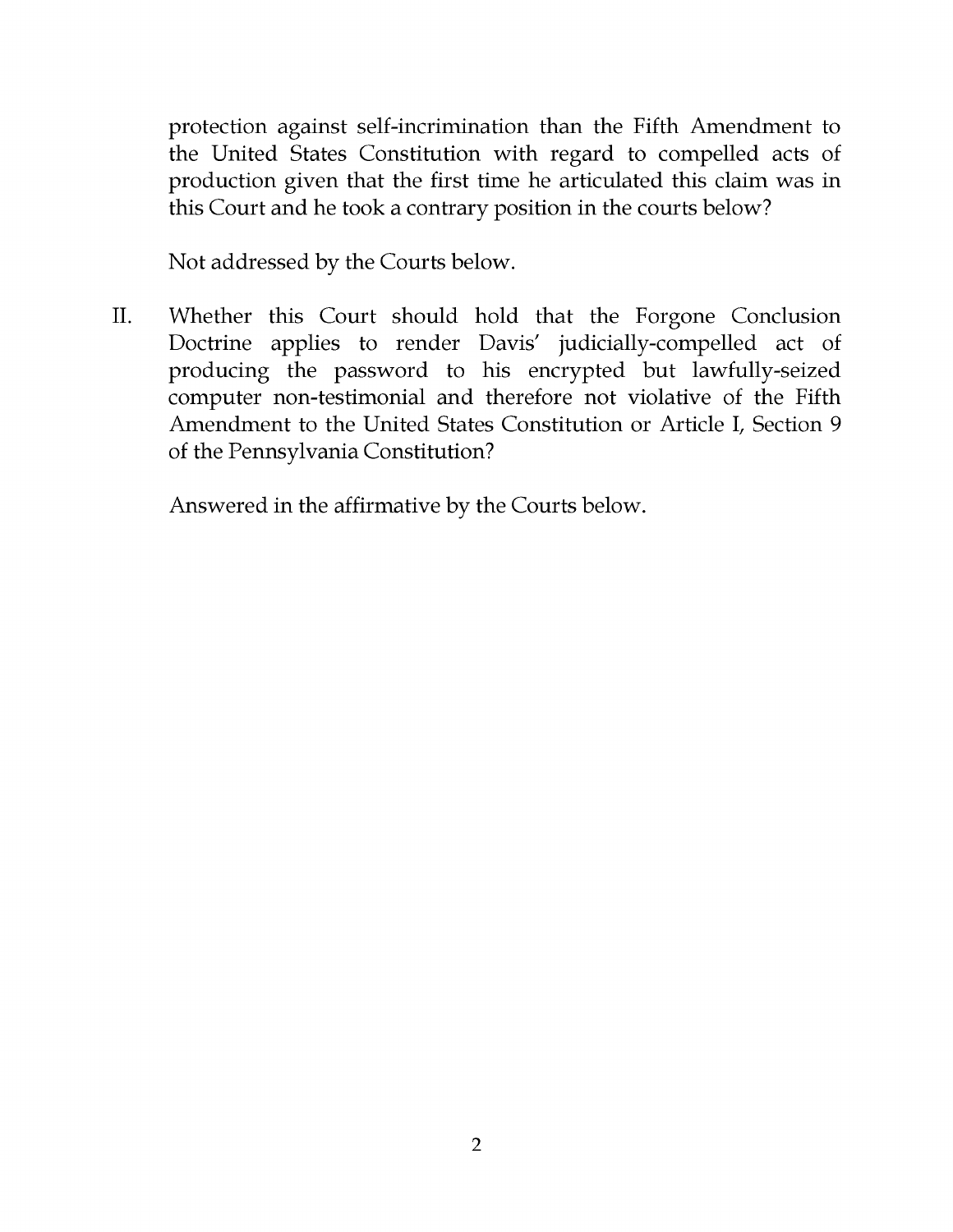#### COUNTER -STATEMENT OF THE CASE

#### I. Form of Action

Appellant Joseph Davis ("Davis") seeks reversal of the November 30, 2017 Opinion and Order of the Pennsylvania Superior Court ("the Superior Court") affirming the June 30, 2016 Order of the Luzerne County Court of Common Pleas ("the trial court") that requires Davis to produce to law enforcement authorities the password in his possession that will allow access to the contents of his lawfully -seized encrypted computer which he has already admitted contains evidence of criminal conduct.

#### II. Relevant Procedural History

On February 11, 2016, the Commonwealth filed a Criminal Information charging Davis with two counts of sexual abuse of children (distribution of child pornography)2 and two counts of criminal use of a communication facility.3 This was based on information obtained by law enforcement officials following an investigation into Davis' use of a computer utilizing peer -to -peer file sharing software to share videos

<sup>2</sup>18 Pa.C.S.A. § 6312(c)

<sup>318</sup> Pa.C.S.A. § 7512(a)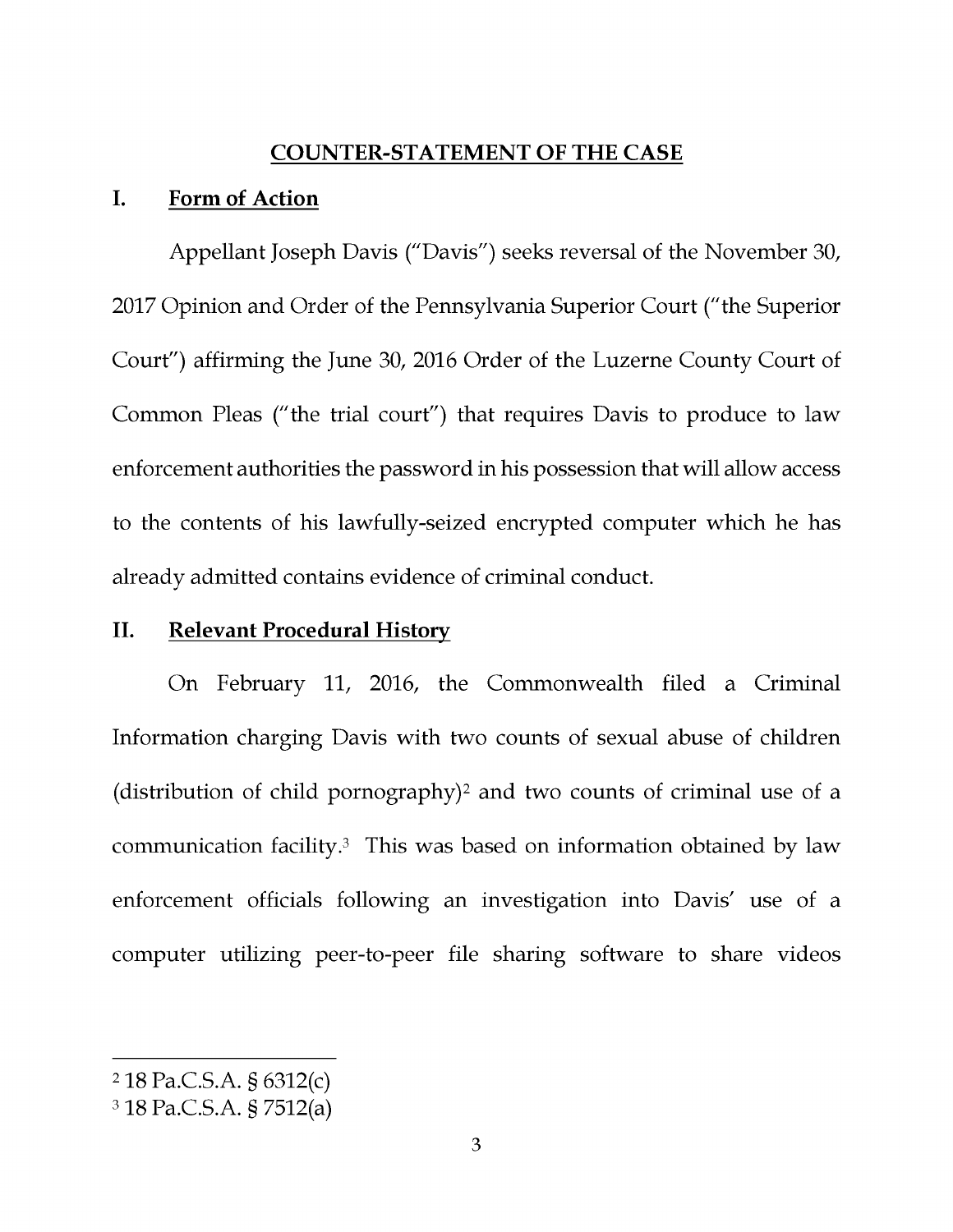depicting child pornography with others. That investigation included the execution of a judicially -approved search warrant at Davis' residence on October 10, 2015, during which an encrypted HP Envy 700 desktop computer ("the computer") was seized.

Fifty-six days prior to filing the Criminal Information -- on December 17, 2015 -- the Commonwealth filed a pretrial motion in the trial court seeking an order to compel Davis to provide law enforcement officials with the password to the encryption program on his computer that prevents access to the contents of the computer ("the motion to compel"). On January 14, 2016, the trial court conducted an evidentiary hearing on the motion to compel.

Thereafter, both parties filed post -hearing briefs in the trial court. The Commonwealth's brief acknowledged that:

The Fifth Amendment of the US Constitution, as well as Article 1, Section 9 of the Pennsylvania Constitution both contain a privilege against self-incrimination. The Pennsylvania Supreme Court has determined that these privileges are governed by the same standards. Commonwealth v. Hawthorne, 428 Pa. 260, 262-263 (1968).

In accordance with this Court's holding in Hawthorne and many other decisions, the Commonwealth's brief cited federal case law construing the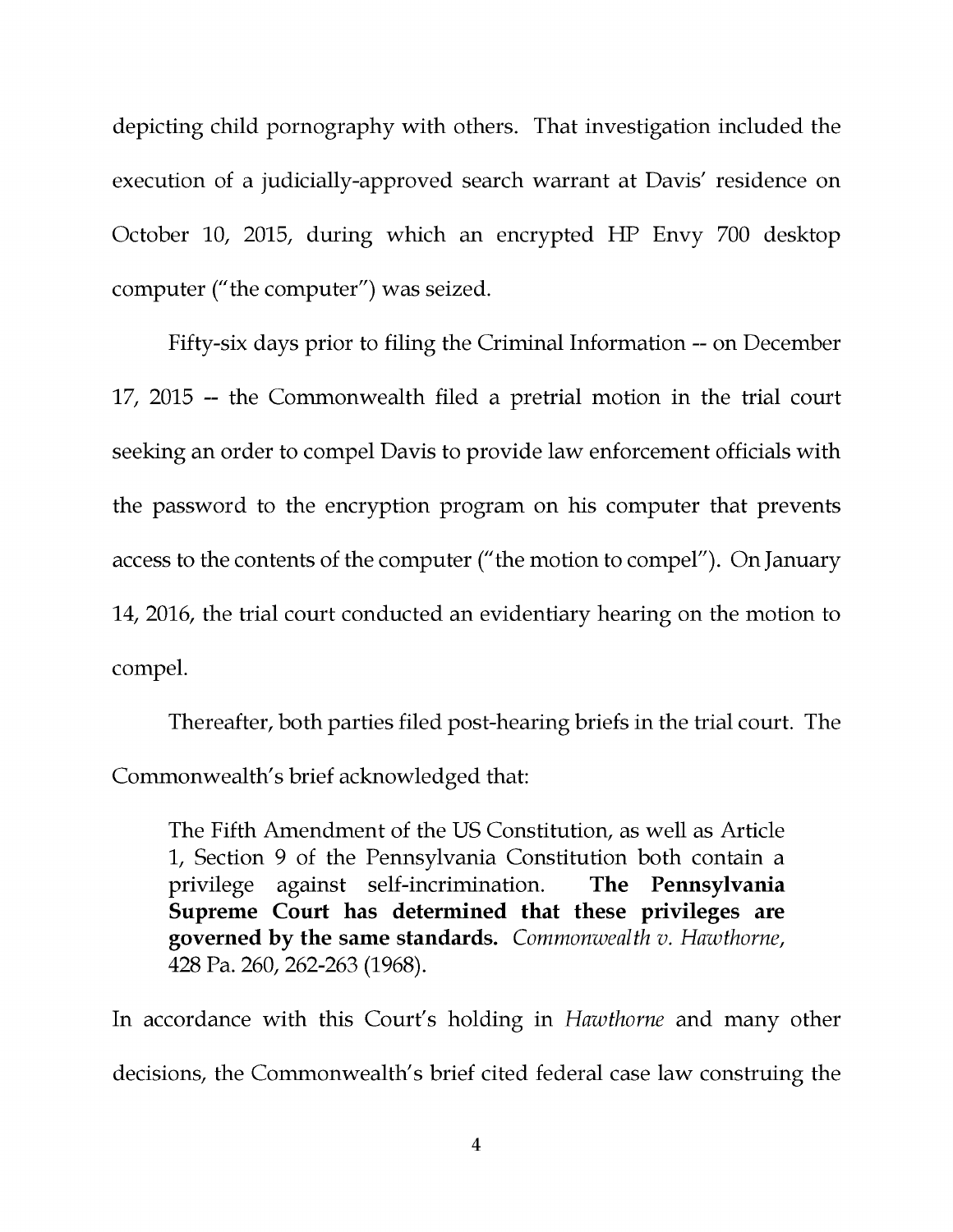Fifth Amendment of the United States Constitution ("the Fifth Amendment") for its argument that under the Forgone Conclusion Doctrine first established by the United States Supreme Court in Fisher v. United States, 452 U.S. 391 (1976), an order compelling Davis to produce the password to his computer does not violate Davis' rights against self-incrimination under the Fifth Amendment or Article I, Section 9 of the Pennsylvania Constitution ("Article I, Section 9"). The Commonwealth requested "that Joseph Davis be ordered to assist the Commonwealth in the execution of the previously executed search warrant by providing his TrueCrypt password to his HP Envy computer or by inputting the password into the device."

Davis's post-hearing brief contended that requiring the production of the password would violate his rights under the Fifth Amendment and Article I, Section 9. However, the brief stated: "The Pennsylvania Supreme Court has determined that these privileges are governed by the same standard." Davis' brief cited only to federal caselaw construing the Fifth Amendment and failed to present any argument that Article I, Section 9 provides different or more substantial protection than its federal counterpart in the context of this case. The brief did not present the trial court with the "Edmunds analysis" that this Court has stated is necessary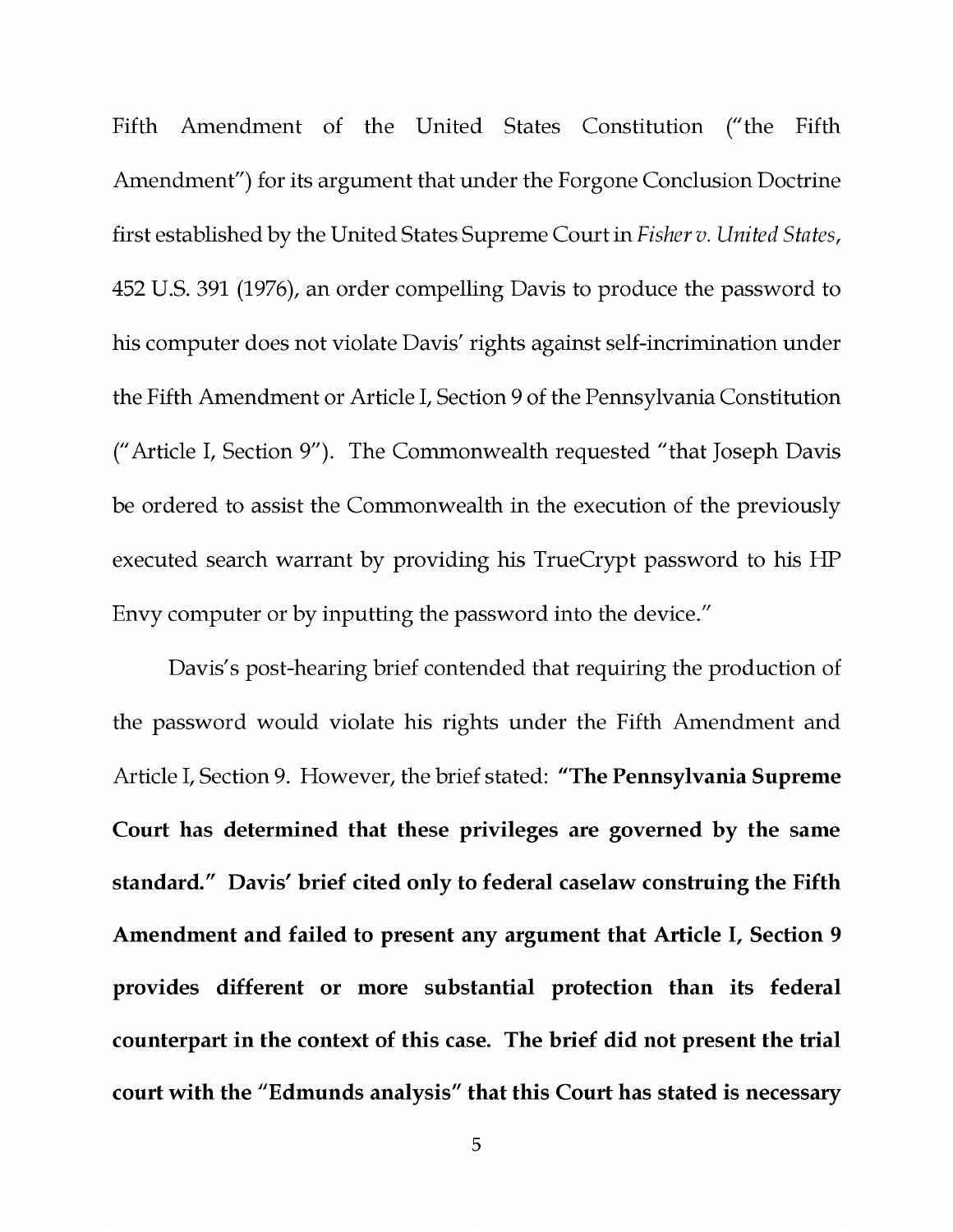to the advancement of an independent state constitutional law argument. See, e.g., Commonwealth v. Edmunds, 586 A.2d 887 (Pa. 1991).4

On June 30, 2016, the trial court entered an order granting the motion to compel, which specifically required that "Defendant supply the Commonwealth with any and all passwords used to access the HP Envy 700 desktop computer with serial # Z4Z1AAAEFM or [sic] within thirty (30) days from the date of this order." The trial court filed an opinion in support of its order on the same day. That opinion construed Davis' right against self-incrimination by citing to decisions of the United States Supreme Court and other federal and state courts. Because an independent state constitutional law argument had not been advanced by Davis, the trial court's opinion did not address the subject.

On July 15, 2016, Davis filed in the trial court a counseled motion for permission to appeal the trial court's interlocutory June 30, 2016 order

<sup>&</sup>lt;sup>4</sup> The *Edmunds* decision identified four "factors to be briefed and analyzed by litigants in each case hereafter implicating a provision of the Pennsylvania constitution." Jubelirer v. Rendell, 953 A.2d 514, 522-523 (Pa. 2008).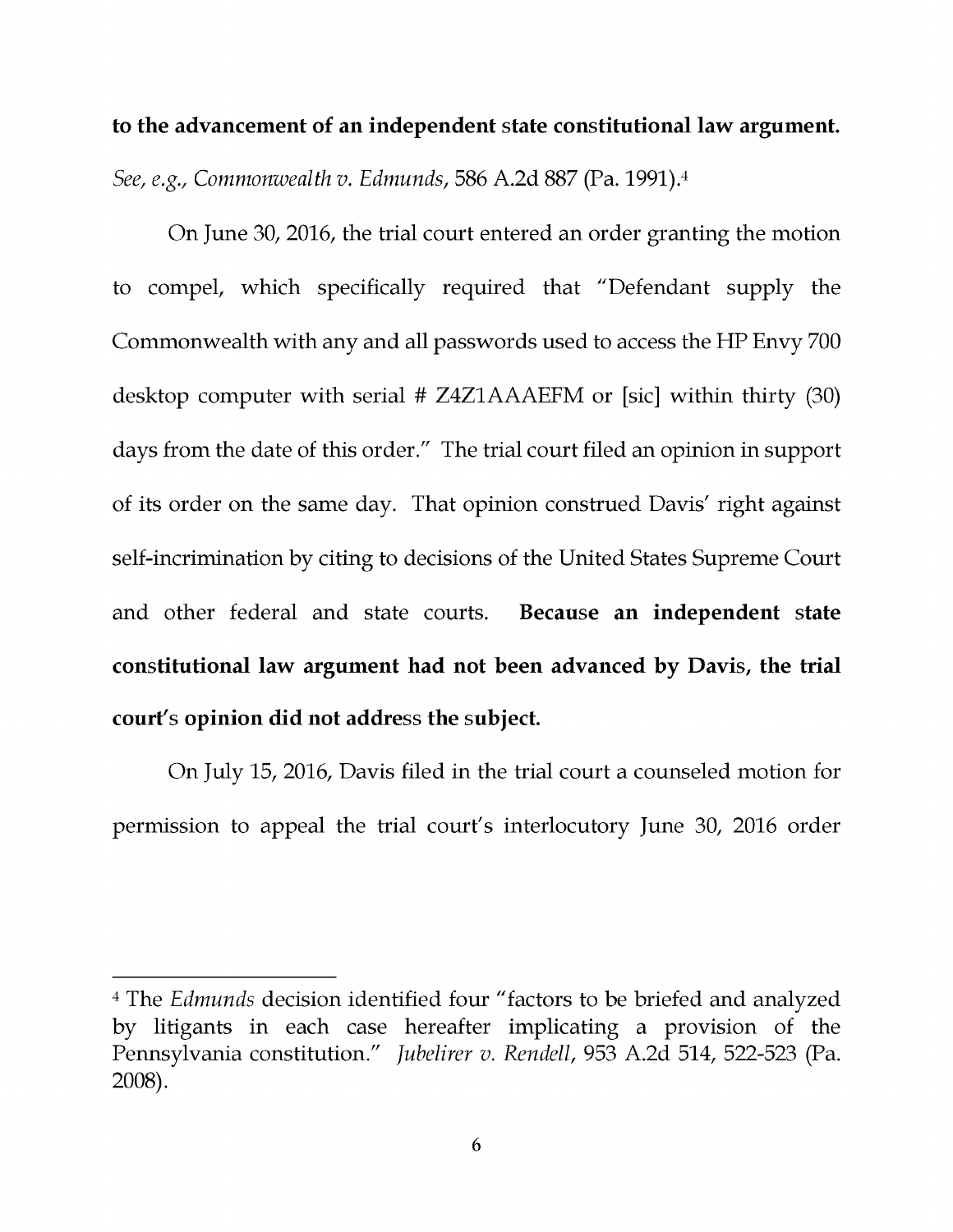immediately.<sup>5</sup> In response thereto, the trial court entered an order on July 20, 2016 granting the motion and stating that:

This Court is of the opinion that the Order of June 30, 2016 involves a controlling issue of law as to which there is substantial ground for difference of opinion and that an immediate appeal from this Order may materially advance the ultimate termination of this matter.

On July 29, 2016, Davis filed in the trial court a counseled "notice of appeal" alleging that the order appealed from is appealable as a collateral order under Pa.R.A.P. 313. On August 8, 2016, the Superior Court entered an order directing Davis to show cause why the appeal should not be quashed as taken from an unappealable order. Davis filed his response to the order to show cause on August 22, 2016.

Meanwhile, on August 17, 2016, Davis inexplicably filed a counseled petition for review in the Superior Court. The Superior Court disposed of that filing on October 5, 2016 by denying the requested review and noting that Davis should have filed a petition for permission to appeal per Pa.R.A.P. 1311 and 42 Pa.C.S.A. § 702(b) instead of a petition for review per Pa.R.A.P.

<sup>&</sup>lt;sup>5</sup> Although not indicated in the motion, Davis was presumably relying upon Pa.R.A.P. 1311 and 42 Pa.C.S.A. § 702(b), which address interlocutory appeals taken with permission of the courts.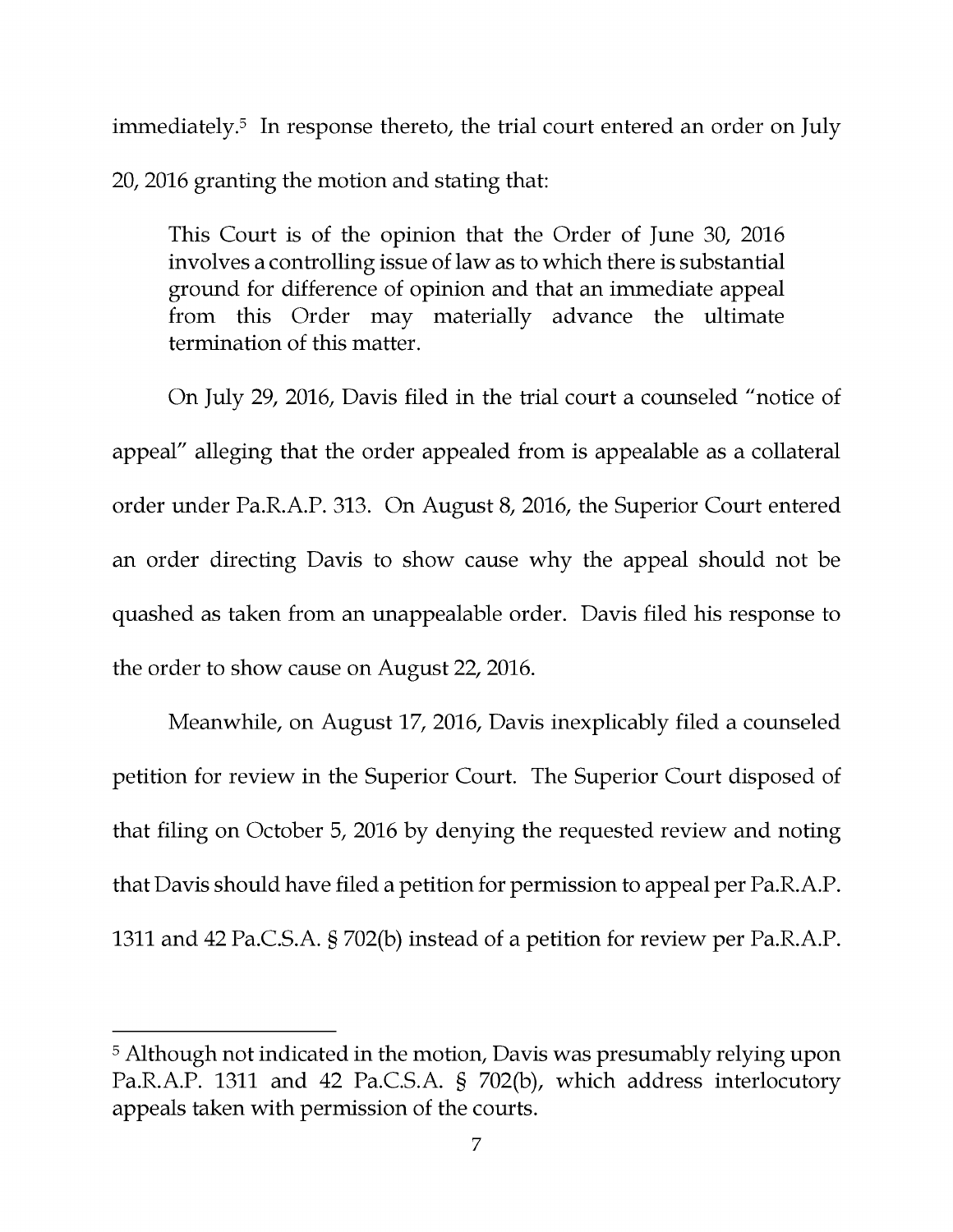1511 *et seq.* In the same order, the Court discharged the rule to show cause in connection with the notice of appeal and referred the issue of appealability of the interlocutory order to the merits panel assigned to the appeal.

Davis filed a Rule 1925(b) Statement in the trial court on August 17, 2016. That Statement made no reference to a state constitutional law argument that is independent of the Fifth Amendment jurisprudence adhered to by the state and federal courts in connection with the right against self-incrimination.

On September 27, 2016, the trial court filed a Rule 1925(a) Opinion that incorporated by reference its June 30, 2016 Opinion. Davis filed his counseled appellant's brief in the Superior Court on January 13, 2017. That brief referenced the Fifth Amendment as well as Article I, Section 9 but presented no developed argument whatsoever advancing a state constitutional law argument separate and distinct from the governing Fifth Amendment jurisprudence. He did not argue to the Superior Court that the right against self-incrimination contained in Article I, Section 9 provides broader protection than its counterpart in the Fifth Amendment.

Indeed, the only Pennsylvania decision cited in Davis' brief to the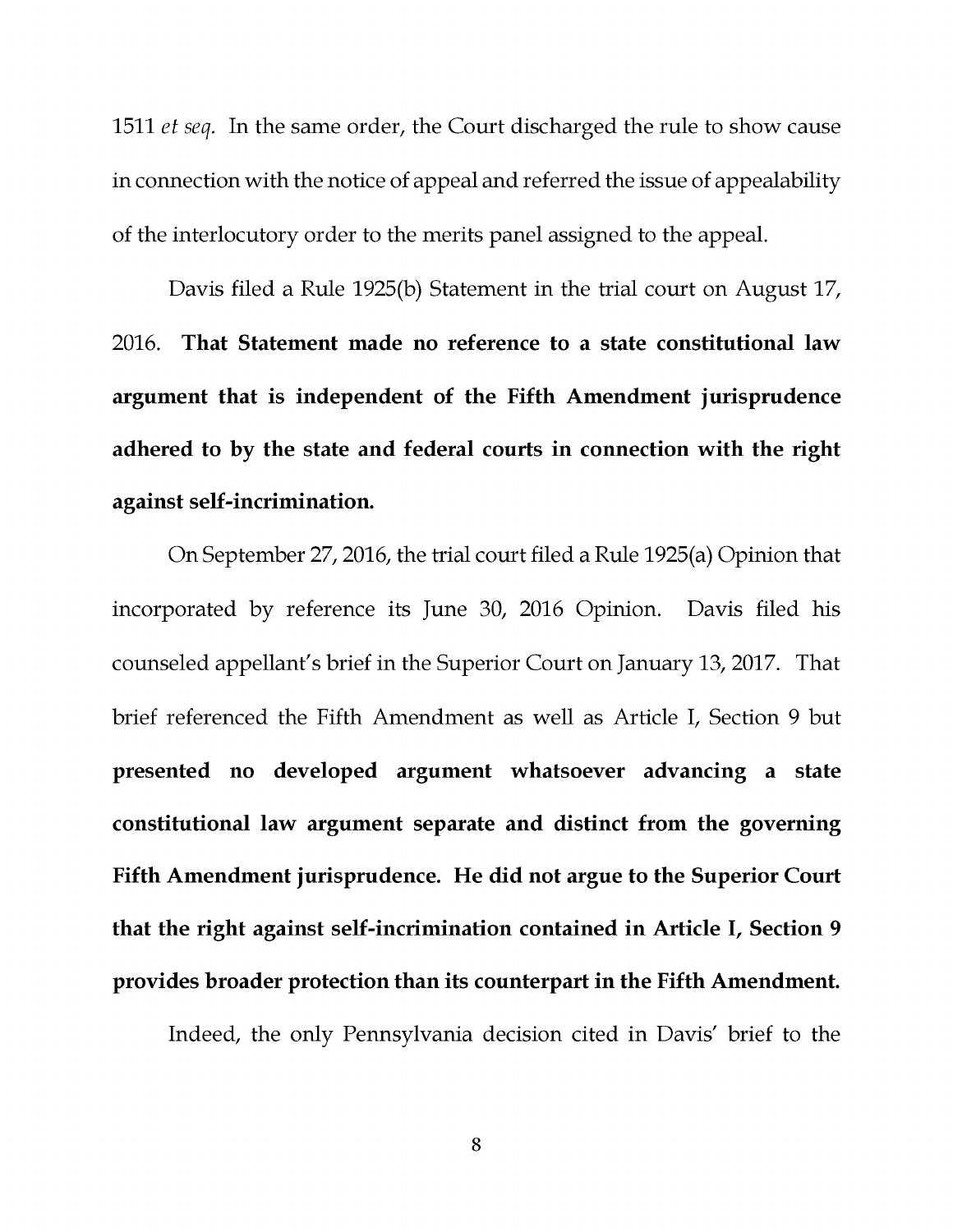Superior Court was Commonwealth v. Carrera, 227 A.2d 627, 629 (Pa. 1967),

superseded by statute on unrelated grounds, which held that:

The privilege [against self-incrimination], if properly invoked in a state proceeding, is governed by federal standards. In other words, the standards to be now used in determining whether or not the silence of one questioned about the commission of a crime is justified are the same in both state and federal proceedings.

Davis' appellant's brief did not present an "Edmunds analysis" or otherwise argue for the Court to draw a distinction between the state and federal constitutional provisions.

On May 15, 2017, the Commonwealth filed its appellee's brief in the Superior Court. In response to the arguments presented in Davis' appellant's brief, the Commonwealth's brief cited to jurisprudence governing the proper construction of the Fifth Amendment of the federal Constitution. Davis thereafter filed a short reply brief that referenced three federal court decisions applying the analysis that governs selfincrimination issues arising under the Fifth Amendment.

Oral argument was conducted. Not a word was uttered by counsel for Davis during those proceedings implying, much less directly advocating,

9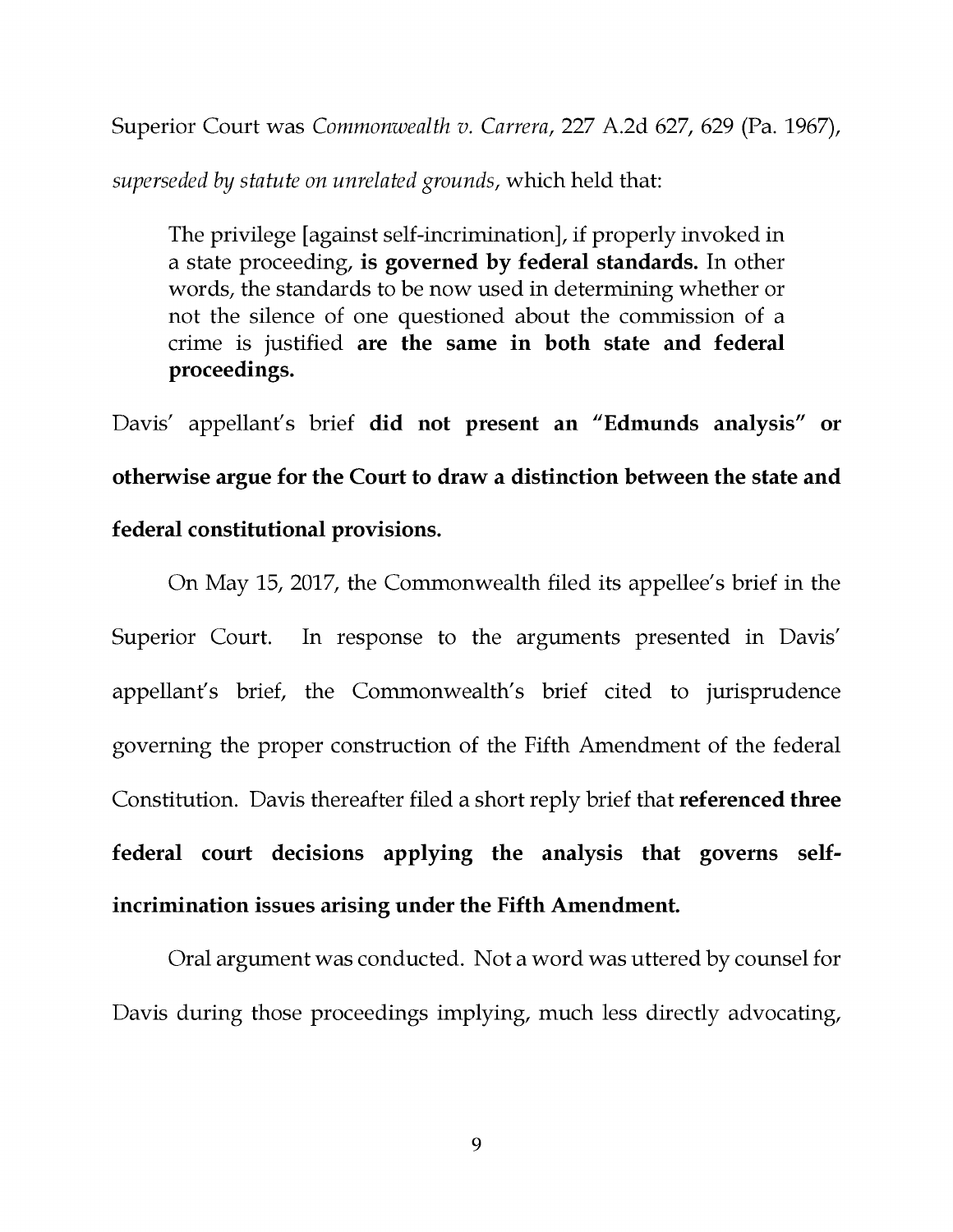that the state constitutional provision provides broader protection than the federal one.

On November 30, 2017, a three-judge panel of the Superior Court<sup>6</sup> filed a unanimous published Opinion that affirmed the trial court's order compelling Davis to produce the password pursuant to the Foregone Conclusion Doctrine ("the FCD"). In its Opinion, the Court noted that:

Our supreme court has recognized that Article I, § 9 of the Pennsylvania Constitution "affords no greater protections against self-incrimination than the Fifth Amendment to the United States Constitution." Commonwealth v. Knoble, 42 A.3d 976, 979 n.2 (Pa. 2012) (citation omitted).

Commonwealth v. Davis, 176 A.3d 869, 874 n. 6 (Pa. Super. 2017).

On December 7, 2017, Davis filed an application for rehearing/reargument en banc. Therein, Davis cited only to legal authority construing the Fifth Amendment and the FCD. He made no reference to a state constitutional law argument separate and distinct from the governing Fifth Amendment jurisprudence. On February 5, 2018, the Superior Court denied that application.

<sup>6</sup>The panel was comprised of the Honorable Susan Gantman, P.J., the Honorable Jack Panella, and the Honorable Kate Ford -Elliot, P.J.E..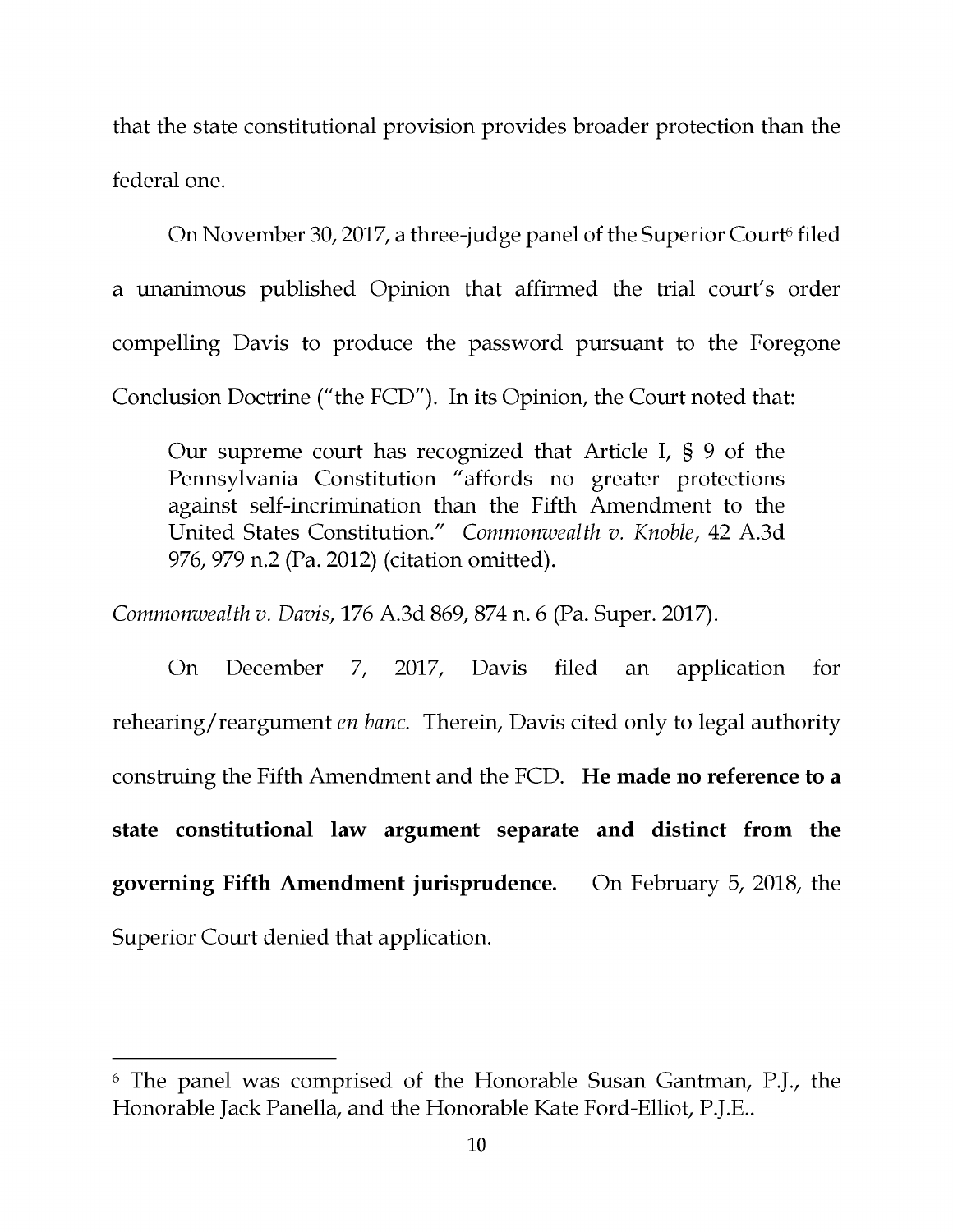On March 7, 2018, Davis filed a petition for allowance of appeal in this

## Court. In that document, Davis for the very first time articulated an

## independent state constitutional law claim:

The Court should therefore grant the appeal in this case to explore whether Article I, Section 9, of the Pennsylvania Constitution independently forbids compulsion of selfincriminating evidence even if the federal courts might deem the existence of the information a "foregone conclusion. Upon such review, the Court should reject that doctrine as a matter of state constitutional law.

On October 3, 2018, the Court granted that petition, indicating that

The issue, as stated by Petitioner, is:

May [Petitioner] be compelled to disclose orally the memorized password to a computer over his invocation of privilege under the Fifth amendment to the Constitution of the United States, and Article I, [S]ection 9 of the Pennsylvania Constitution?7

On November 19, 2016, Davis filed his appellant's brief and

reproduced record. On the same day, an amicus curiae brief was filed by the

Electronic Frontier Foundation.

## III. Facts Necessary for Determination

The parties do not dispute the relevant facts.

<sup>7</sup>As noted supra, this articulation of the question presented is cramped and at variance with the record facts.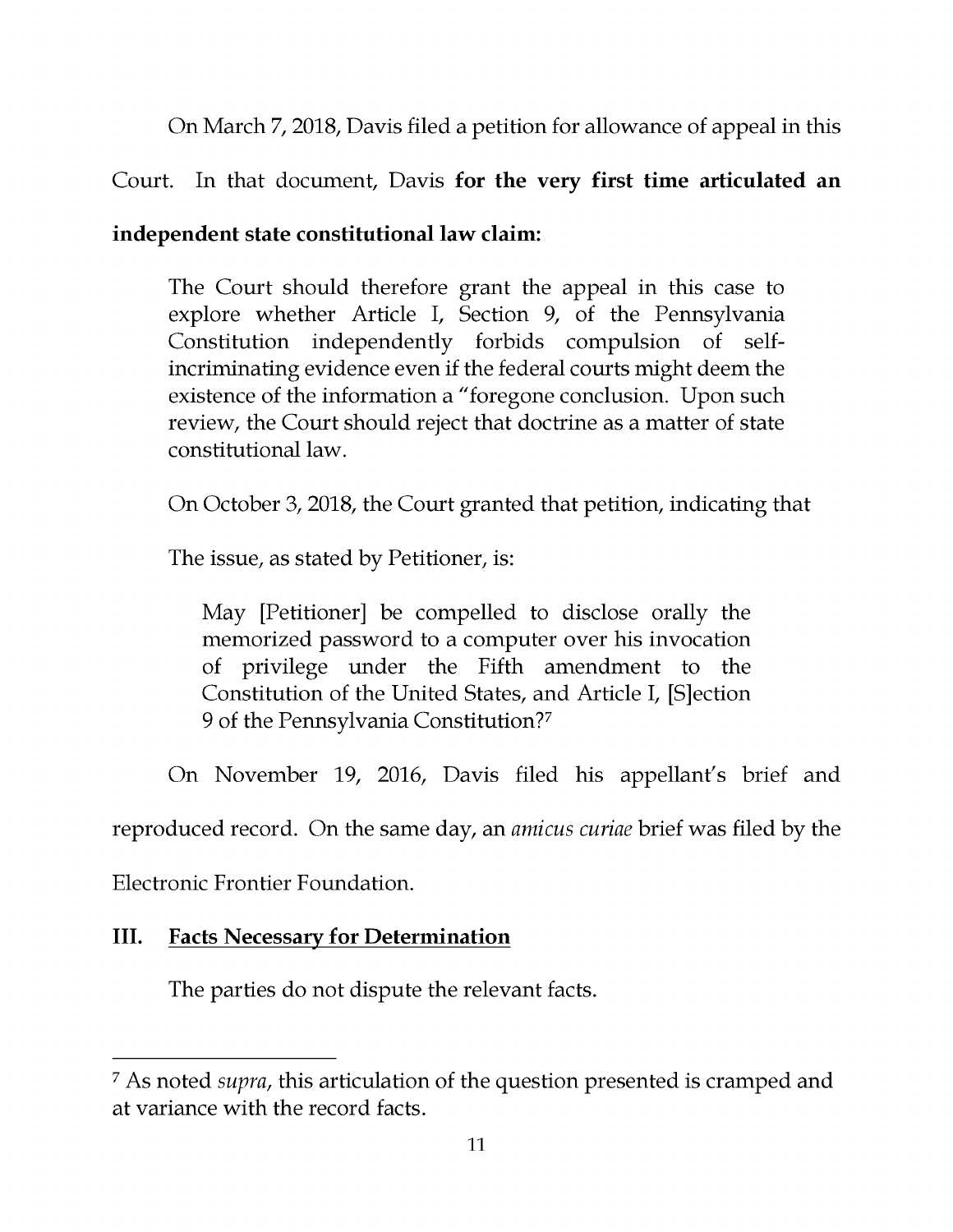In July 2014, agents from the Office of Attorney General ("OAG") conducted an undercover investigation into the possession and distribution of child pornography via the internet. The investigation focused on individuals using an online peer -to -peer electronic file -sharing network known as "eMule" (R. at 33a).

On July 14, 2014, agents determined that a computer at IP address 98.235.69.243 was used to share child pornography. Specifically, agents used computers running specially -designed investigative software to make a direct connection to the device at IP address 98.235.69.243 and downloaded an electronic file transferred from that device which was believed to be child pornography (R. at 33a-34a).<sup>8</sup> Thereafter, Special Agent Justin Leri viewed the file and determined that it was a video that depicted a prepubescent child engaging in unlawful sexual activity. It was a 26 -minute video showing a prepubescent boy laying naked on a couch as an adult male masturbates him. The male then removes his clothing and the boy begins to simultaneously masturbate the adult male. This is followed by the adult male lubricating his penis and performing anal sex on the boy (R. at 34a).

<sup>8</sup>Technical details regarding the manner in which the investigative software works may be found in the reproduced record at 36a.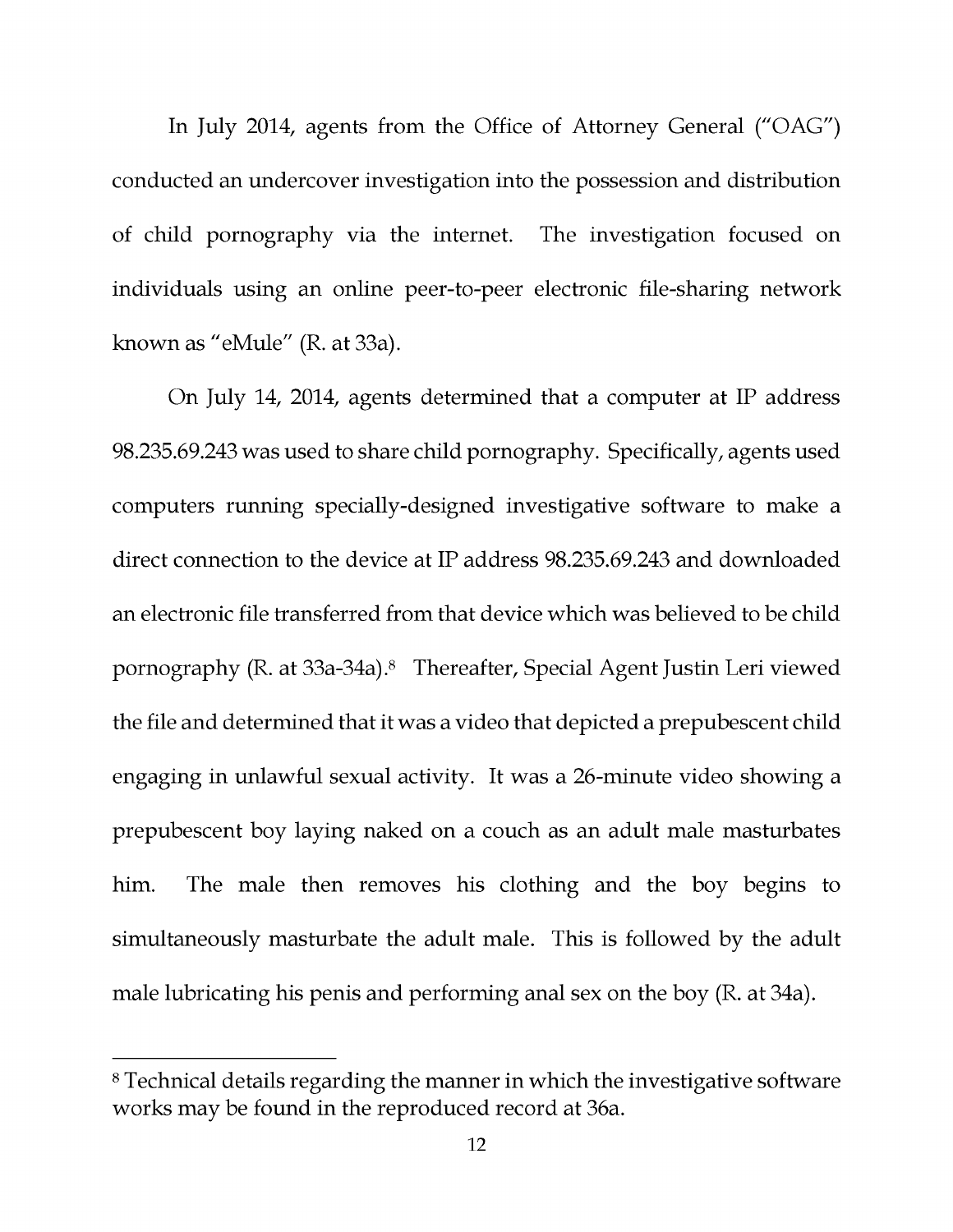Agent Leri subsequently determined that the IP address was registered to Comcast Cable Company ("Comcast") (R. at 34a). OAG agents then obtained and served upon Comcast a court order directing the disclosure to law enforcement of the subscriber information related to that particular IP address, with which Comcast complied. As a result, OAG agents determined that the subscriber for IP address 98.235.69.243 was Joseph Davis, 2 Bertram Court, Apartment 12, Edwardsville, PA 18704 (R. at 34a).

OAG agents determined that Davis was born on May 31, 1955 (R. at 34a). Agent Leri thereafter obtained a warrant from Luzerne County Magistrate Judge Roberts to search that residence, which agents executed on September 9, 2014 (R. at 34a). The only occupant, Davis, acknowledged understanding and voluntarily waived his Miranda rights, admitted to being the sole user of the Dell computer system found in the residence, and denied the existence of any child pornography on the computer (R. at 35a -36a). He also stated that he had previously been arrested for child pornography offenses and "did my time for that" (R. at 35a).

Agents seized the Dell computer and two DVDs. Officers from the OAG Computer Forensics Unit ("CFU") attempted without success to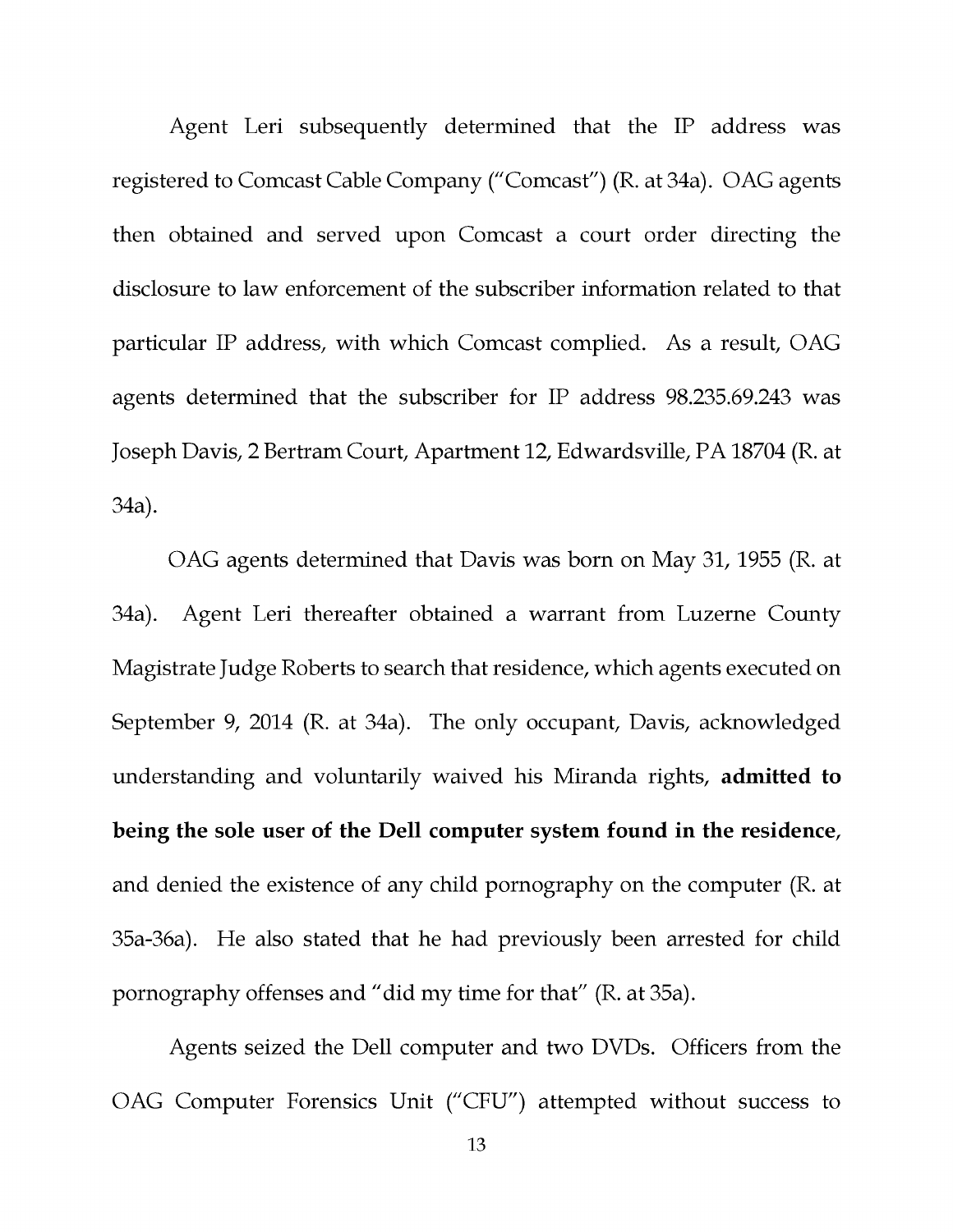analyze the computer system in the residence. The computer had no readable data (R. at 43a). The search was terminated and no arrest was made. (R. at 35a). Agents subsequently learned from Davis that he had wiped his computer clean with a DVD known as "DBAN" just days prior to the execution of the search warrant (R. at 41a).

Fifteen months later, on October 4, 2015, OAG agents again conducted an undercover investigation of individuals using the eMule network to share child pornography. At that time, they observed that IP address 174.59.168.185.6359 was distributing electronic files of child pornography. A direct connection was made from OAG computers using investigative software to IP address 174.59.168.185.6359 and agents downloaded one electronic file transferred to them that contained suspected child pornography. Special Agent Dan Block then viewed the downloaded file and determined that the file was a video of a prepubescent child engaging in prohibited sexual activity (R. at 37a). More specifically, the video depicts an adult male engaging in multiple acts of anal sex with a boy between the ages of 9 and 11 in which the boy is seen crying and appears to be in pain (R. at 38a).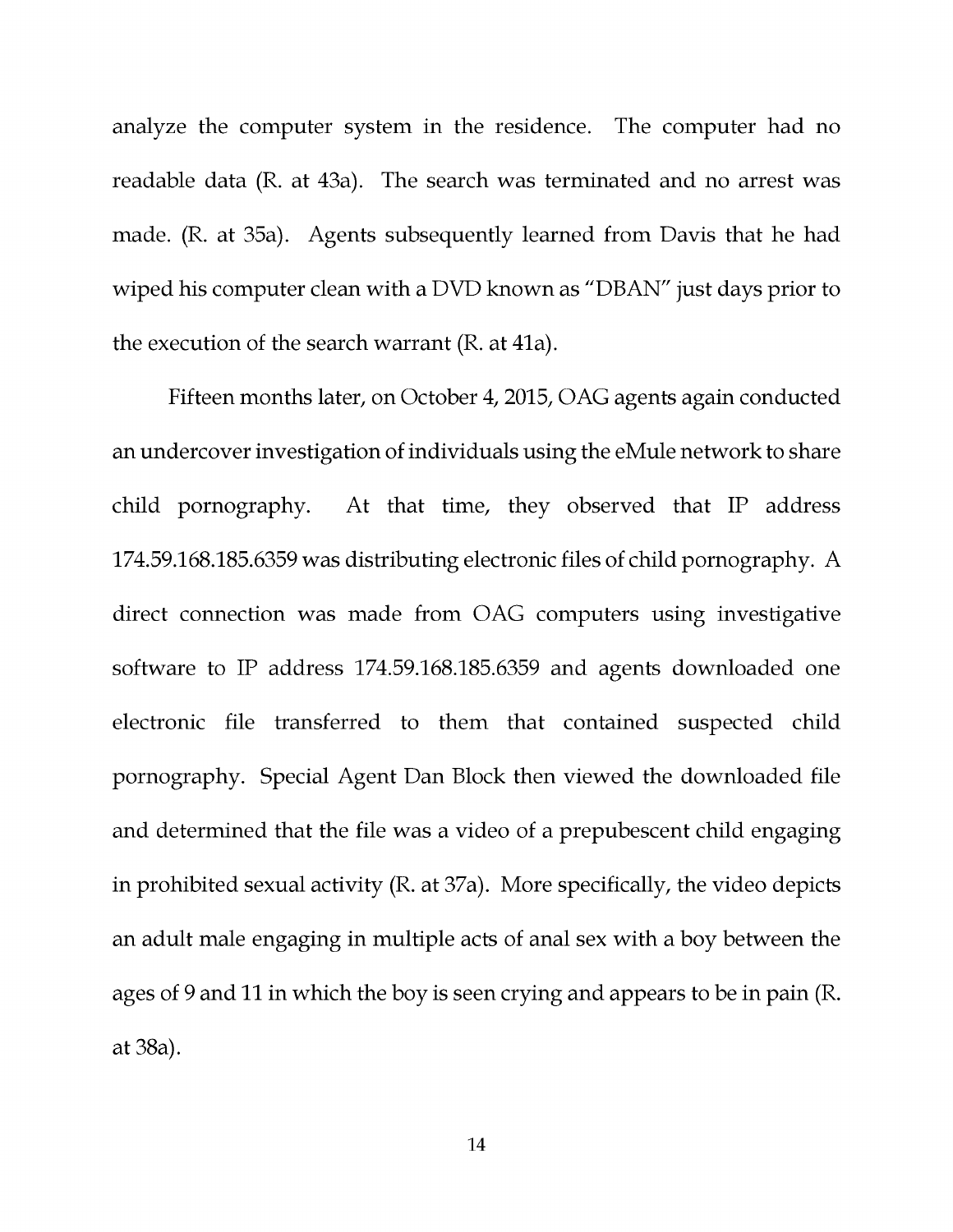Agent Block subsequently determined that the IP address was registered to Comcast (R. at 37a). He then sent an administrative subpoena to Comcast directing the disclosure to law enforcement of the subscriber information related to that particular IP address, with which Comcast complied. As a result, OAG agents determined that the subscriber for IP address 174.59.168.185.6359 was Joseph Davis, 2 Bertram Court, Apartment 12, Edwardsville, PA 18704-2548 (R. at 38a).

OAG agents thereafter obtained a warrant from a court to search that residence, which the agents executed on October 20, 2015. Davis was the sole occupant of the residence. He voluntarily waived his Miranda rights and agreed to speak with the agents (R. at 38a). At that time, he informed the officers that: (1) he has lived alone in the apartment since 2006; (2) he has not had any long-term guests during his time at the residence; (3) he utilizes Comcast internet and has done so on and off for many years; (4) he does not have "wi-fi" and only uses hardwired internet services so that no one can steal his "wi-fi;" (5) he is the sole user of the desktop computer in the residence; and (6) the desktop computer is password-protected and only he knows the password that allows access to the computer (R. at 39a).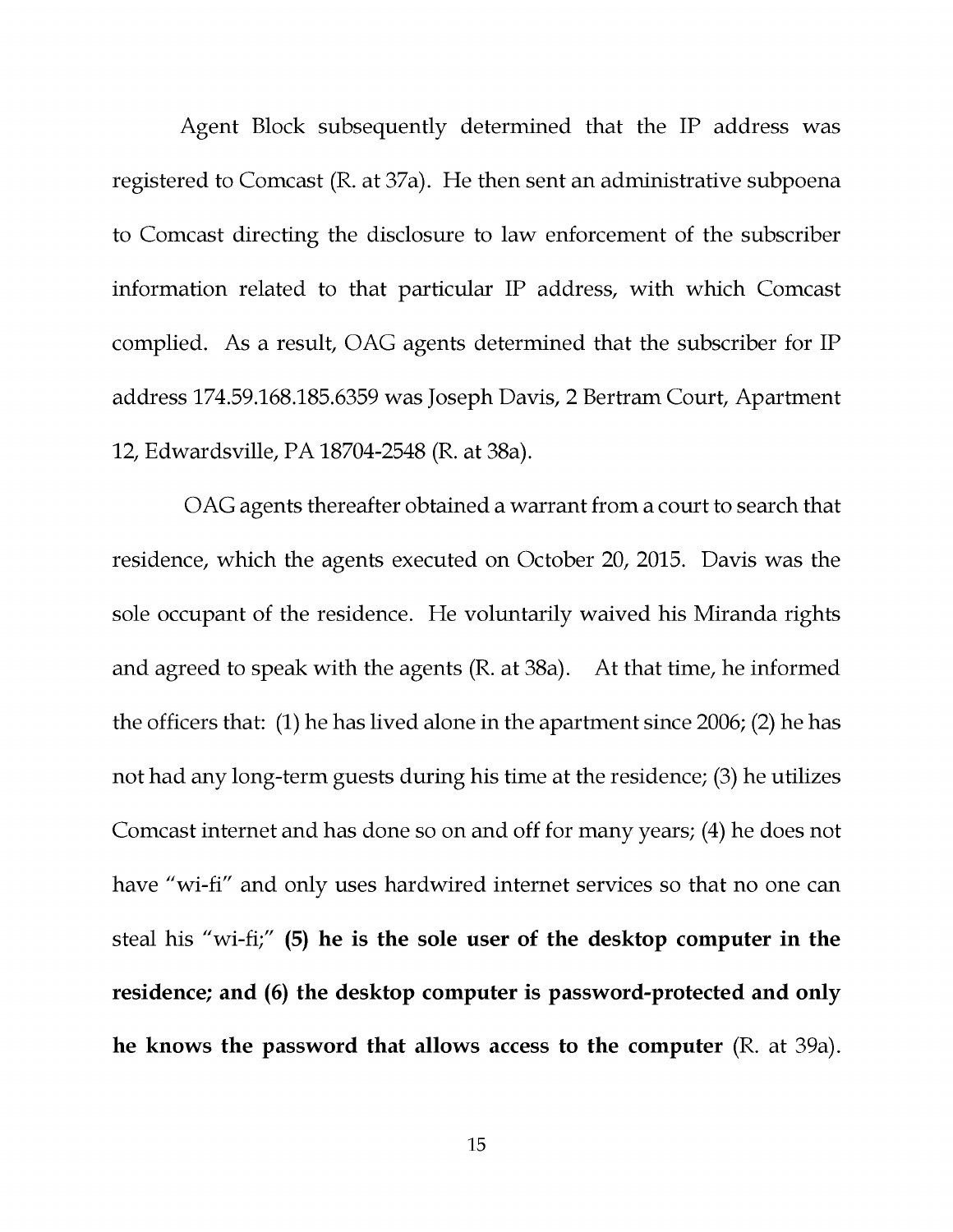Agent Block asked Davis to give him (Agent Block) the password and Davis refused to do so (R. at 39a).

Davis also informed the officers that: (1) he watches pornography on the computer, which is legal and he uses a credit card; (2) he has previously been arrested for child pornography; (3) child pornography is legal in other countries like Japan and the Czech Republic; (4) he does not understand why it is illegal here; and (5) what people do in the privacy of their own homes is their own business (R. at 39a).

Agents located the desktop computer in the home, which was an HP Envy 700 ("the computer"). OAG CFU agents attempted to analyze it, but Special Agent Braden Cook determined that the computer was encrypted with an encryption software known as "TrueCrypt" that prevented OAG agents from accessing the contents of the computer. In order for the computer to "boot" into the Windows operating system, a user -created password must be input into the "TrueCrypt" volume (R. at 43a-44a). According to Agent Cook, "when the computer power is [turned] on, it goes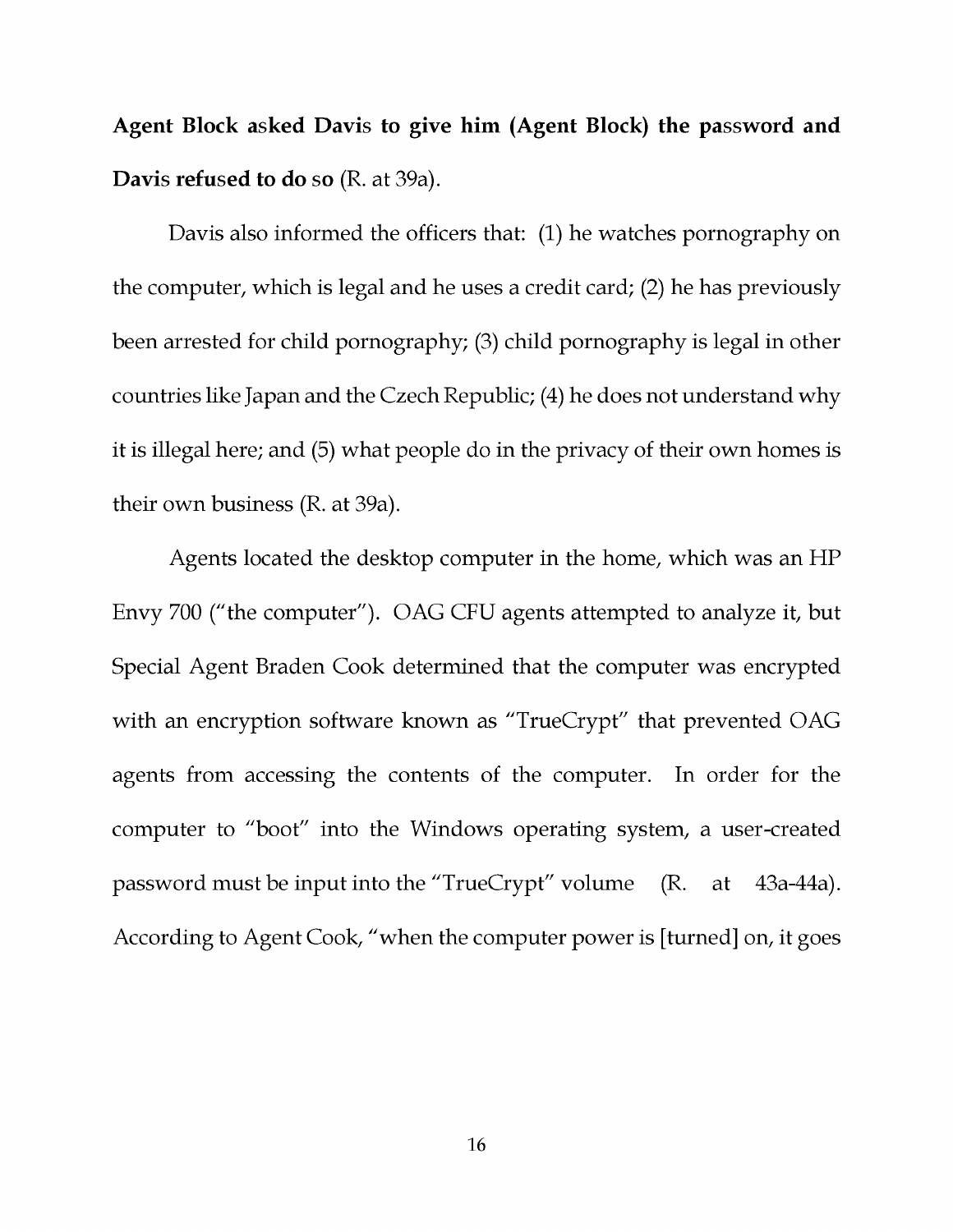directly to a screen that says, "TrueCrypt Boot Version 7.1" and it requires a password to be entered in order to have the computer function" (R. at 44a).9

Following his arrest, Davis stated to the agents that his computer was encrypted with "TrueCrypt" and he claimed he could not remember the password (R. at 41a). He also told Agent Block that "even if he could...it would be like, quoting him exactly, putting a gun to his head and pulling the trigger" (R. at 41a). Thereafter, when Agent Block asked him if he remembered the password, Davis said "he would die in jail before ever remembering the password" (R. at 41a).

Approximately an hour or two after the agents entered Davis' residence, following his arrest, agents transported him to court for an

<sup>&</sup>lt;sup>9</sup> "Encryption technology allows a person to transform plain, understandable information into unreadable letters, numbers, or symbols using a fixed formula or process. Only those who possess a corresponding 'key' can return the information into its original form, i.e. decrypt that information. Encrypted information remains on the device in which it is stored, but exists only in its transformed, unintelligible format. Although encryption may be used to hide illegal material, it also assists individuals and businesses in lawfully safeguarding the privacy and security of information. Many new devices include encryption tools as standard features, and many federal and state laws either require or encourage encryption to protect sensitive information." United States v. Apple Macpro Computer, 851 F.3d 238, 242 n. 1 (3rd Cir. 2017) (emphasis added).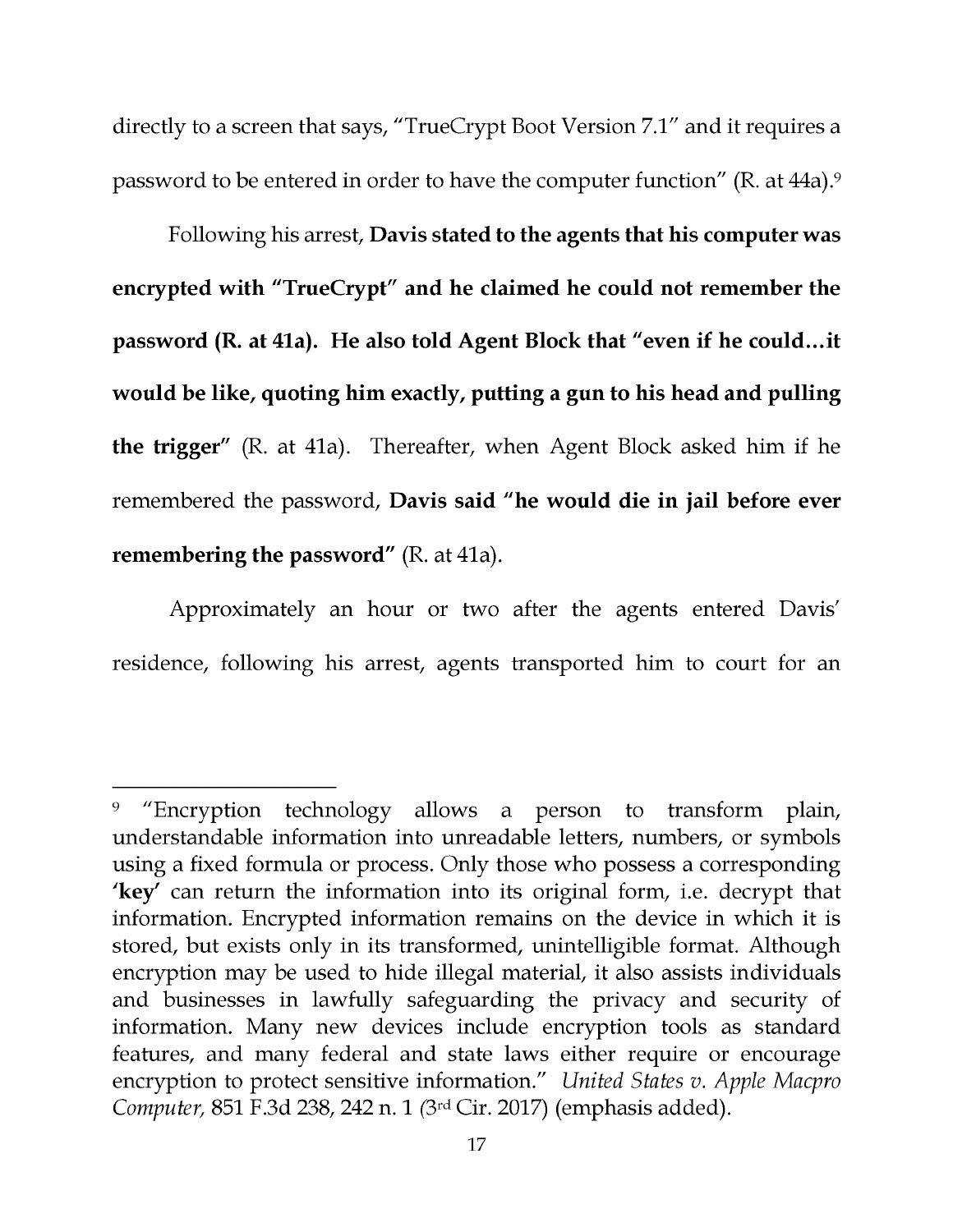arraignment. During the transport, Davis voluntarily spoke with Agent

Block. According to Agent Block:

While we were in transport to his arraignment, Mr. Davis was talking about gay x-rated movies he likes to watch and stated he liked 10, 11, 12, and 13 year olds, referring to them as "a perfectly ripe apple." He further stated he didn't see what the big deal was. He's not taking kids and raping them. There's nothing wrong with watching kids that age in the privacy of your own home...

...Then I asked if he would give the password [to me]. He replied, "It's 64 characters and why would I give that to you? We both know what's on there [the computer]. It's only going to hurt me. No fucking way I'm going to give it to you." Then he made several jokes referring to the password but did not give us the password.

(R. at 39a -40a).

At the evidentiary hearing on the motion to compel, Agent Block testified that OAG agents observed that IP address belonging to Davis was active on the peer -to -peer file sharing network eMule 25 times during the year 2015. The investigation determined that on those occasions, the file sharing had qualities that were indicative of child pornography (R. at 39a).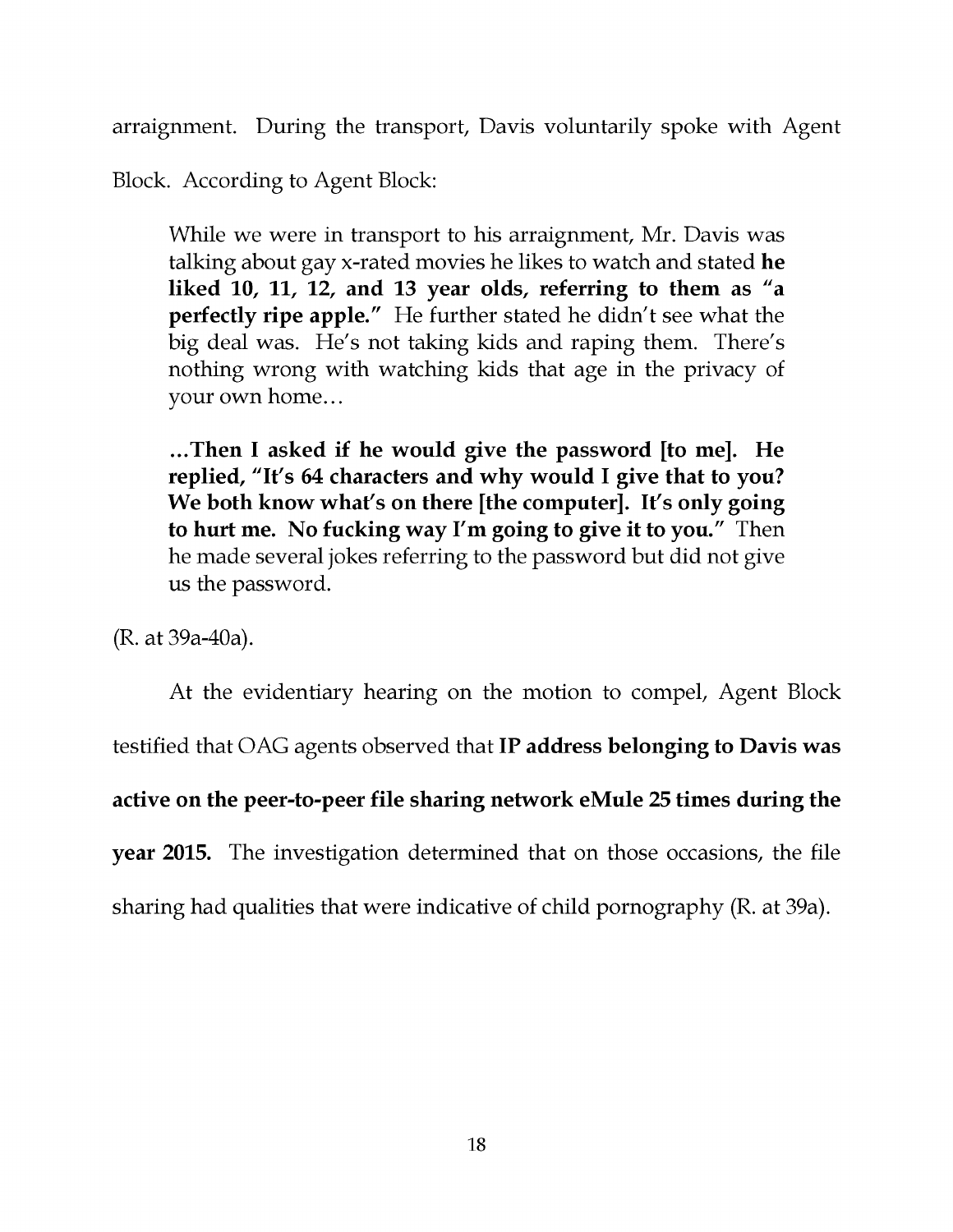#### SUMMARY OF ARGUMENT

As an initial matter, the factual premises inherent in the wording of the question presented for review as defined by Davis and adopted by this Court are inaccurate and misleading. Contrary to those premises, the record does not reflect whether Davis has memorized and/or documented in writing the password at issue. In addition, the trial court order under review was not limited to production of the password via oral communication; it was much more broadly worded to encompass production of the password verbally or in writing. These erroneous assumptions contained within the question presented for review are significant, for if the password was voluntarily recorded in a writing by Davis prior to the entry of the order, it would not, as a matter of law, be subject to the constitutional right against selfincrimination.

This Court should dismiss as waived Davis' claim that Article I, Section 9 of the Pennsylvania Constitution provides broader protection against self-incrimination than the Fifth Amendment to the United States Constitution with regard to compelled acts of production because the first time Davis articulated this claim was in this Court and he took a contrary position in the courts below. Davis failed to preserve this claim for appellate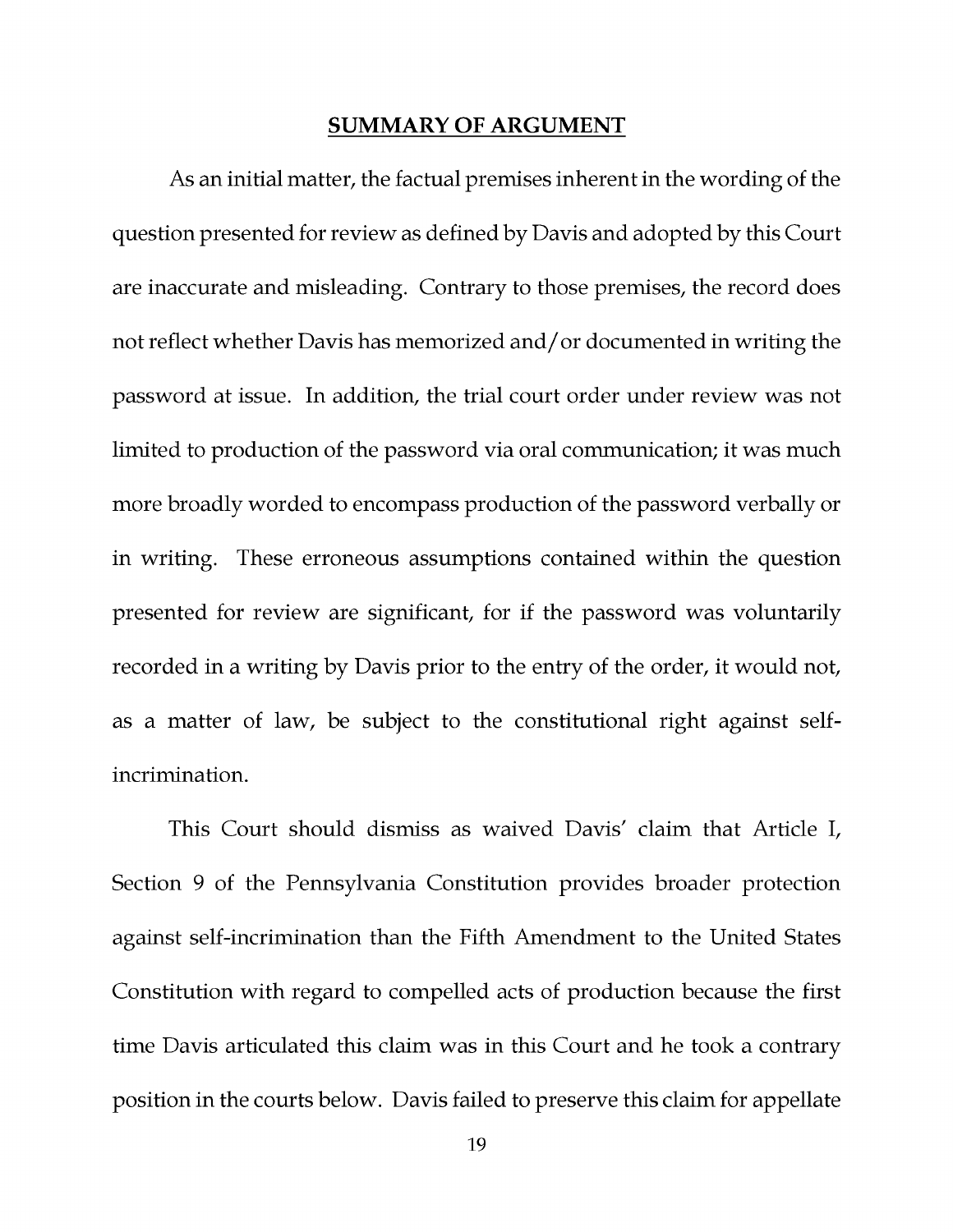review and therefore is prohibited as a matter of law from obtaining review of the claim by this Court.

The Court should hold that the Forgone Conclusion Doctrine applies to render Davis' compelled act of producing the password to his encrypted lawfully -seized computer non -testimonial and therefore not violative of the Fifth Amendment to the United States Constitution or Article I, Section 9 of the Pennsylvania Constitution. The testimonial significance of Davis' production of the password would be communication that a password to his computer exists, that he possesses and controls the password, and that the password will unlock the computer. The Commonwealth already has this information - which links Davis to the computer -- through sources unrelated to the production of the password. Therefore, Davis' compliance with the trial court's order will add nothing of testimonial value to the sum total of the government's investigation, rendering the production of the password more akin to the provision of a handwriting exemplar than to the provision of testimony. Pursuant to well -established United States Supreme Court Fifth Amendment jurisprudence, because the information that will be conveyed by production of the password is non -testimonial, the constitutional right against self-incrimination is not implicated.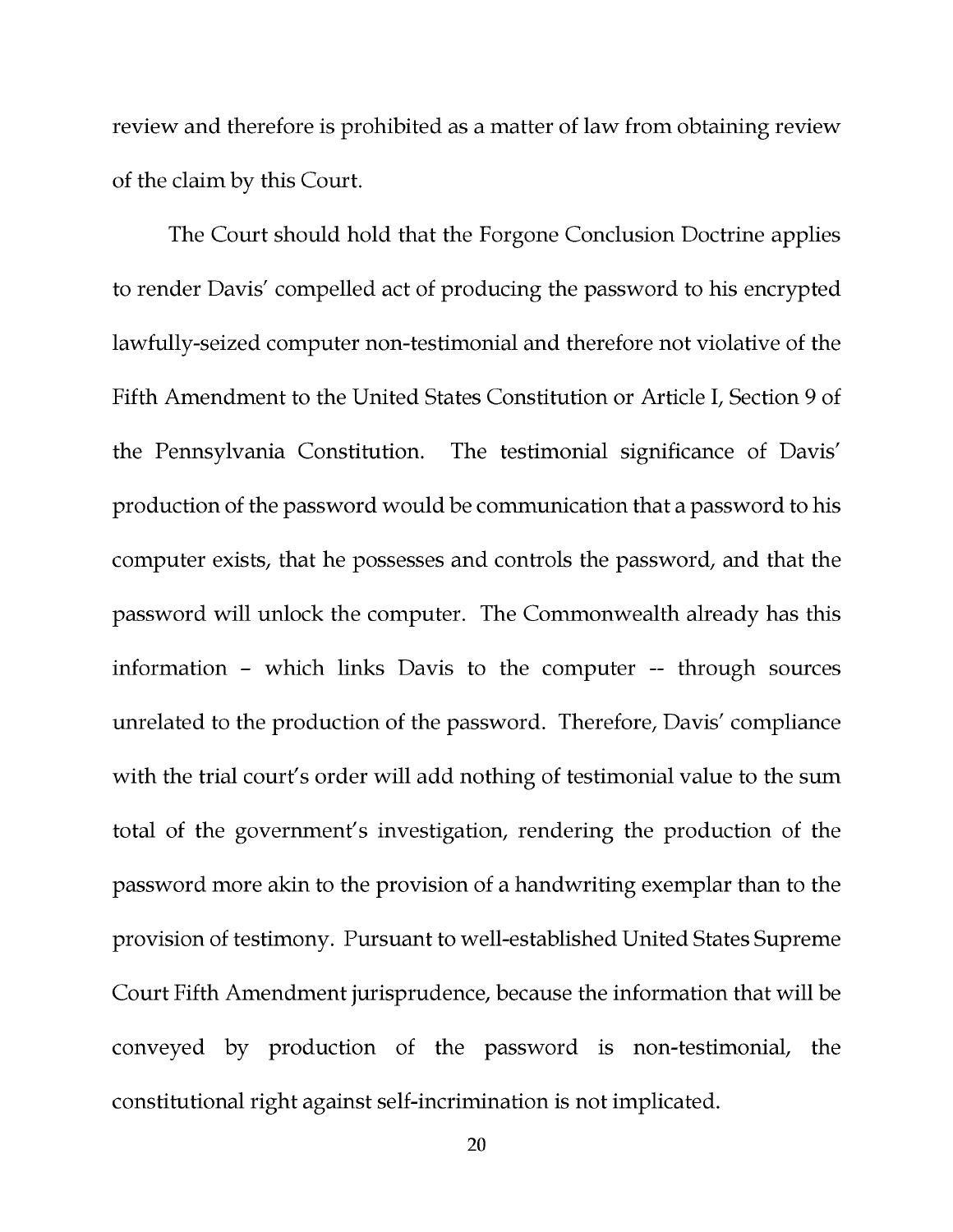#### ARGUMENT

#### I. INTRODUCTION

The dispute between the parties involves the following straightforward and undisputed facts: (1) after determining that there is probable cause to believe that Davis' computer contains evidence of criminality in the form of child pornography, a judge signed a warrant authorizing OAG agents to search for, seize, and search through that computer; (2) upon seizing the computer, OAG agents determined that the computer's contents are inaccessible because of an encryption software installed by Davis which prevents the agents from conducting their judicially -authorized search; (3) the encryption software requires the entry of a password to enable access; (4) following a waiver of his Miranda rights, Davis voluntarily informed OAG agents that there is a password that will decrypt the computer which is in his sole possession and control and which he will not turn over to the government because the computer contains evidence of criminality on his part; (5) Davis voluntarily informed OAG agents that he enjoys child pornography, has been convicted for possessing child pornography in the past, and believes child pornography is harmless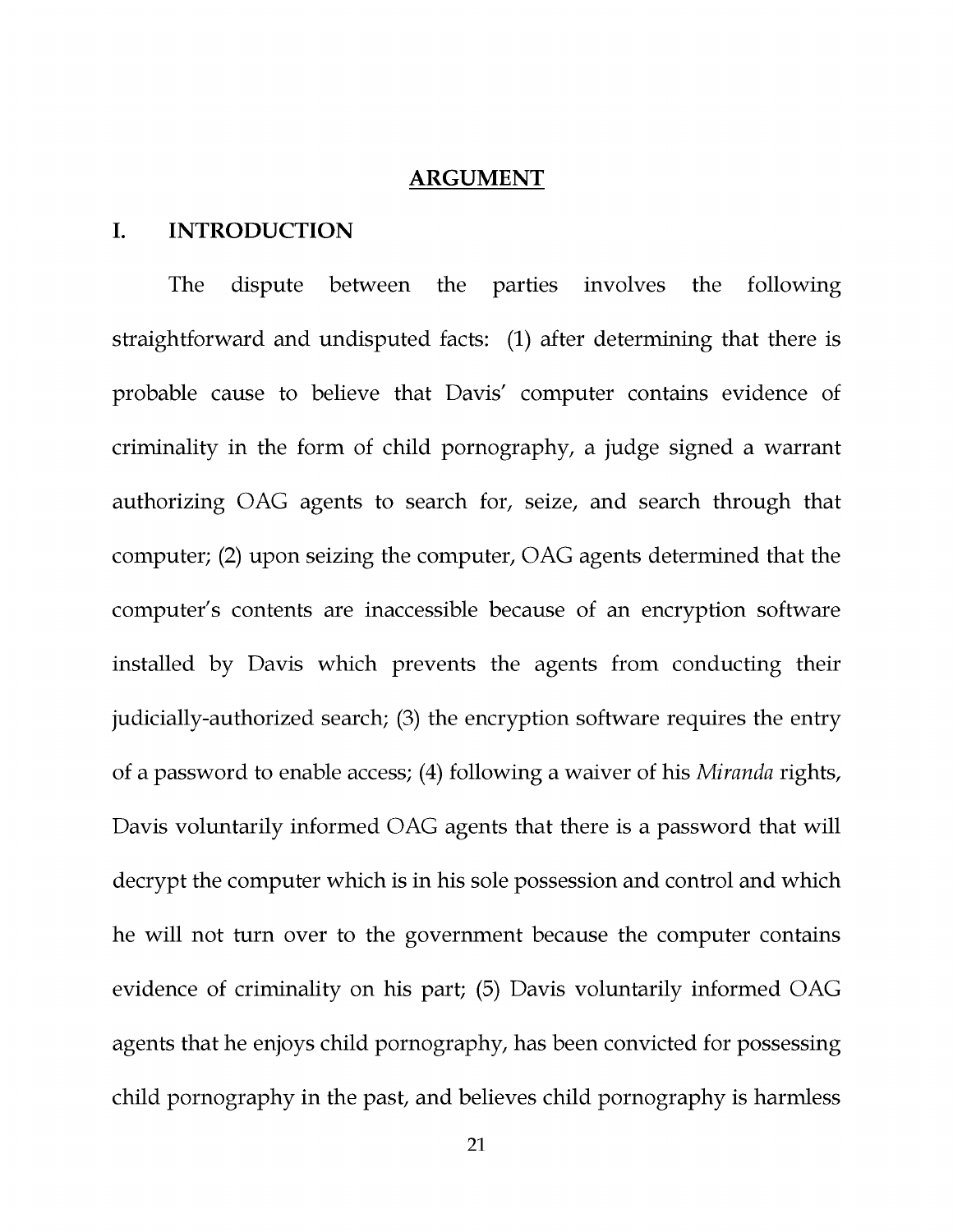and should be legal in the Commonwealth of Pennsylvania; and (6) independent of Davis' voluntary statements to the agents, the OAG's criminal investigation yielded evidence demonstrating the existence of a specific video depicting child pornography on Davis' computer and the use of Davis' computer on 25 occasions over a year's period of time to send and receive electronic files highly indicative of the possession and distribution of child pornography.10

[T]he High Court has clearly and laudably articulated that the "prevention of sexual exploitation and abuse of children constitutes a government objective of surpassing importance."

Part of the reason enormous efforts are made to stamp out the production of child pornography are the pernicious secondary effects of child pornography. The High Court has expressed that because child pornography permanently records a victim's abuse, the "pornography's continued existence causes the child victims continuing harm by haunting the children in years to come." Moreover, the role that child pornography plays in harming children can go beyond the victimization of the children in the images. The High Court has recognized that "evidence suggests that pedophiles use child pornography to seduce other children into sexual activity," noting that the Attorney General's Commission on Pornography, for example, states that "[c]hild pornography is often used as part of a method of seducing child victims. A child who is reluctant to engage in sexual activity with an adult or to pose for sexually explicit photos can sometimes be

<sup>&</sup>lt;sup>10</sup> This Court has stated the following about child pornography, citing United States Supreme Court opinions: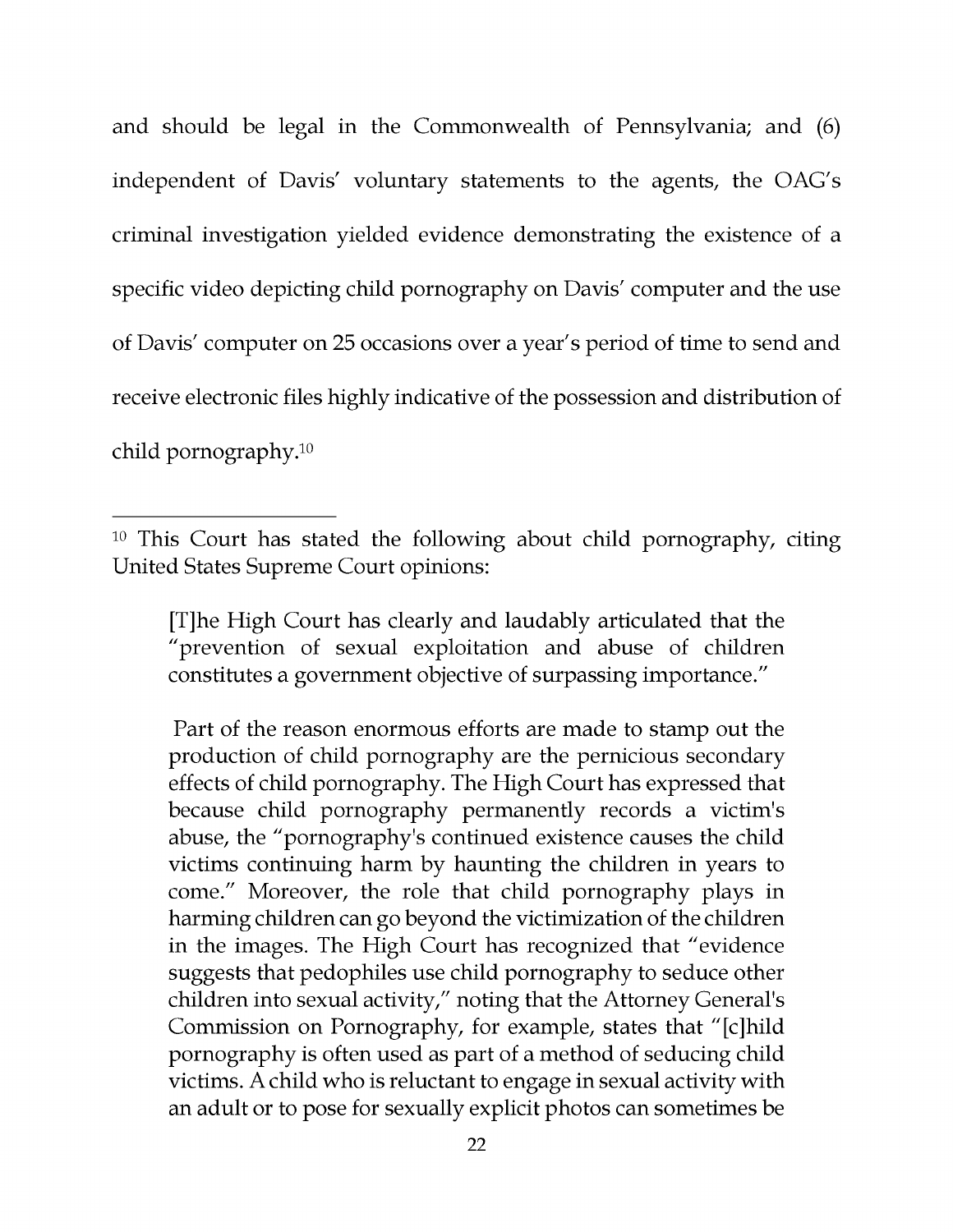In other words, notwithstanding the fact that the OAG does not at this time possess the password to access the computer, it already has credible, admissible evidence that: (1) a password exists that will decrypt the computer; (2) Davis has sole possession of and control over that password; and (3) Davis is capable of surrendering the password to the government which would in turn allow OAG agents to access the computer's contents and conduct their authorized search. Davis' act of providing the password to OAG agents would communicate nothing more than these facts which are already known by the Commonwealth through other sources. The act of production ordered by the trial court would provide no information about the location or contents of the computer or the circumstances surrounding the existence of the contents of the computer.

Thus, the "testimony" inherent in Davis' production of the password -- the existence, location, and authenticity of the password at issue -- is an absolute foregone conclusion and Davis' compliance with the trial court's order will add nothing of communicative value to the sum total of the

convinced by viewing other children having 'fun' participating in the activity."

Commonwealth v. Baker, 78 A3d 1044, 1051 (Pa. 2013) (citations omitted).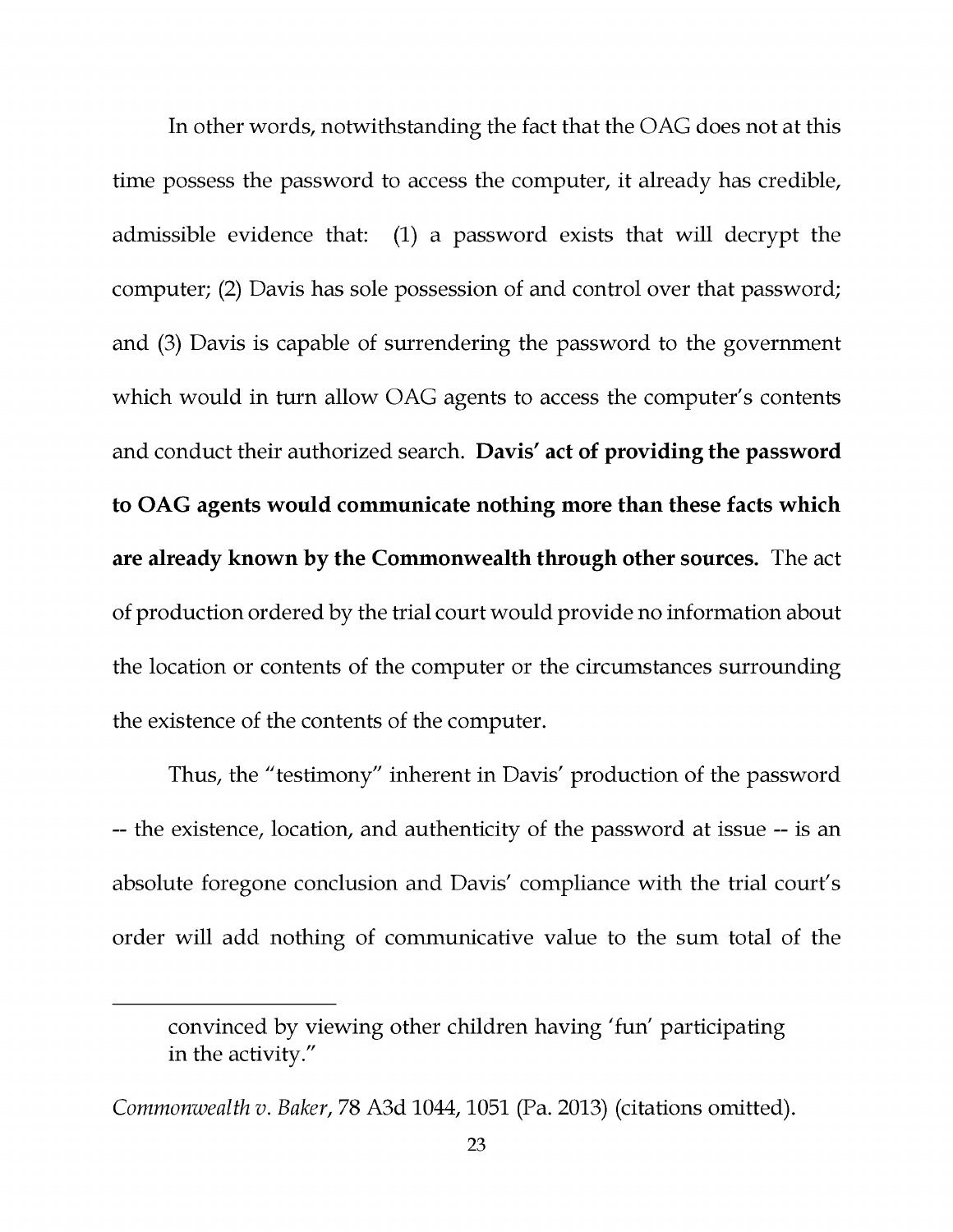government's information in this case. The Commonwealth does not seek the password to establish or prove a connection between Davis, his computer, and its contents because it already has that information. It merely seeks surrender of the password in order to open the lock that Davis has placed on the computer to avoid a lawful search.<sup>11</sup>

The question before the Court is a question of first impression: whether the Forgone Conclusion Doctrine established by the United States Supreme Court in its Fifth Amendment jurisprudence governing the compelled production of documents applies in the context of compelled production of digital passwords. Although this Court has not yet addressed the issue, courts in other states and in the federal judiciary have done so. All published decisions are in agreement that the federal Supreme Court has unambiguously held that the Fifth Amendment right against selfincrimination is not violated when the information communicated via a compelled act of production is already known by the government through independent means. On the question of the FDC's application to digital passwords, however, there is some divergence of decision.

<sup>&</sup>lt;sup>11</sup> Davis has not challenged the legal validity of the underlying search warrant.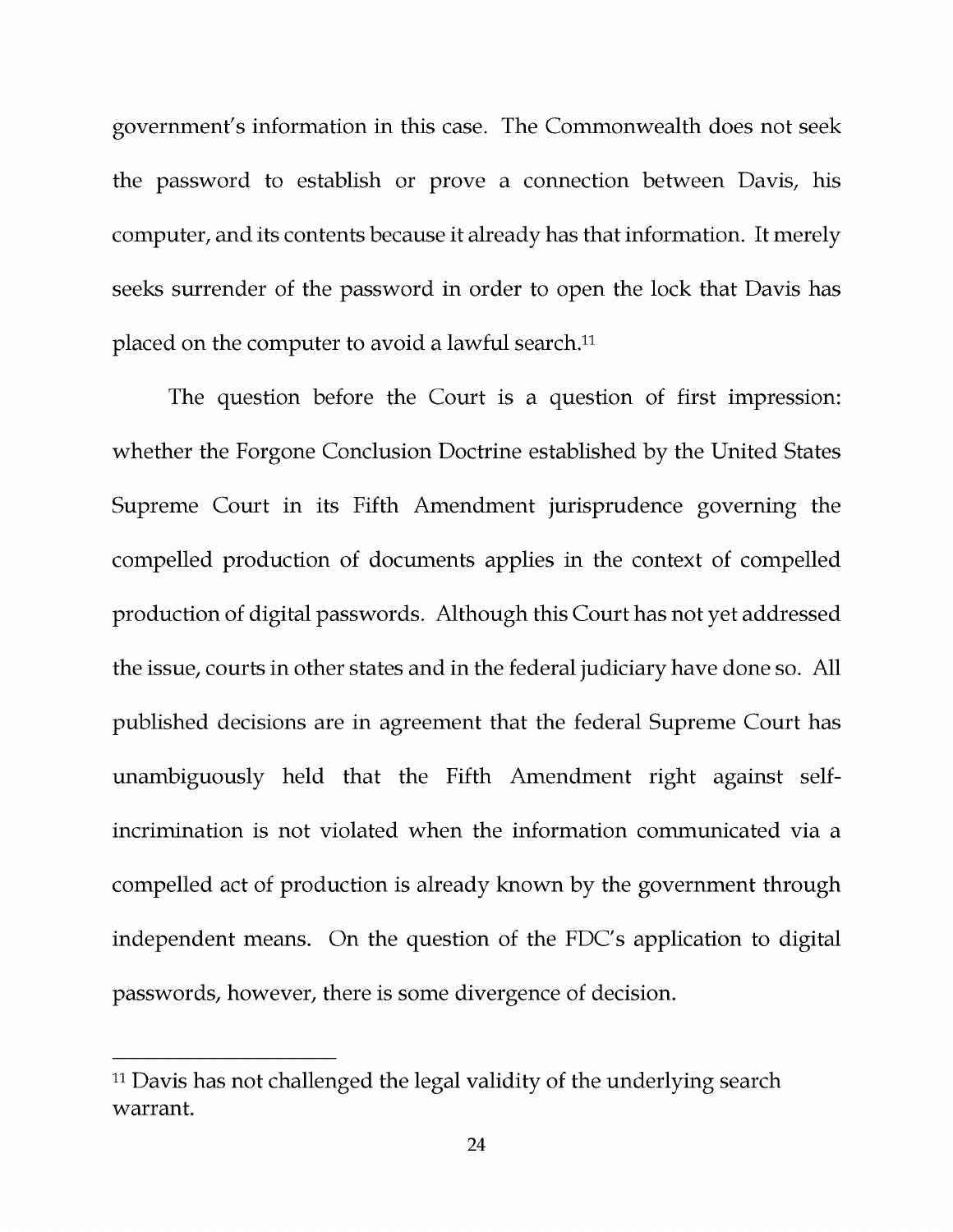Resolution of the instant dispute involves the balancing of two critically important values: the people's vital interest in effective law enforcement and every man's evidence on the one hand and the suspect's right not to be forced to incriminate himself on the other. The Commonwealth most respectfully requests that this Court adhere to the sound reasoning contained in the United States Supreme Court's FCD decisions and follow the lead of its sister courts in Florida and Massachusetts as well as the United States Court of Appeals for the Third Circuit. Those courts, as well as others, have determined that application of the FCD to digital passwords is both logical and sound. That is, they have concluded that compelling a person to decrypt his seized encrypted computer for law enforcement officers or to provide the password to enable law enforcement officers to decrypt the computer does not infringe on the person's privilege against self-incrimination when the record establishes that the information communicated by the compelled act is already known by the government. In such instances, the information provided by the password holder via the contents of his mind has no testimonial significance.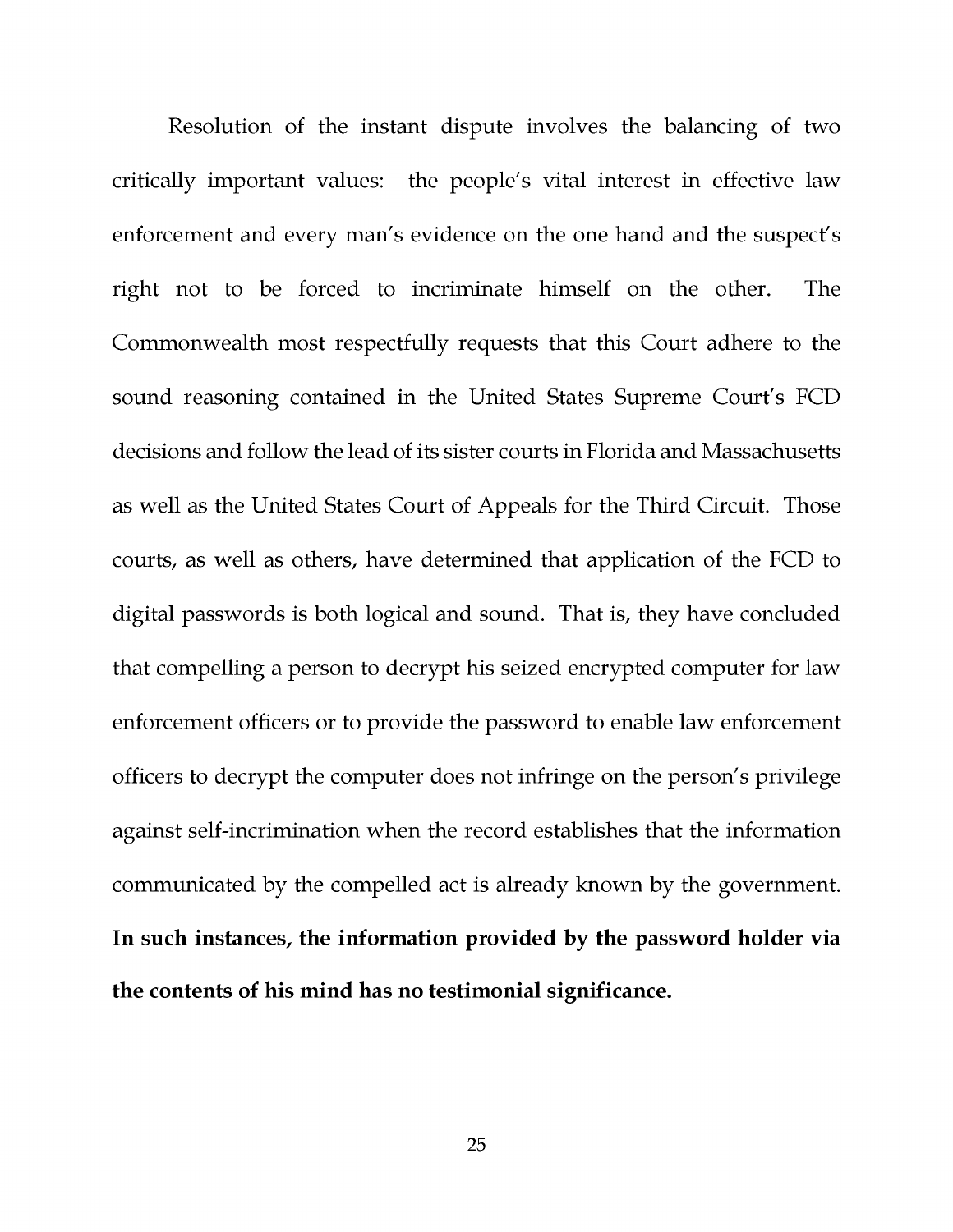II. THIS COURT SHOULD DISMISS AS WAIVED DAVIS' CLAIM THAT ARTICLE I, SECTION 9 OF THE PENNSYLVANIA CONSTITUTION PROVIDES BROADER PROTECTION AGAINST SELF-INCRIMINATION THAN THE FIFTH AMENDMENT TO THE UNITED STATED CONSTITUTION WITH REGARD TO COMPELLED ACTS OF PRODUCTION BECAUSE THE FIRST TIME HE ARTICULATED IT WAS IN THIS COURT AND HE TOOK A CONTRARY POSITION IN THE COURTS BELOW.

#### A. Davis Did Not Preserve His Claim for Appellate Review.

Pennsylvania Rule of Appellate Procedure 302(a) states unequivocally that "[i]ssues not raised in the lower court are waived and cannot be raised for the first time on appeal." This Court has applied this rule consistently. See, e.g., Piper Group v. Bedminster Twp. Bd. Of Supervisors, 30 A.3d 1083, 1097 (Pa. 2011) (issue raised on appeal was deemed waived because it was not raised in the lower court); Steiner v. Markel, 968 A.2d 1253, 1256 (Pa. 2009) ("This Court has consistently held that an appellate court cannot reverse a trial court judgment on a basis that was not properly raised and preserved by the parties"); In re Nader, 858 A.2d 1167, 1181 n. 18 (Pa. 2004) (Supreme Court refused to consider issue raised on appeal because issue had not been raised in the court below); Commonwealth v. Mouzon, 812 A.2d 617, 624 (Pa. 2002) ("issues not raised before the lower court are waived and cannot be raised for the first time on appeal"); Dollar Bank v. Swartz, 657 A.2d 1242,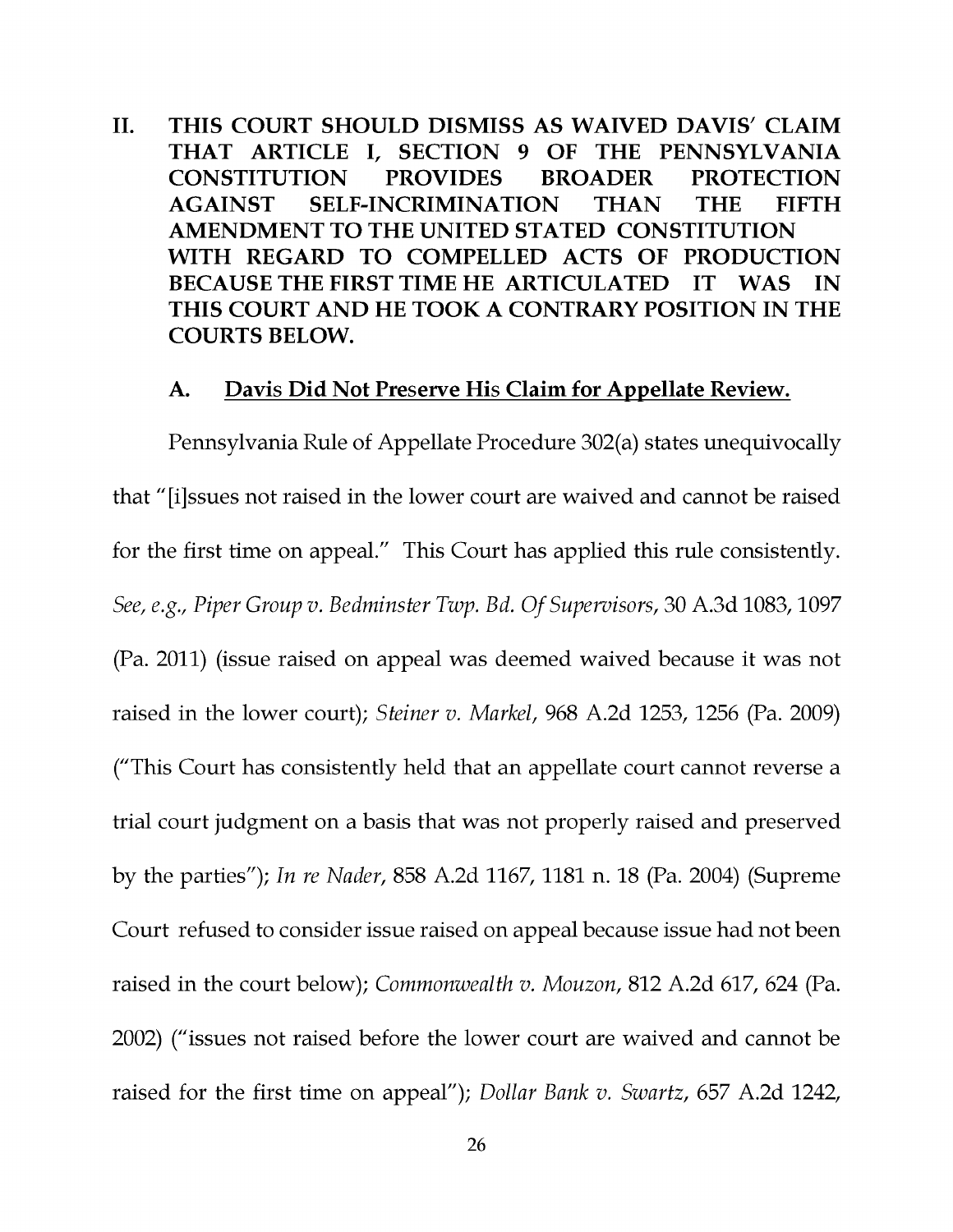1245 (Pa. 1995) (failure of appellant to raise and preserve issue in lower court resulted in waiver of issue on appeal); Foster v. Mutual Fire, Marine & Inland Insur. Co., 614 A.2d 1086 (Pa. 1992), cert. denied, 506 U.S. 1080 (1993) (issues on appeal not raised in court below were waived pursuant to Pa.R.A.P. 302(a)).

Moreover, where an issue is raised in the Supreme Court, it must have been raised in both the trial court and the intermediate appellate court in order to be preserved for review. See, e.g., Commonwealth v. Neiman, 84 A.3d 603, 610 n. 27 (Pa. 2013); Stimmler v. Chestnut Hill Hospital, 981 A.2d 145, 153 n. 7 (Pa. 2009); Commonwealth v. Diodoro, 970 A.2d 1100, 1104 n. 5 (Pa. 2009); Lynch v. W.C.A.B. (Teledyne Vasco),  $680$  A.2d  $847$  (Pa. 1996). In the words of this Court, "Even if a claim is properly presented to the trial court or the sentencing court, if it is abandoned in the Superior Court, then this Court will not pass on it...Failure to pursue an issue on appeal is just as effective a forfeiture as is the failure to initially raise the issue." Commonwealth v. Piper, 328 A.2d 845, 847 n. 5 (Pa. 1974).

The fact that an unpreserved appellate claim involves a matter of constitutional law does not alter the application of this rule. "Matters not raised in, or considered by, the court below cannot be invoked on appeal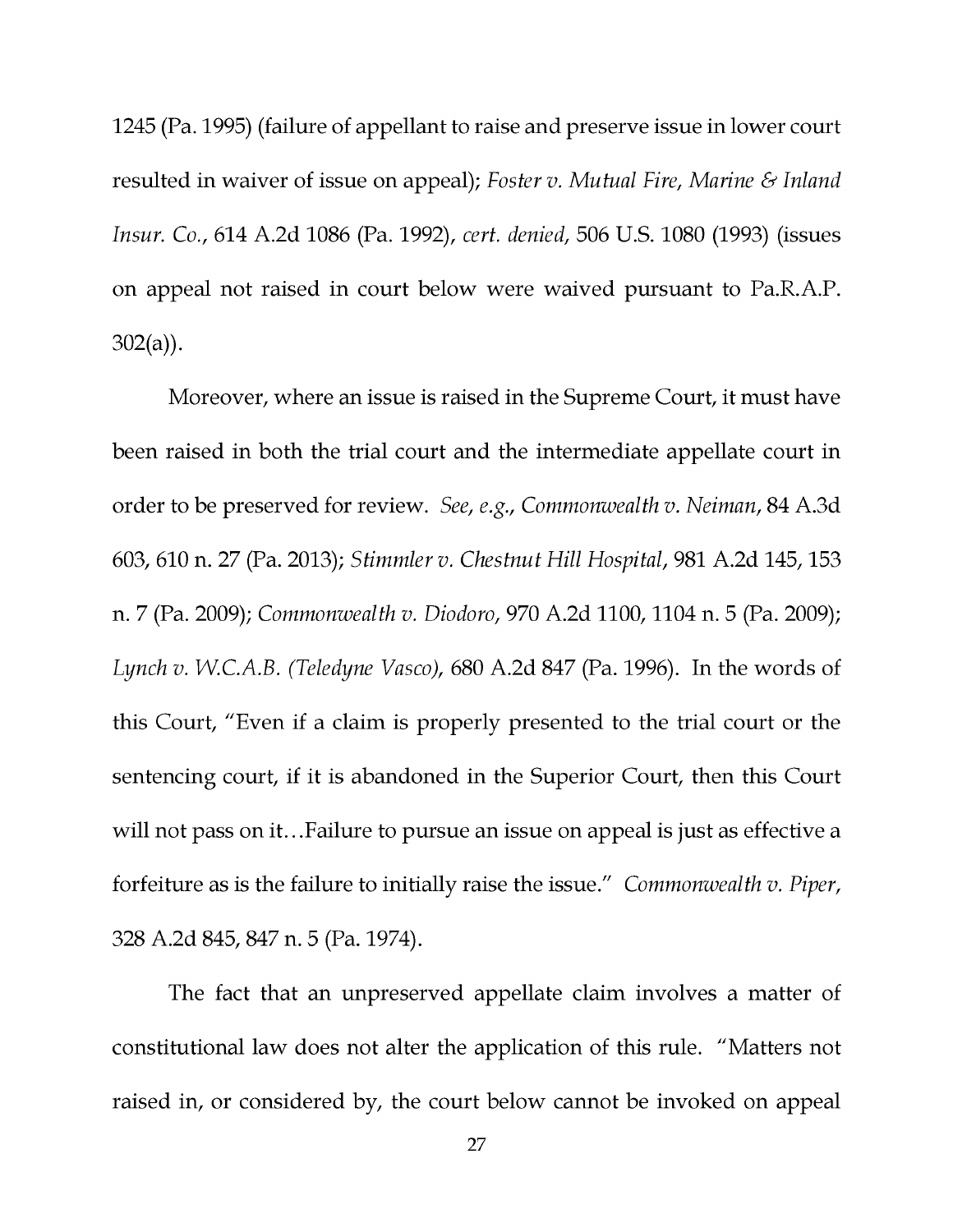even though they involve constitutional questions." Altman v. Ryan, 257 A.2d 583, 585 (Pa. 1969) (emphasis added); Montgomery County Bar Assoc. v. Rinalducci, 197 A. 924, 925 (Pa. 1938); see Smith v. Yellow Cab Co., 135 A. 858 (Pa. 1927) (constitutional questions or issues not raised in the lower court will not be reviewed; constitutional questions cannot be first raised on appeal).

In light of the foregoing governing legal authority, Davis' claim that Article I, Section 9 of the Pennsylvania Constitution provides broader protection against self-incrimination than the Fifth Amendment of the United States Constitution with regard to compelled acts of production must be deemed waived and dismissed because, as set forth in detail in the "procedural history" section of this brief and as reflected in the reproduced record and certified record on appeal, Davis did not articulate this claim in either the trial court or the Superior Court. He failed to preserve the issue of an independent state constitutional basis for overruling the trial court's order because he failed to articulate the claim until he filed his petition for allowance of appeal in this Court.12

<sup>&</sup>lt;sup>12</sup> The Commonwealth specifically argued in its Superior Court appellee's brief at 20 n. 6 that Davis had waived any separate Pennsylvania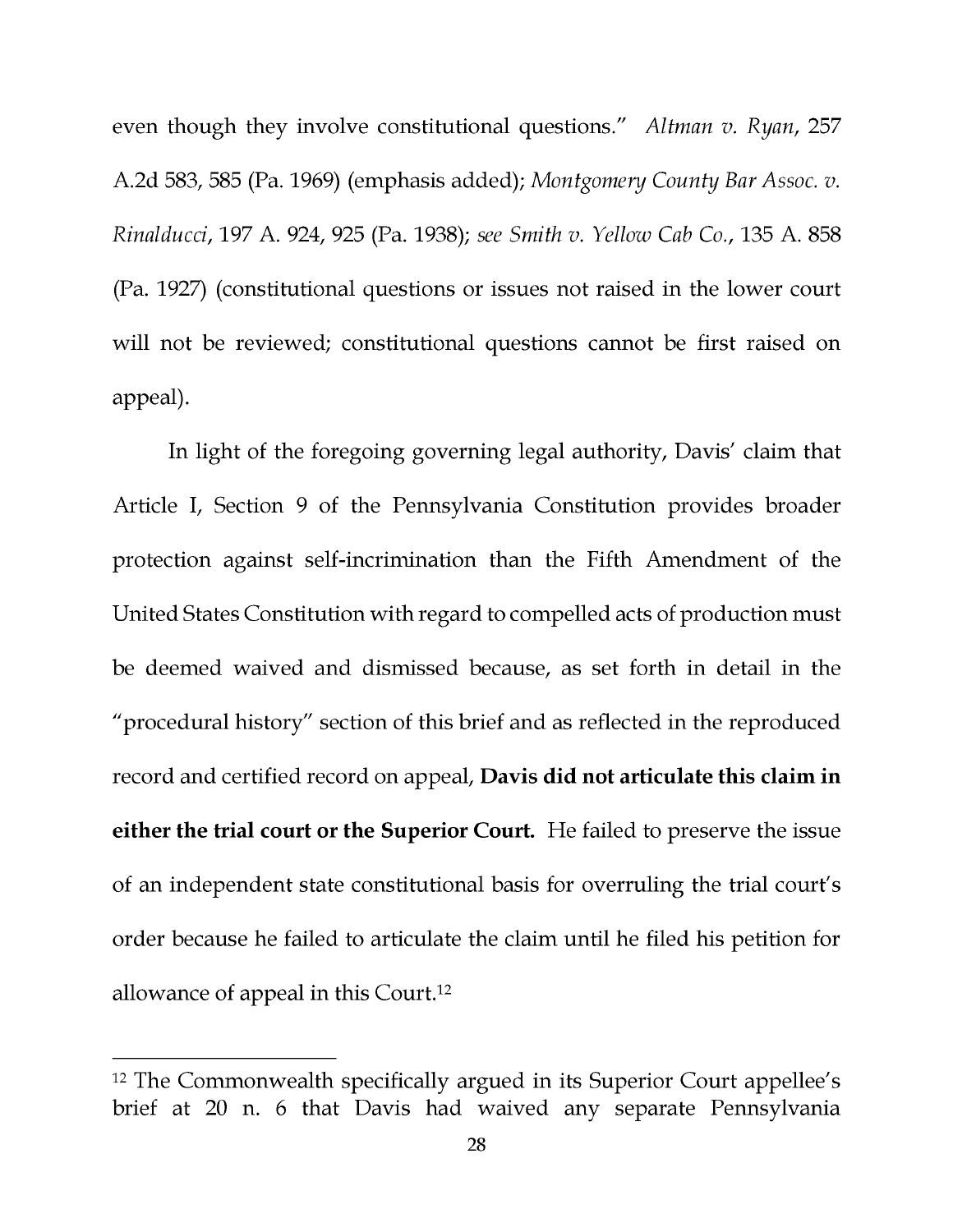Not only this, but as noted supra, Davis explicitly articulated in the trial court a position contrary to the one advanced in his brief filed with this Court: "The Pennsylvania Supreme Court has determined that these privileges are governed by the same standard" (R. at 50a). This explains why Davis did not articulate an independent state constitutional argument in any of his filings in the trial court or Superior Court. Davis literally agreed with the Commonwealth's view of the governing legal standards throughout the trial and intermediate appellate review proceedings.

Were this Court to consider the new argument about Article I, Section 9 that was never raised, developed, or litigated below, it would not only be in stark derogation of this Court's bedrock and long-standing principle set forth in Rule 302(a) requiring the preservation of issues for appeal, but would raise serious questions about this Court's commitment to consistent and fair application of the governing law and rules of procedure. The argument has been waived.

Constitutional argument and cited Commonwealth v. Beshore, 916 A.2d 1128, 1140 (Pa. Super. 2007) (failure to develop adequate argument in appellate brief results in waiver of the claim; court will not develop argument for a party).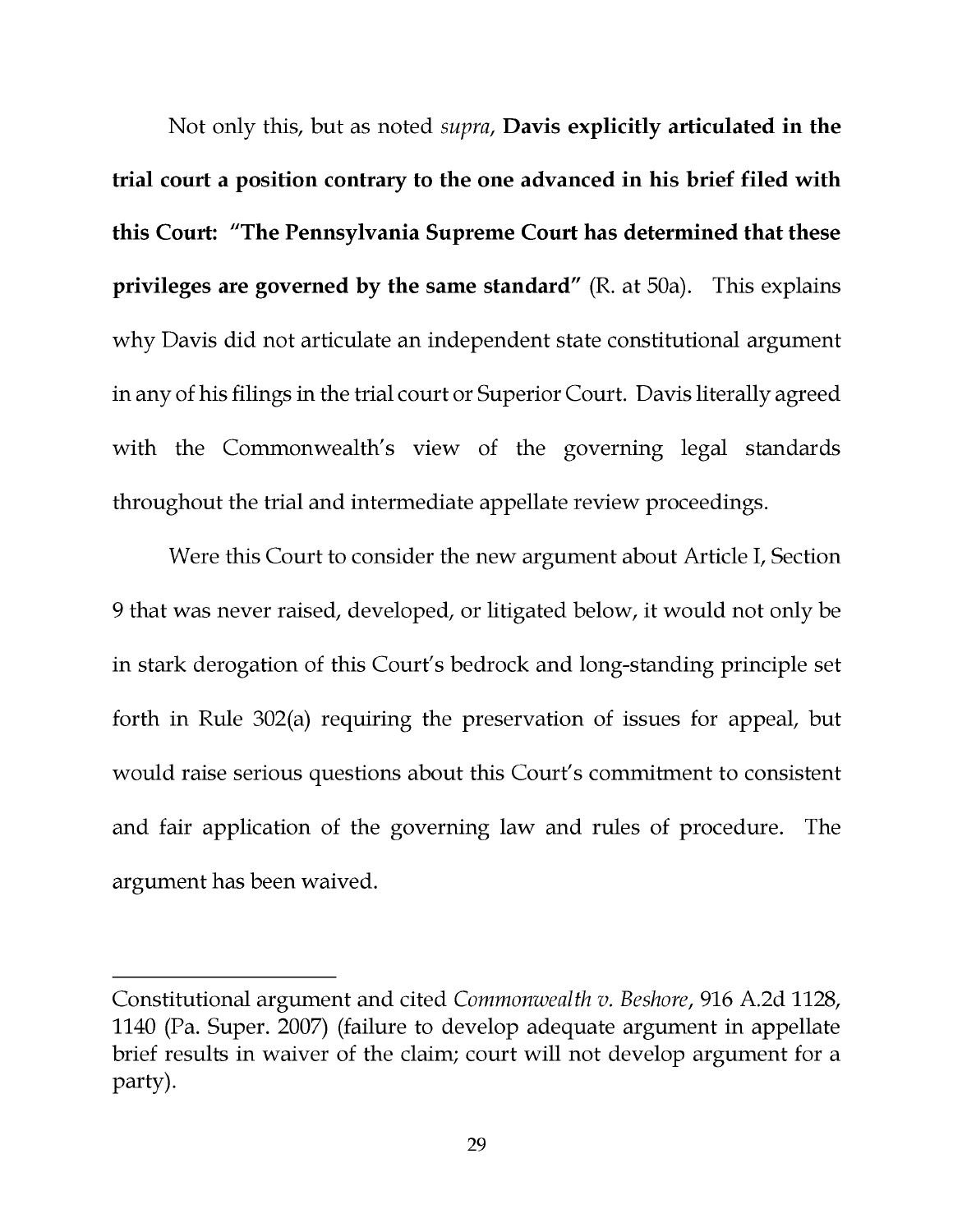#### B. Davis' New Claim Has No Merit.13

Assuming, arguendo, that the claim has not been waived, it is meritless. This Court has repeatedly held that the privilege against self-incrimination provided by Article I, Section 9 of the state Constitution is -- with the exception of the expanded right to reputation provided by the state Constitution -- coextensive with the protection afforded under the Fifth Amendment of the federal Constitution. See, e.g., Commonwealth v. Knoble, 42 A.3d 976 ,979 n. 2 (Pa. 2012); Commonwealth v. Sartin, 751 A.2d 1140, 1142 n. 5 (Pa. 2000); Commonwealth v. Arroyo, 23 A.2d 162, 166-167 (Pa. 1999); Commonwealth v. Morely, 681 A.2d 1254, 1258 (Pa. 1996); Commonwealth v. Bolus, 680 A.2d 839, 844 (Pa. 1996); Commonwealth v. Swinehart, 664 A.2d 957, 962-965 (Pa. 1995); Commonwealth v. Marra, 594 A.2d 646 (Pa. 1991); Commonwealth v. Hawthorne, 236 A.2d 519, 520 (Pa. 1968). In the words of this Court, "because we have determined that Article I, Section 9 tracks the Fifth Amendment in the context of the self-incrimination clause, the analysis herein proceeds exclusively under the Fifth Amendment." Sartin,

<sup>&</sup>lt;sup>13</sup> The argument in this subsection of the brief is presented because of the possibility that the Court will not dismiss the independent state constitutional claim as waived. In doing this, the Commonwealth does not abandon its argument that Davis has waived this new claim on appeal.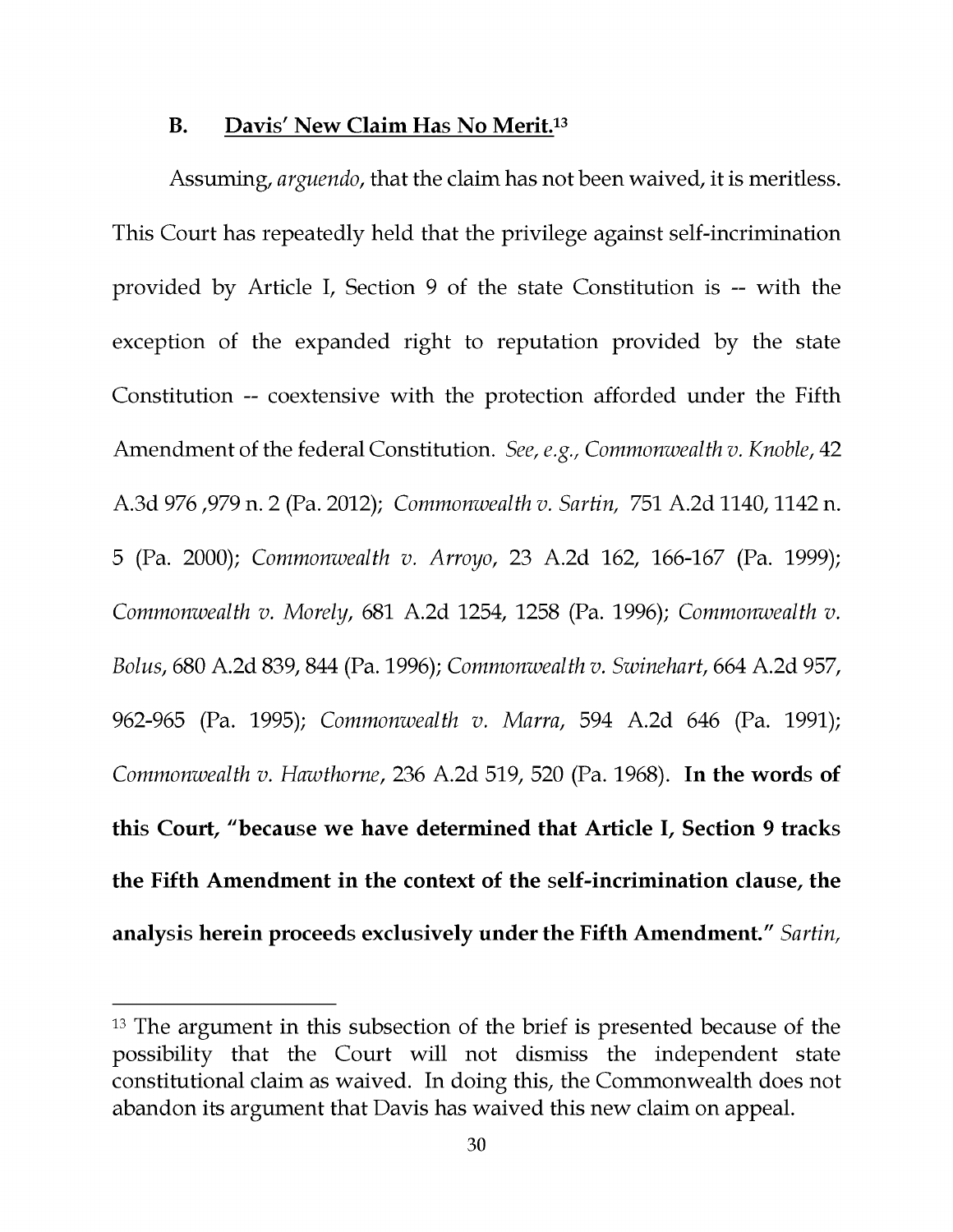751 A.2d at 1142 n. 5. "In all instances other than the protection given by our Commonwealth's Constitution to reputation, the provision in Article I, § 9 against self-incrimination tracks its federal counterpart." Morley, 681 A.2d at 1257.

As noted by Davis in his brief, the Court's consistent application of this rule of "coextensivity" has not been 100 percent. In Commonwealth v. Molina, 104 A.3d 430 (Pa. 2014), this Court acknowledged that it has generally followed the lead of the United States Supreme Court when construing the privilege against self-incrimination in Article I, Section 9, but nonetheless held that the state provision provides stronger protection than the Fifth Amendment when a prosecutor seeks to use a defendant's silence as evidence of substantive guilt. The Court initially stated that it based its decision on the state constitutional provision rather than the federal one because "the status of federal jurisprudence [on the issue in dispute] is uncertain." Molina, 104 A.3d at 432. It also cited "the primacy of the Declaration of Rights to Pennsylvania's charter." Id. at 452. In addition, the Court referenced the fact that on several previous occasions it has rendered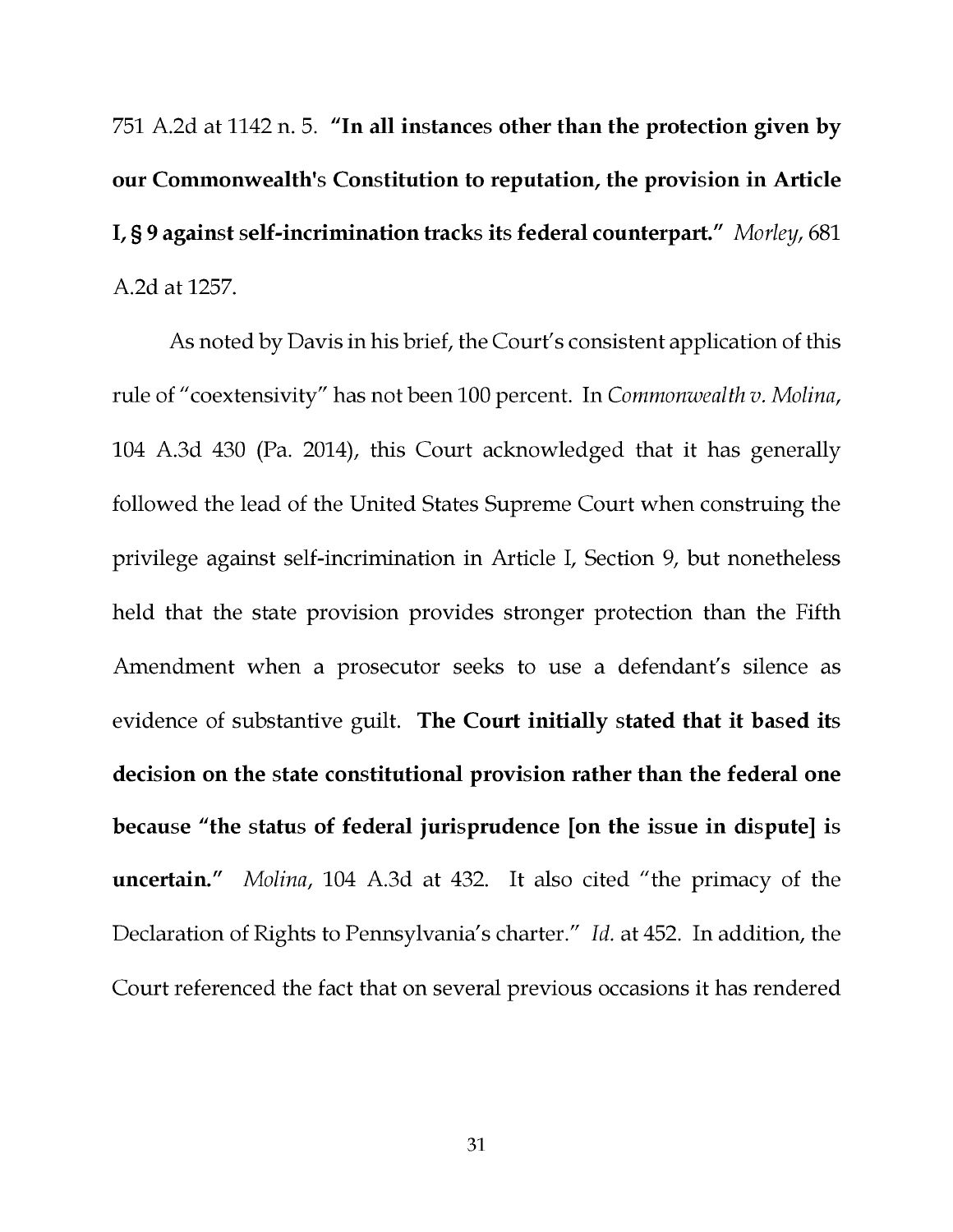decisions that veered from the normally-applied standard.<sup>14</sup> See also D'Elia v. Pennsylvania Crime Commission, 555 A.2d 864 (Pa. 1989) (holding that state constitutional privilege against self-incrimination goes beyond the protection afforded by the Fifth Amendment in the context of use and derivative use immunity); but see Morely, 681 A.2d at 1258 (D'Elia is "strictly limited to its facts which involved testimony being compelled from a witness before the Crime Commission....").

Still, the vast majority of this Court's pronouncements on the subject have been consistent with the language quoted supra from Sartin, 751 A.2d 1140 and Morely, 681 A.2d 1254. In Swinehart, 664 A.2d 957, this Court characterized the state provision as broader than the federal one due to the right to reputation contained in Article I, Section 9 but also stated that: (1) "[a] comparison of the actual language in Article I, Section 9 and the Fifth

<sup>14</sup>Specifically, the Court cited Commonwealth v. Triplett, 341 A.2d 62 (Pa. 1975) (plurality), Swinehart, 664 A2d 957; and Commonwealth v. Turner, 454 A.2d 537 (Pa. 1982). Triplett was a plurality decision with no binding effect that was abrogated by a subsequent constitutional amendment. Swinehart held that the state constitutional protection of reputation rendered Article I, Section 9 broader than the Fifth Amendment. Turner held that reference to post -arrest, pre -Miranda silence violates Article I, Section 9 even though it does not violate the Fifth Amendment.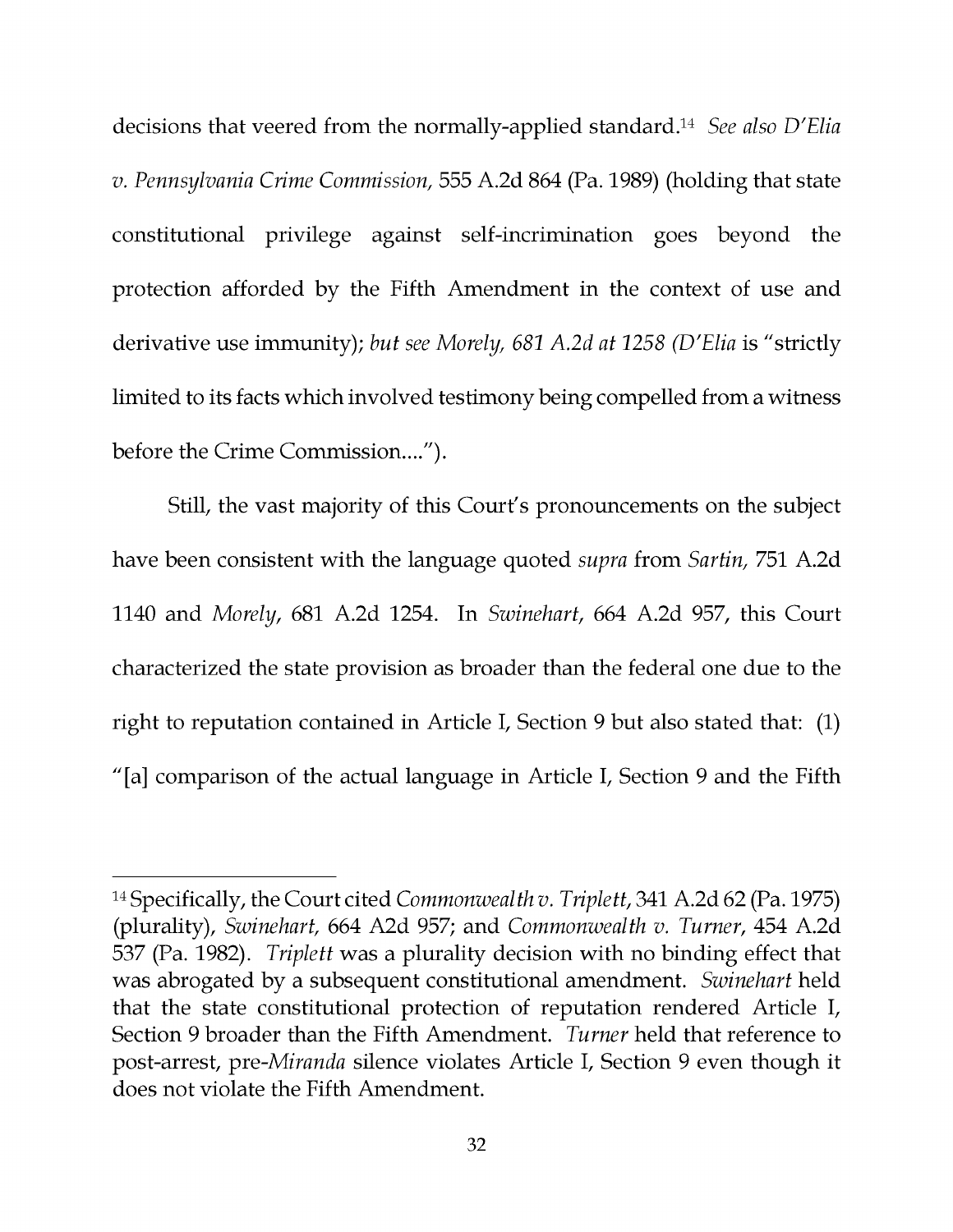Amendment does not reveal any major differences in the description of the privilege against self-incrimination within the two Constitutions; (2) there is "a strong sentiment within this Commonwealth...in favor of interpreting the constitutional privilege against self-incrimination similarly to the same privilege contained in the Fifth Amendment of the United States Constitution;" (3) "the historical review of our caselaw interpreting Article I, Section 9 shows that we have generally followed the lead of the United States Supreme Court on this issue;" and (4) on the issue of "transactional immunity vs. use and derivative use immunity," the state constitutional guarantee demands no more than the federal constitutional guarantee.

Recognizing that he is asking this Court to abandon its long-standing precedent applying the same standard to the Fifth Amendment and Article I, Section 9 in virtually all contexts, Davis presents the Court with an Edmunds analysis that is thoughtful but self-serving and ultimately unpersuasive. This Court has on multiple occasions in various contexts exhaustively examined the relationship between the state and federal constitutional provisions at issue and conducted an Edmunds analysis on the subject. See, e.g., Molina, 104 A.3d 430; Swinehart, 664 A.2d 957. To the extent that the Court will consider the merits of Davis' Edmunds argument in spite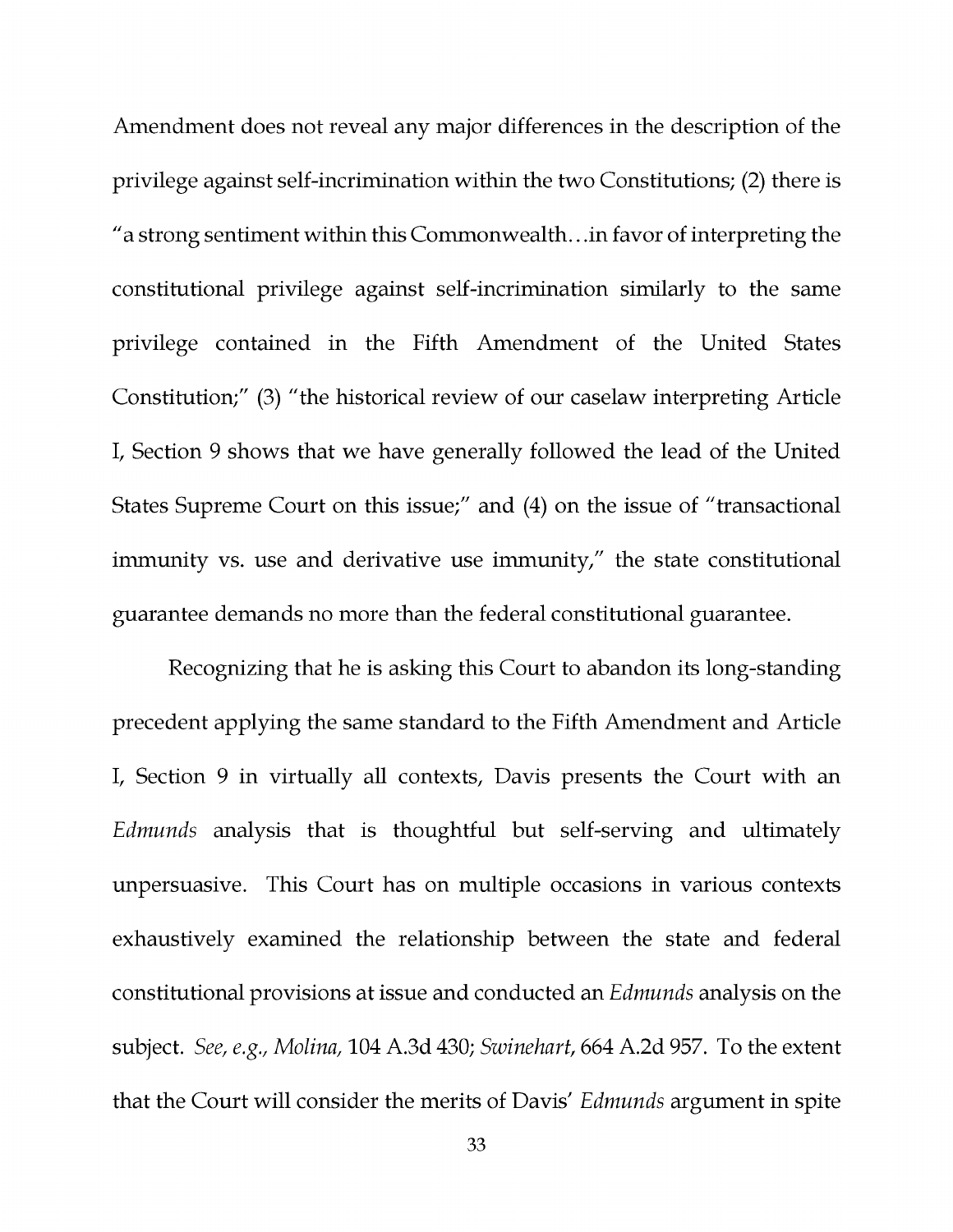of the clear waiver of the issue on appeal, the Commonwealth respectfully requests this Court to adhere to the principles and guidance on the subject set forth at length and with great care and soundness in Swinehart. On that basis, the Court should reject Davis' invitation to diverge from federal jurisprudence construing the Fifth Amendment in this case.

IV. THIS COURT SHOULD HOLD THAT THE FORGONE CONCLUSION DOCTRINE APPLIES TO RENDER DAVIS' COMPELLED ACT OF PRODUCING THE PASSWORD TO HIS COMPUTER NON-TESTIMONIAL AND THEREFORE NOT VIOLATIVE OF THE FIFTH AMENDMENT OR ARTICLE I, SECTION 9 BECAUSE THE RECORD ESTABLISHES THAT THE COMMONWEALTH IS ALREADY INDEPENDENTLY AWARE OF THE INFORMATION THAT WILL BE COMMUNICATED BY DAVIS' PRODUCTION OF THE PASSWORD.

## A. The Applicable Standard of Review

An appellate court's review of an issue involving a constitutional right is a question of law for which the court's standard of review is de novo and its scope of review is plenary. Commonwealth v. Baldwin, 58 A.3d 754, 762 (2012).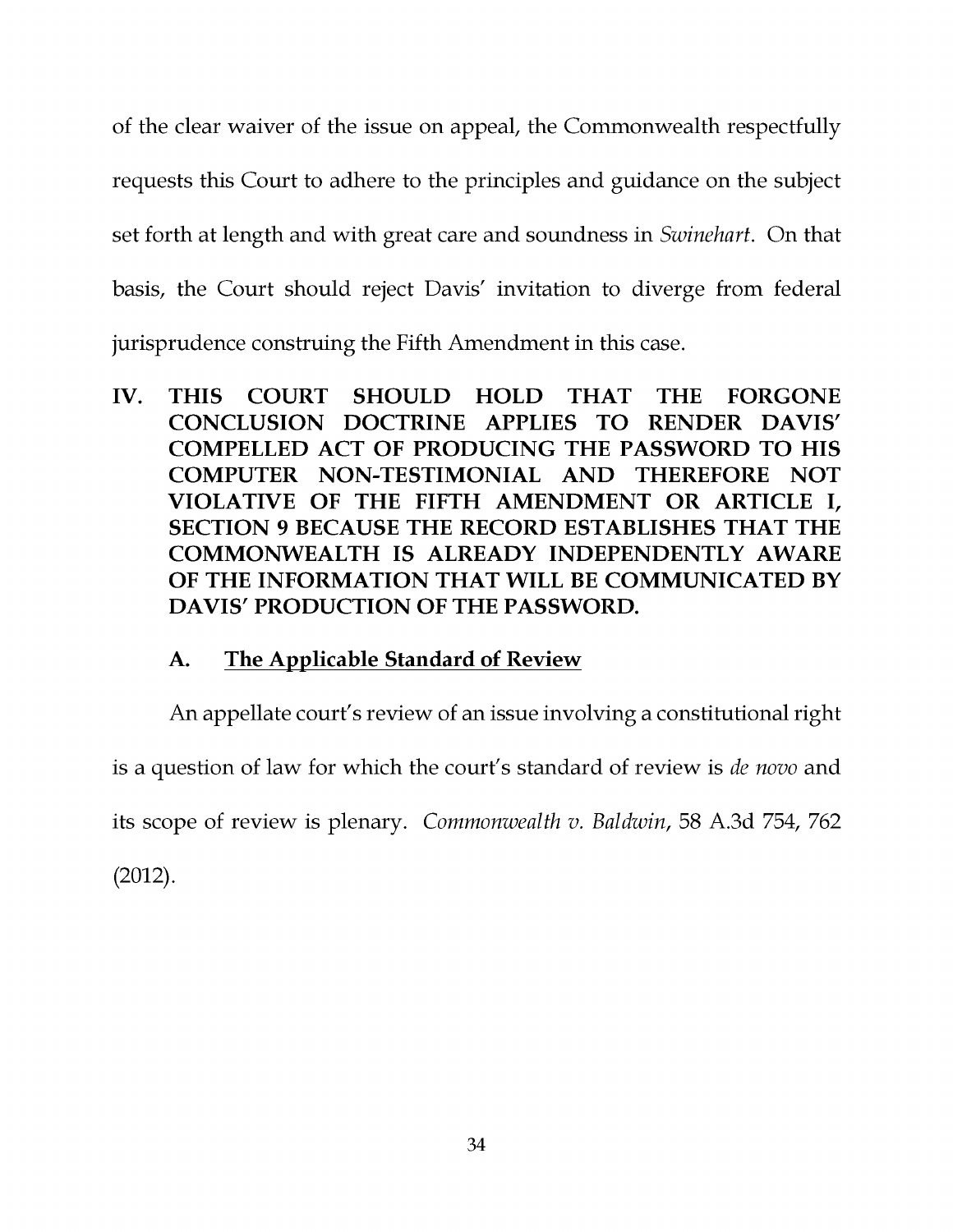#### B. The Governing Law15

## 1. The Fifth Amendment Privilege Against Self-Incrimination

The Fifth Amendment to the United States Constitution provides in pertinent part that "[n]o person ... shall be compelled in any criminal case to be a witness against himself[.]" Amend. V, U.S. Const.16 This privilege against self-incrimination "protects a person only against being incriminated by his own compelled testimonial communications." Doe v. United States, 487 U.S. 201, 207 (1988) (quoting Fisher v. United States, 425 U.S. 391, 409 (1976)); see also Schmerber v. California, 384 U.S. 757, 763 (1966) (the Fifth Amendment privilege protects an accused from being compelled to testify against himself, or otherwise provide the state with evidence of a testimonial or communicative nature). "The word 'witness' in the constitutional text

<sup>&</sup>lt;sup>15</sup> As noted *supra*, it is the Commonwealth's position that application of standard governing the privilege provided by the Fifth Amendment also applies to the same privilege established by Article I, Section 9.

<sup>&</sup>lt;sup>16</sup> This Court has previously stated that the minor differences between the language in the state and federal constitutional provisions that have been pointed out by Davis are inconsequential: "A comparison of the actual language in Article I, Section 9 and the Fifth Amendment does not reveal any major differences in the description of the privilege against selfincrimination within the two Constitutions." Swinehart, 664 A2d at 962.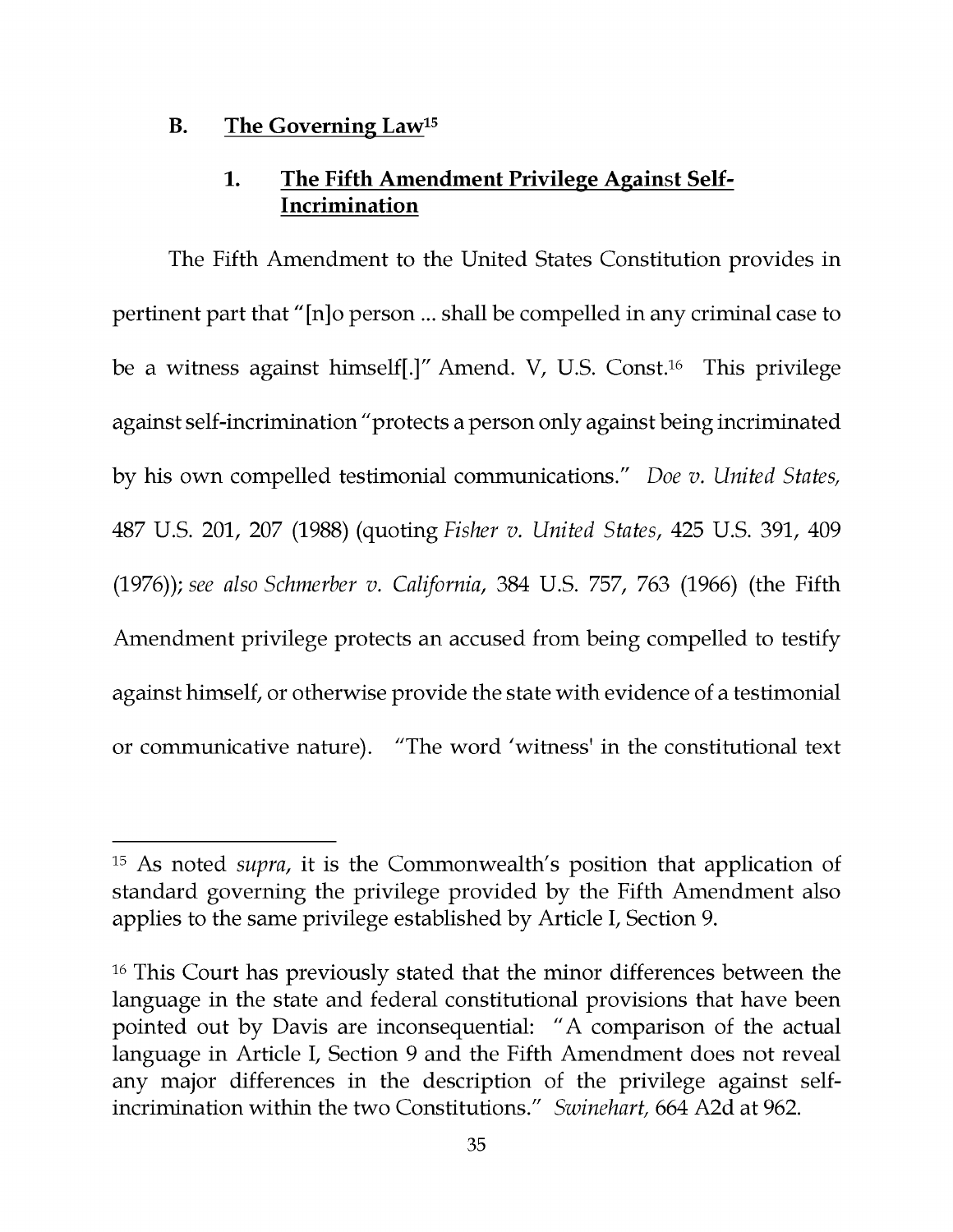limits the relevant category of compelled incriminating communications to those that are 'testimonial' in character." United States v. Hubbell, 530 U.S. 27, 34 (2000). "[I]n order to be testimonial, an accused's communication must itself, explicitly or implicitly, relate a factual assertion or disclose information. Only then is a person compelled to be a 'witness' against himself." Doe, 487 U.S. at 210 (footnote omitted).

In order for a person to properly invoke his/her Fifth Amendment privilege, he/she needs to establish three things: (1) compulsion, (2) a testimonial communication or act, and  $(3)$  incrimination. Hiibel v. Sixth Judicial District Court of Nevada, Humboldt County, 542 U.S. 177, 190-191 (2004). Once an individual has invoked his/her privilege against selfincrimination, it becomes the duty of the trial court to determine whether there is a reasonable basis for the assertion of the privilege and whether the privilege has been invoked in good faith. Id.

#### 2. Compelled Acts of Production

The Fifth Amendment privilege against self-incrimination has been held to apply not only to verbal and written communications but also to the production of documents, usually in response to a subpoena or summons, because the act of production itself may involve the incidental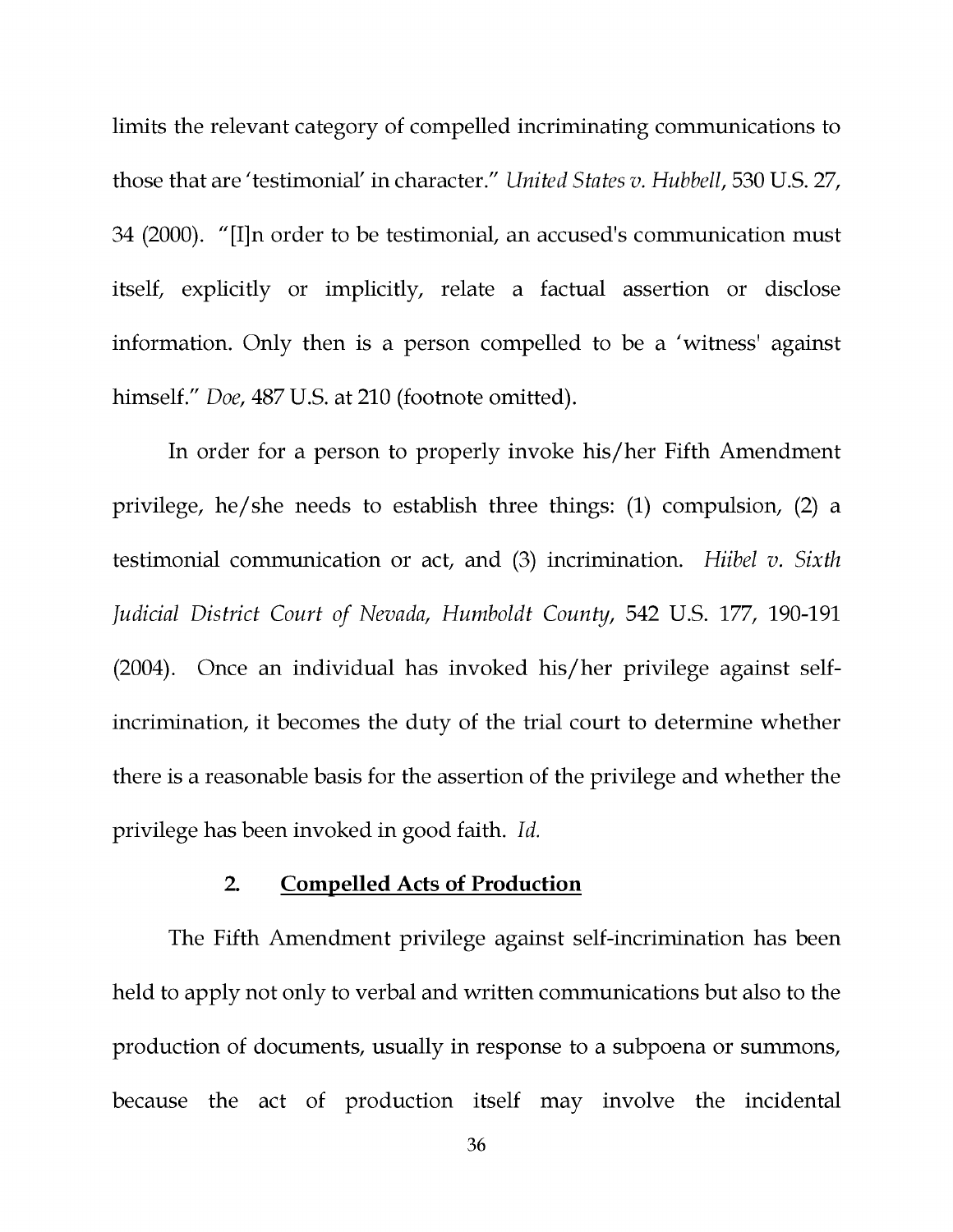communication of incriminatory information. This is known as the Act of Production Doctrine. See Fisher, 425 U.S. at 410. By contrast, it is firmly established that when a person is compelled to produce physical evidence that contains no testimonial value, the self-incrimination privilege does not apply. See Schmerber v. California, 384 U.S. 757, 763-764 (1966); Gilbert v. California, 388 U.S. 263-266-267 (1967); United States v. Wade, 388 US 218, 222 (1967); United States v. Dionisio, 410 U.S. 1, 6-7 (1973); Pennsylvania v. Muniz, 496 U.S. 582 (1990); see also Doe v. United States, 487 U.S. 201 (1988) (listing cases in which the Court has ruled that certain acts, though incriminating, lack a testimonial nature and are therefore not within the privilege). With Schmerber and its progeny, the High Court made clear that the following acts of production contain no information of testimonial or communicative value: handwriting exemplars, fingerprints, voice exemplars, dental impressions, urine samples, sobriety tests, gunshot residues, and hair samples.

### 3. The Forgone Conclusion Doctrine

#### a. United State Supreme Court Holdings

In Fisher v. United States, 425 U.S. 391 (1976), the United States Supreme Court: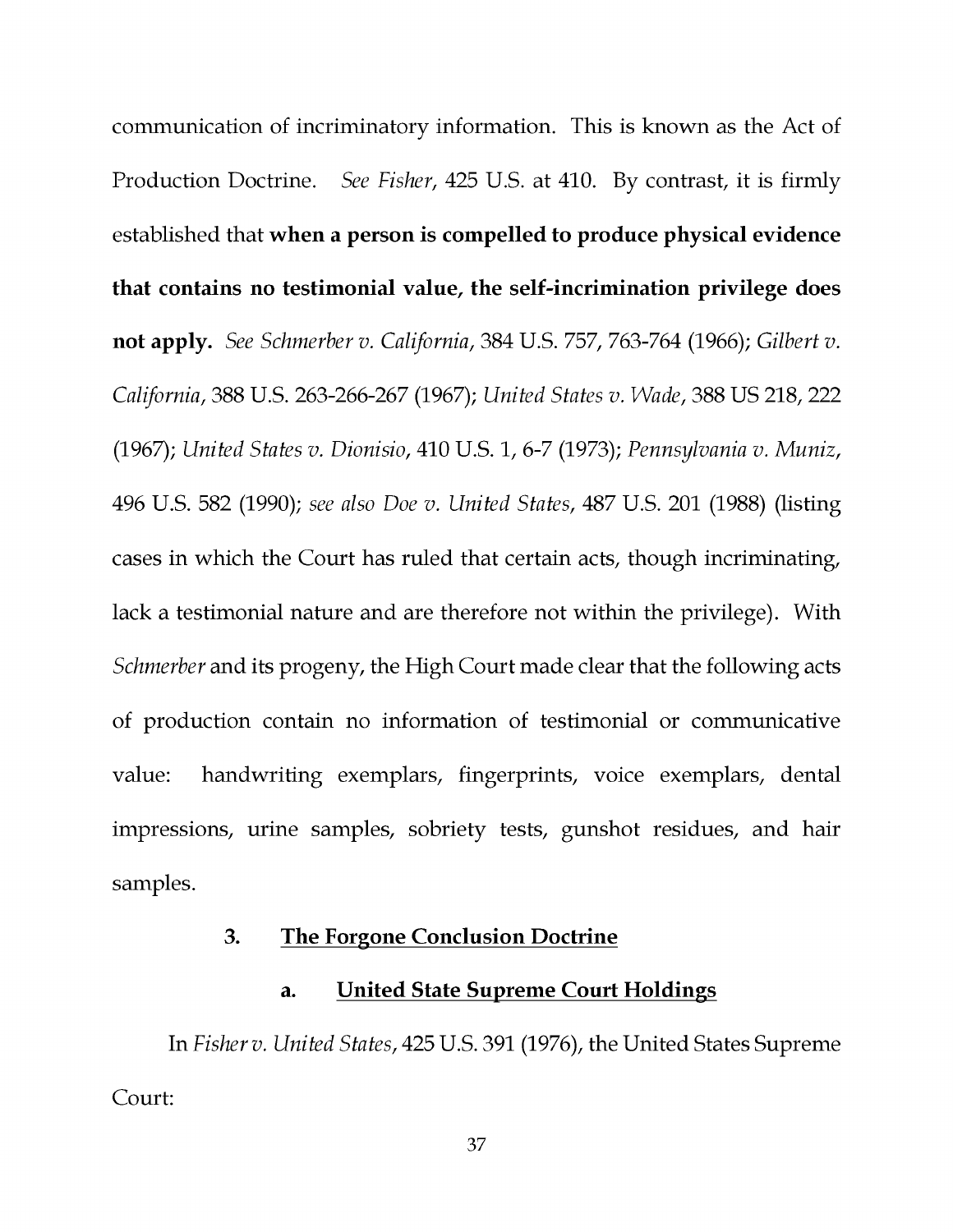concluded that the act of producing subpoenaed documents could have "communicative aspects of its own, wholly aside from the contents of the papers produced." Compliance with a subpoena "tacitly concedes the existence of the papers demanded and their possession or control by the [subpoenaed party]." It also indicates that party's "belief that the papers are those described in the subpoena," and in some instances this could constitute authentication of the papers. These three elements of production-acknowledgment of existence, acknowledgment of possession or control, and potential authentication by identification-are clearly compelled, but whether they are "testimonial" and incriminating,"... depend[s] upon the "facts and circumstances of particular cases or classes thereof."

Testimonial Character and the Forgone Conclusion Standard, 3 Crim. Proc. §

813(a) at 1 (4<sup>th</sup> ed.) (emphasis added) (footnotes omitted) (citation omitted).<sup>17</sup>

In Fisher, the Court provided the basic analytical structure for determining whether the elements of an act of production are testimonial in character under the Fifth Amendment. It concluded that there is no basis for holding "testimonial" the implicit admissions as to the existence and possession of a taxpayer's tax records provided through production of his accountant's workpapers, stating:

It is doubtful that implicitly admitting the existence and possession of the papers rises to the level of testimony within the protection of the Fifth Amendment. The papers belong to the

 $17$  The authors of this publication are Wayne R. LaFave, Jerold H. Israel, Nancy J. King, and Orin S. Kerr.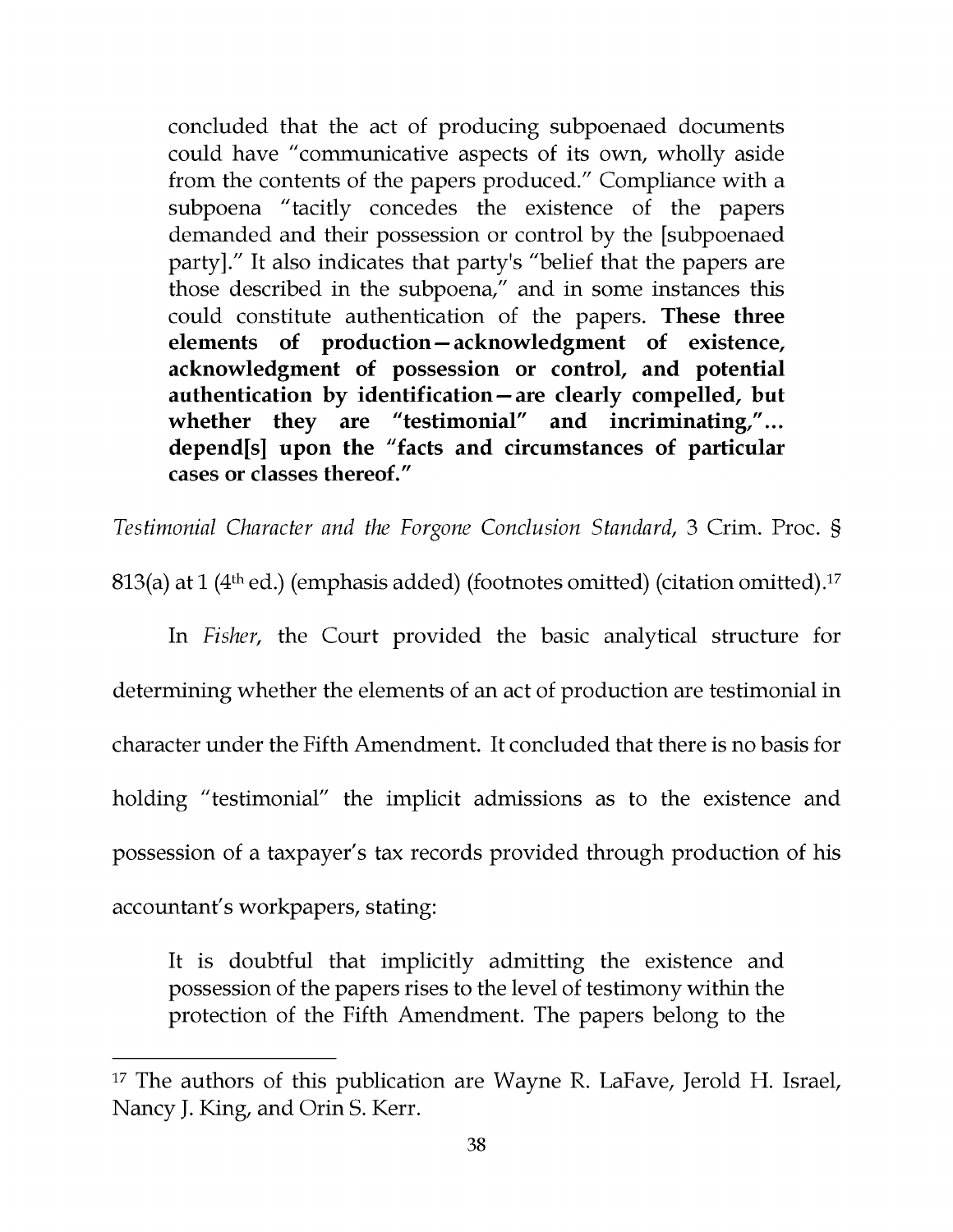accountant, were prepared by him, and are the kind usually prepared by an accountant working on the tax returns of his client. Surely the Government is in no way relying on the "truthtelling" of the taxpayer to prove the existence of or his access to the documents [i.e. the item sought by the government]. The existence and location of the papers are a foregone conclusion and the taxpayer adds little or nothing to the sum total of the Government's information by conceding that he in fact has the papers. Under these circumstances by enforcement of the summons "no constitutional rights are touched. The question is not of testimony but of surrender.

Fisher, 425 at 411 (emphasis added).

In that case, the Court was not dealing with a traditional form of testimony, but with something quite different: a physical act of producing something material that may or may not have incidental communicative aspects:

The Court cited by analogy its rulings holding the Fifth Amendment inapplicable to a court order requiring an accused to submit a handwriting sample. Incidental to the performance of that act, the Court noted, the accused necessarily "admits his ability to write and impliedly asserts that the exemplar is his writing." But the government obviously is not seeking this information-the "first would be a near truism and the latter self-evident" - and therefore "nothing he has said or done is deemed to be sufficiently testimonial for purposes of the privilege." Where the existence and possession of the documents to be produced are a "foregone conclusion," the act of production similarly "adds little or nothing to the sum total of the government's information" and therefore is no more testimonial than other compelled physical acts. The government in such a case obviously is not seeking the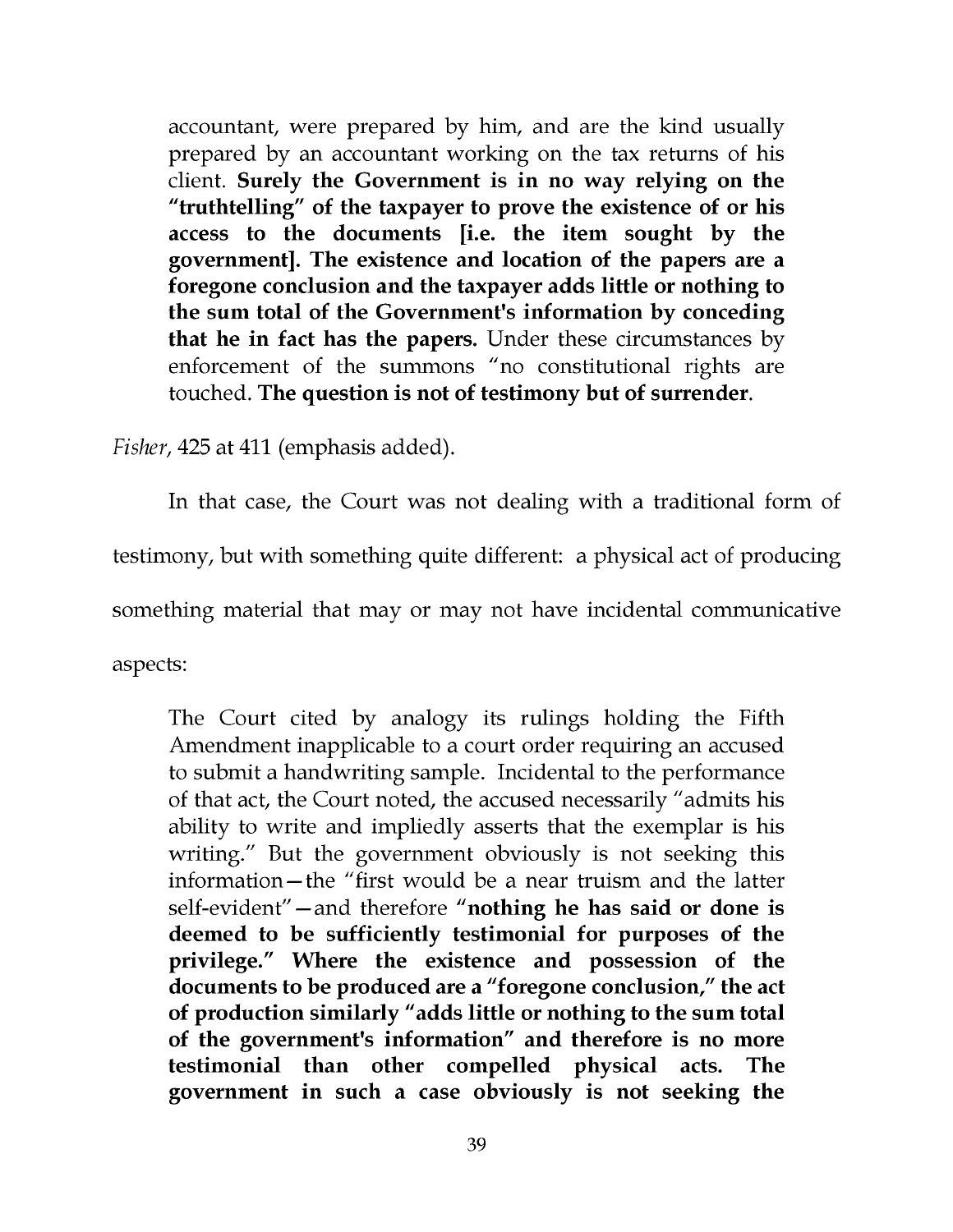assertions of the subpoenaed party as to the facts of existence and possession, and his incidental communication as to those facts, inherent in the physical act that the government had the authority to compel, therefore does not rise to the level of compelled "testimony."

Testimonial Character and the Forgone Conclusion Standard, 3 Crim. Proc. §

813(a) at 2 (emphasis added) (footnotes omitted).

In United States v. Doe, 465 U.S. 605 (1988) ("Doe I"), the federal Supreme Court made clear that the FCD applies to the element of authentication of the items sought as well as to their existence and possession. Specifically, it noted that the government was "not foreclosed from rebutting respondent's [Fifth Amendment] claim by producing evidence that possession, existence, and authentication were a 'forgone conclusion.'" Doe, 465 U.S. at 614 n. 13.

In Doe v. United States, 487 U.S. 201 (1988) ("Doe II"), the Supreme Court made clear the communicative aspect of a compelled act only rises to the level of "testimony" for Fifth Amendment purposes when the government's objective is to seek to have the actor, through the act of production, "relate a factual assertion or disclose information." Doe, 487 U.S. 209-210 (emphasis added). The Court flatly rejected the petitioner's argument that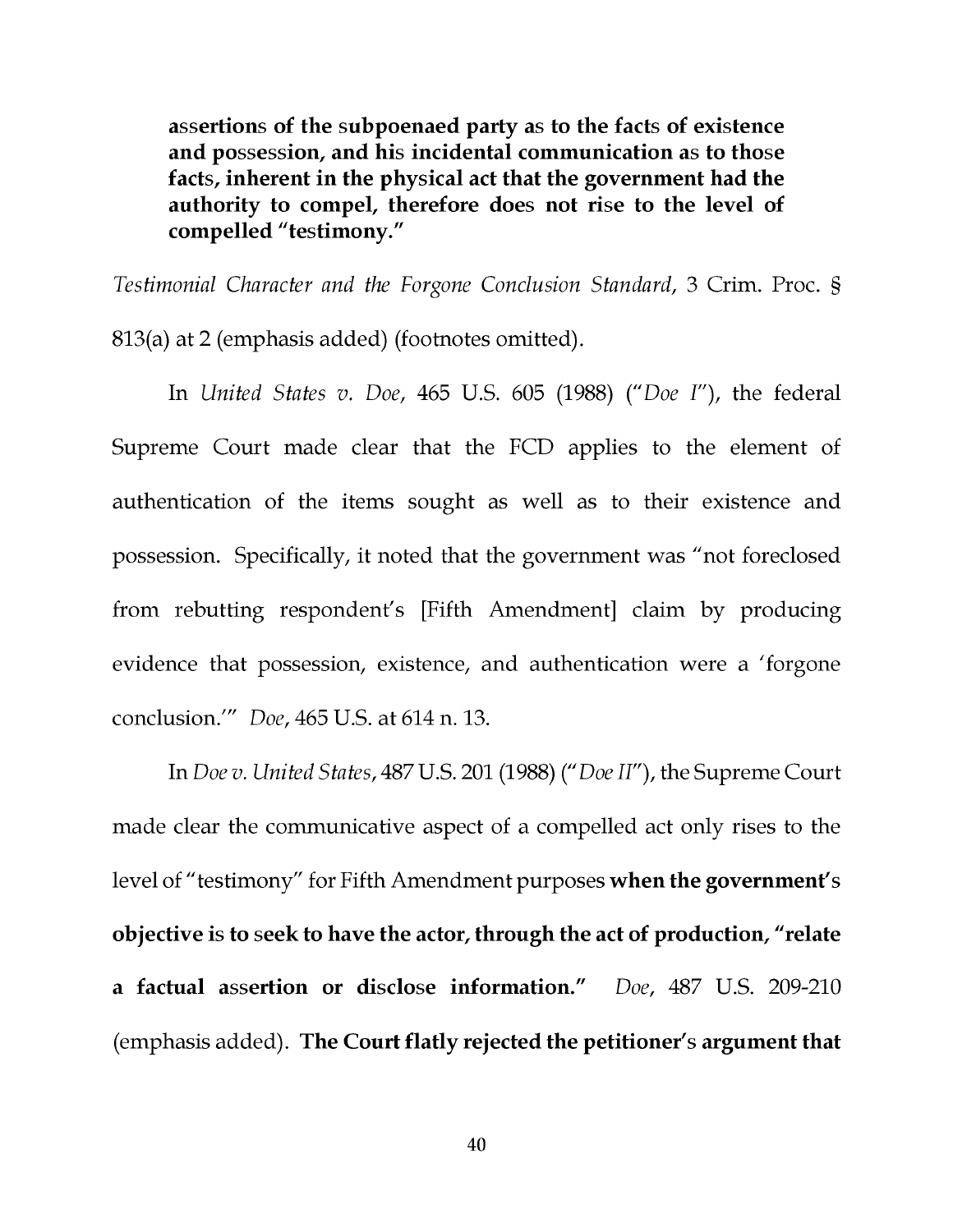### the Fifth Amendment prohibits the government from ever compelling an

accused to assist in his prosecution. Id. at 213.

More specifically, in Doe II the Court:

held that a court order requiring an individual to sign a form directing any foreign bank to release the records of any account he might have at that bank did not compel "testimony" for Fifth Amendment purposes. This was so since the government did not seek to use the signed form itself as a factual assertion of the individual (although it would use the documents that might be produced by the bank in response to the signed directive). Indeed, the form was carefully drafted so that the signing party noted that he was acting under court order and did not acknowledge the existence of any account in any particular bank. It did not indicate whether the requested documents existed, and offered no assistance to the government in later establishing the authenticity of any records produced by the bank. Thus, while the signed form did constitute a communication, it did not constitute "testimony." The government was not relying on the "truth-telling" of the directive, but simply requiring the petitioner to engage in the act of producing that directive...

Testimonial Character and the Forgone Conclusion Standard, 3 Crim. Proc. §

813(a) at 2 (emphasis added) (footnotes omitted). "To allow the privilege to be claimed simply because the required act incidentally provided information, even though the government did not seek that information, would be to make every compelled act a testimonial communication, contrary to the Schmerber rule." Id.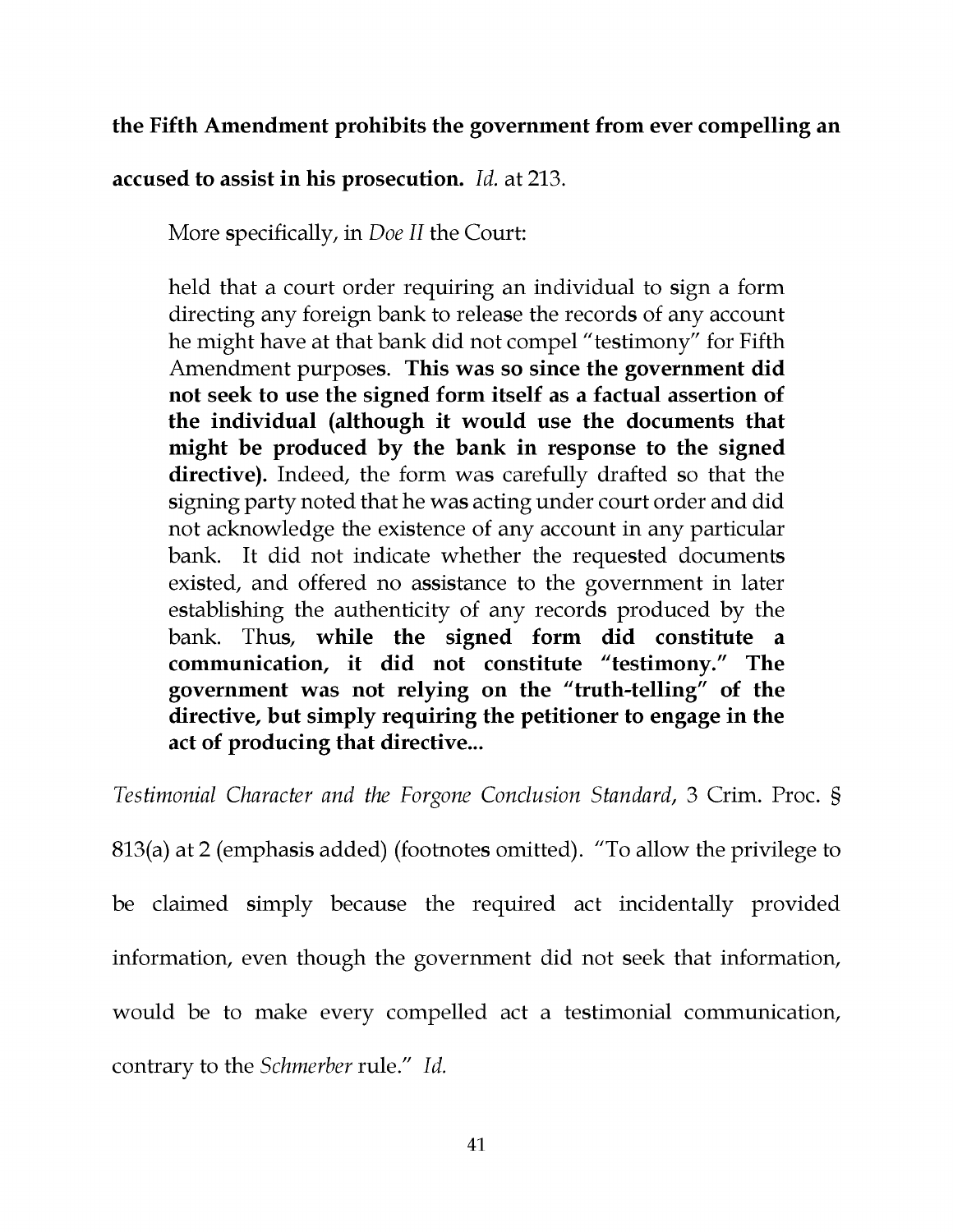In United States v. Hubbell, 530 U.S. 27 (2000), the Court revisited this issue in the context of a government demand for a large volume of unidentified documents containing numerous broad categories. In that instance, the government lacked reasonably particular knowledge about the existence, possession, and authenticity of the documents it sought. Although the government had immunized the defendant from evidence of the act of production itself (as opposed to the documents that it led to), the Court refused to apply the FCD to the specific facts of that case:

Whatever the scope of this "foregone conclusion" rationale, the facts of this case plainly fall outside of it. While in Fisher the Government already knew that the documents were in the attorneys' possession and could independently confirm their existence and authenticity through the accountants who created them, here the Government has not shown that it had any prior knowledge of either the existence or the whereabouts of the 13,120 pages of documents ultimately produced by respondent...

\* \* \*

Given our conclusion that respondent's act of production had a testimonial aspect, at least with respect to the existence and location of the documents sought by the Government's subpoena [of which the government had no independent knowledge], respondent could not be compelled to produce those documents without first receiving a grant of immunity under § 6003...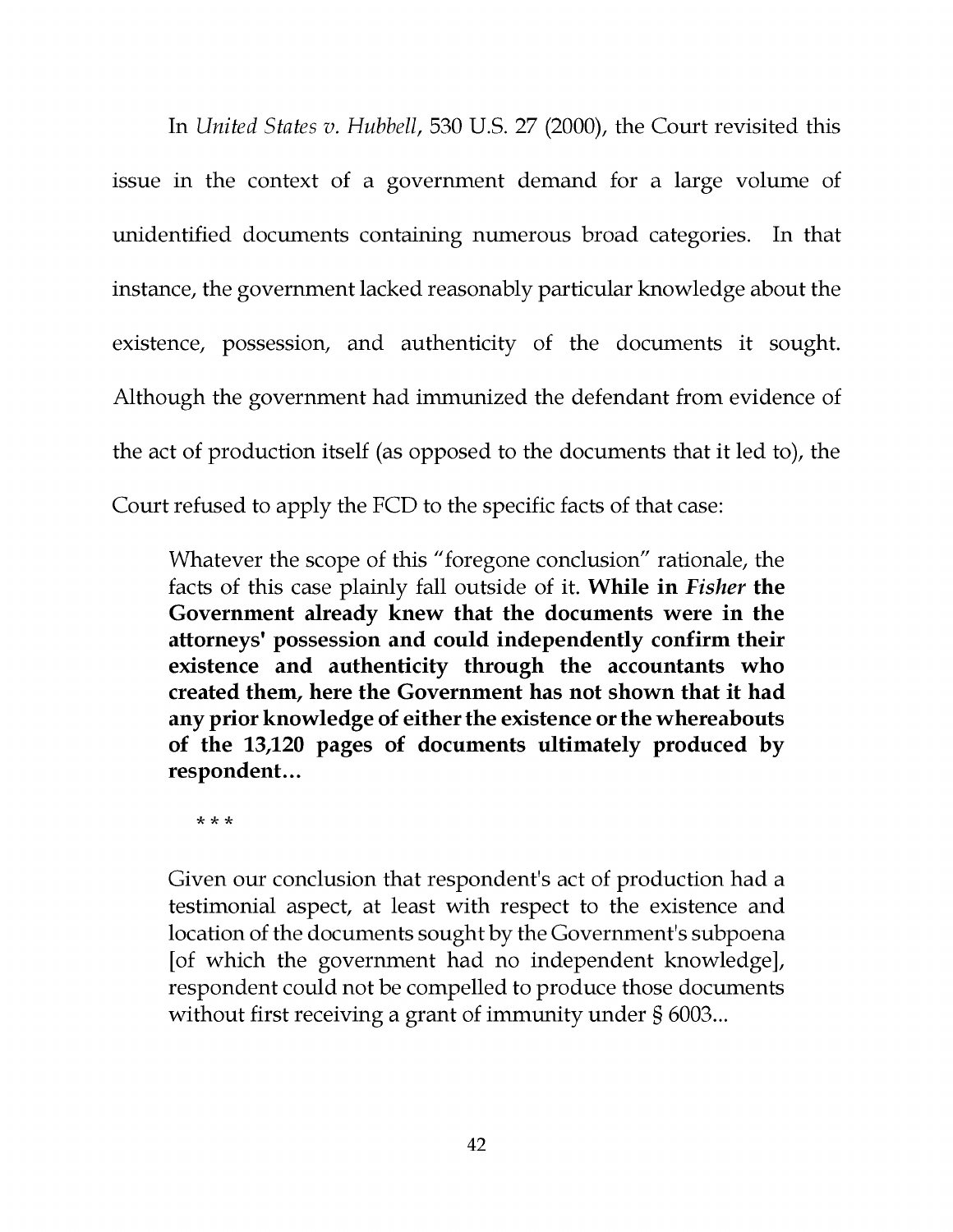Hubbell, 530 U.S. at 44-45 (emphasis added). With this decision, the Court made clear that the FCD applies when the government already knows about the existence, possession, and authenticity of the items sought, but does not so apply when the government lacks this knowledge. Only with such knowledge on the part of the state is the information communicated by the actor's compelled act deemed to lack testimonial significance under the Fifth Amendment.

## b. Application of the Doctrine by the Lower Federal Courts and State Appellate Courts in the Context of Encrypted Devices

Neither the United States Supreme Court nor this Court has addressed the application of the FCD to compelled production of decryption keys and passwords to computers.18 The courts that have addressed the Fifth Amendment implications of such compelled productions have largely applied the FCD. The vast majority of the courts have found it logical and sound to extend the FCD to cases such as the instant one and have held that compelled production of a digital password or compelled decryption of a

<sup>&</sup>lt;sup>18</sup> The Commonwealth has been unable to locate a published decision in which this Court addressed the FCD even outside the context of passwords to digital devices.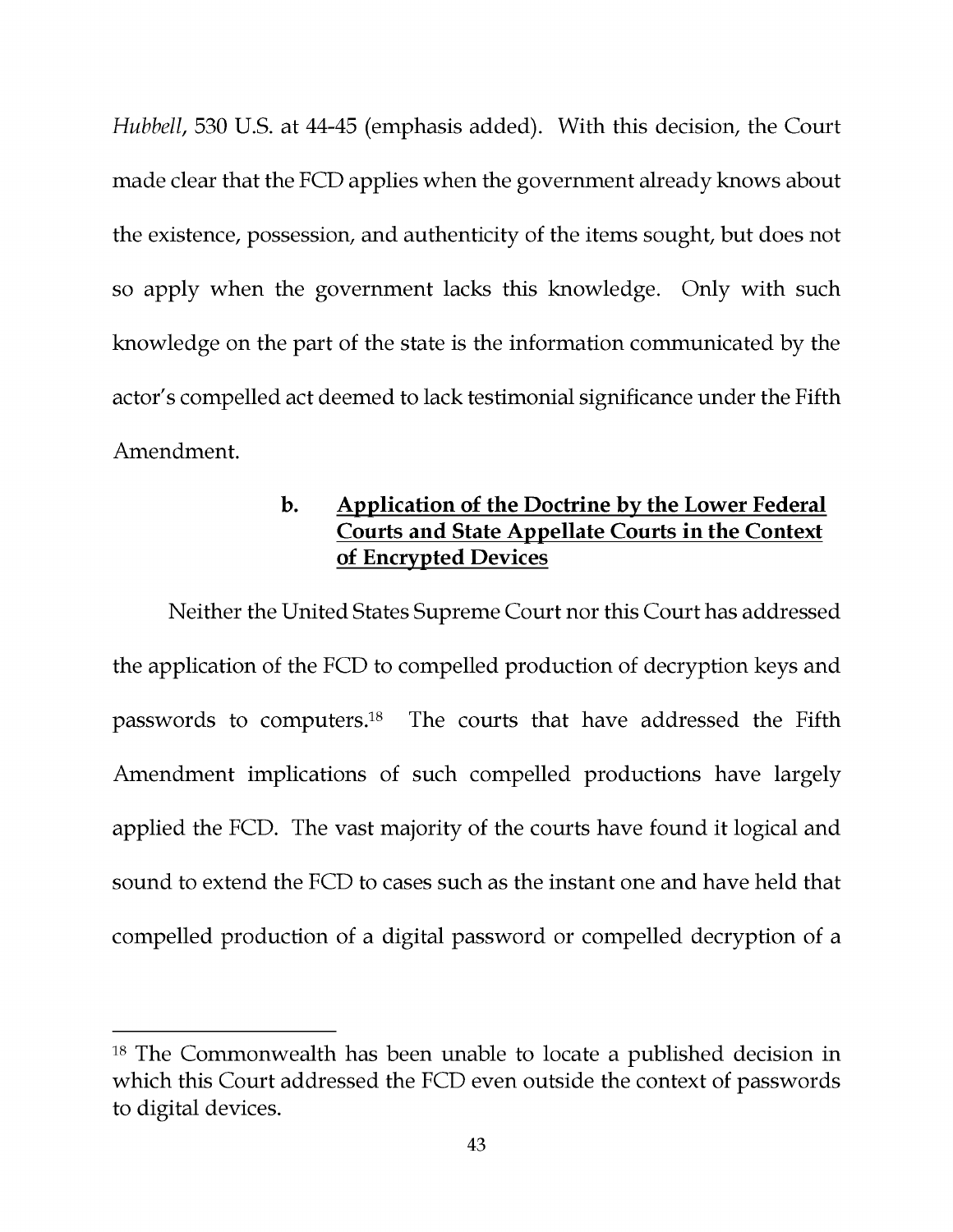digital device is non -testimonial and therefore does not violate the right against self-incrimination. See, e.g., United States v. Apple Macpro Computer, 851 F.3d 238, 247 (3rd Cir. 2017); United States v. Bright, 596 F.3d 683, 692 (9th Cir. 2010); United States v. Gavegnano, 305 Fed.Appx. 954 (4th Cir. 2009); State v. Stahl, 206 So. 3d 124, 131 (Fla. 2nd DCA 2016); Commonwealth v. Gelfgatt, 11 N.E.3d 605, 612 (Ma. 2014); Sec. & Exch. Comm' n v. Huang, 2015 WL 5611644, \*1 (E.D.Pa. Sept. 23, 2015); United States v. Fricosu, 841 F.Supp.2d 1232, 1235 (D. Col. 2012); In re Grand Jury Subpoena to Boucher, 2009 WL 424718, \*2-3 (D.Vt. Feb. 19, 2009); Commonwealth v. Baust, 89 Va. Cir. 267 (Va. Cir. Ct. 2014); see also United States v. Ponds, 454 F.3d 313, 324 (D.C. Cir. 2006) (in a documents case, stating that the threshold question for the Court under the FCD is whether the government has "establish[ed] its [pre-subpoena] knowledge of the existence, possession, and authenticity of the subpoenaed documents with 'reasonable particularity' " such that "the communication inherent in the act of production can be considered a foregone conclusion").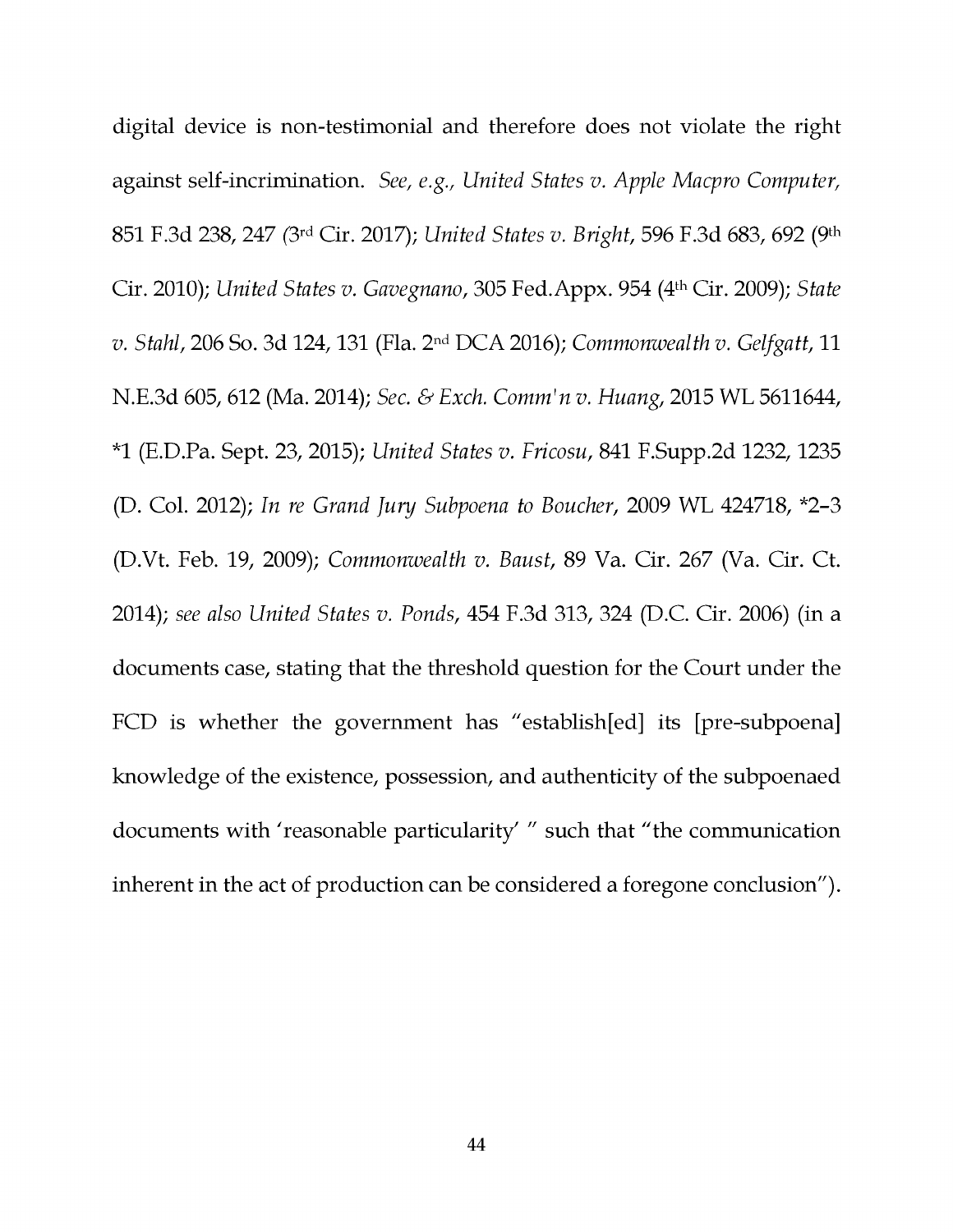Several courts have held to the contrary. See, e.g., In re Grand Jury Subpoena Duces Tecum, 670 F.3d 1335 (11<sup>th</sup> Cir. 2012); United States v. Kirschner, 823 F.Supp.2d 665, 669 (E.D. Mich. 2010).19

In the words of the Third Circuit Court of Appeals, the FCD:

acts as an exception to the otherwise applicable act-ofproduction doctrine. Under this rule, the Fifth Amendment does not protect an act of production when any potentially testimonial component of the act of production - such as the existence, custody, and authenticity of the evidence - is a "forgone conclusion" that "adds little or nothing to the sum total of the Government's information." For the rule to apply, the Government must be able to describe with reasonable particularity" the documents or evidence it seeks to compel.

Apple Macpro Computer, 851 F.3d at 247 (citations omitted) (citing Fisher v.

United States, 425 U.S. 391, 411 (1976) and U.S. v. Hubbell, 530 U.S. 27, 30

 $(2000)$ ).

In the words of the Supreme Judicial Court of Massachusetts:

The "foregone conclusion" exception to the Fifth Amendment privilege against self-incrimination provides that an act of production does not involve testimonial communication where the facts conveyed already are known to the government, such that the individual "adds little or nothing to the sum total of the Government's information." For the

<sup>19</sup>Although Davis relies greatly in his brief on the analysis of the Indiana intermediate appellate court decision in Seo v. State, 109 N.E.3d 418 (Ind. Ct. App. 2018), that decision has been vacated and transferred to the Indiana Supreme Court for review. See Seo v. State, -- N.E. 3d - (Ind. Dec. 6, 2018).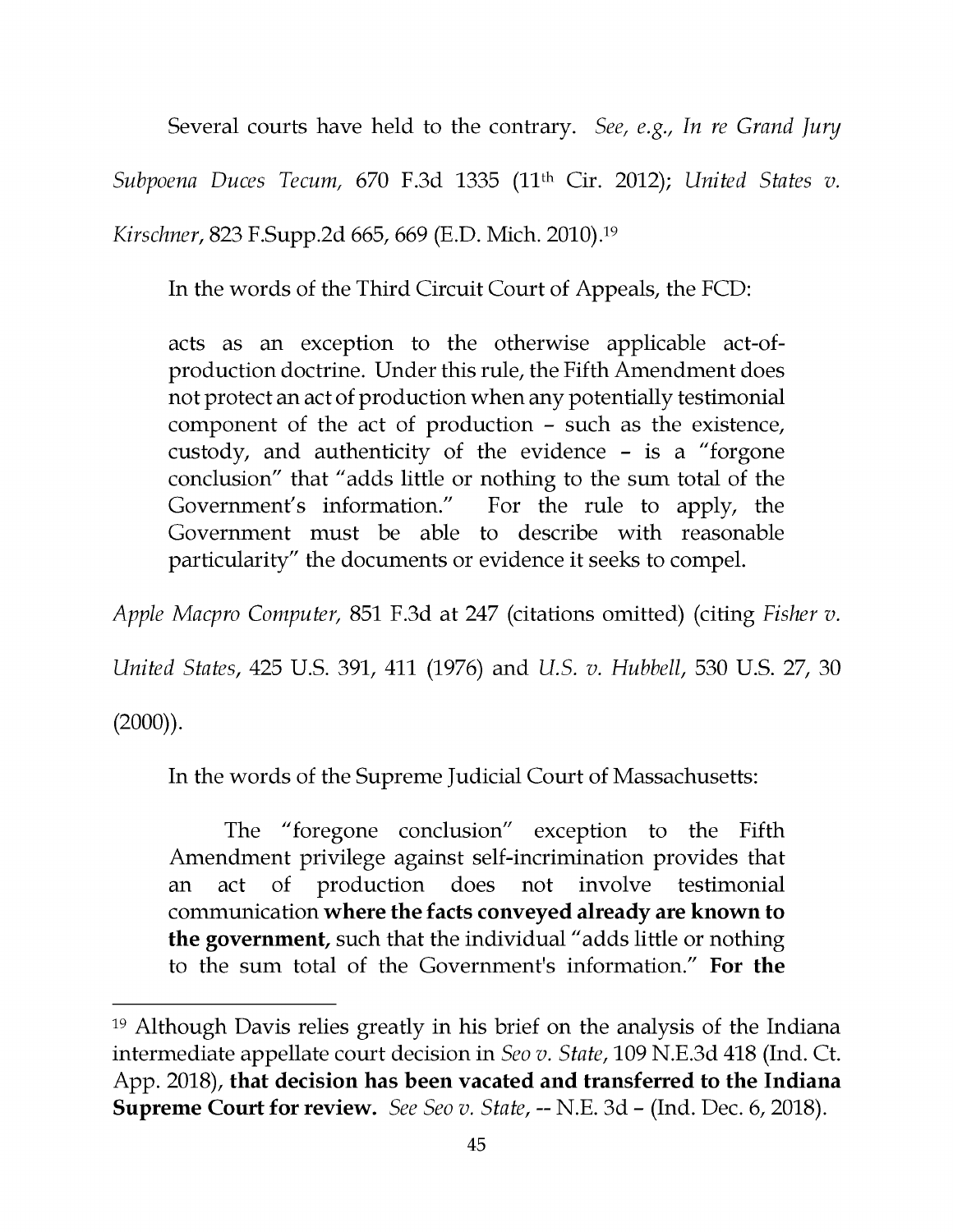exception to apply, the government must establish its knowledge of (1) the existence of the evidence demanded; (2) the possession or control of that evidence by the defendant; and (3) the authenticity of the evidence. In those instances when the government produces evidence to satisfy the "foregone conclusion" exception, "no constitutional rights are touched. The question is not of testimony but of surrender." In essence, under the "foregone conclusion" exception to the Fifth Amendment privilege, the act of production does not compel a defendant to be a witness against himself.

Gelfgatt, 11 N.E.3d at 614-615 (citations omitted) (citing Fisher v. United States,

425 U.S. 391, 411 (1976) and U.S. v. Hubbell, 530 U.S. 27, 30 (2000)) (emphasis

added).

In the words of Florida's intermediate appellate court:

However, even the testimonial communication implicit in the act of production does not rise "to the level of testimony within the protection of the Fifth Amendment" where the State has established, through independent means, the existence, possession, and authenticity of the documents. That is, by implicitly admitting the existence of the evidence requested and that it is in the accused's possession, the accused "adds little or nothing to the sum total of the Government's information"; the information provided is a foregone conclusion. "In essence, under the 'foregone conclusion' exception to the Fifth Amendment privilege, the act of production does not compel a defendant to be a witness against himself."

In order for the foregone conclusion doctrine to apply, the State must show with reasonable particularity that, at the time it sought the act of production, it already knew the evidence sought existed, the evidence was in the possession of the accused, and the evidence was authentic. Although the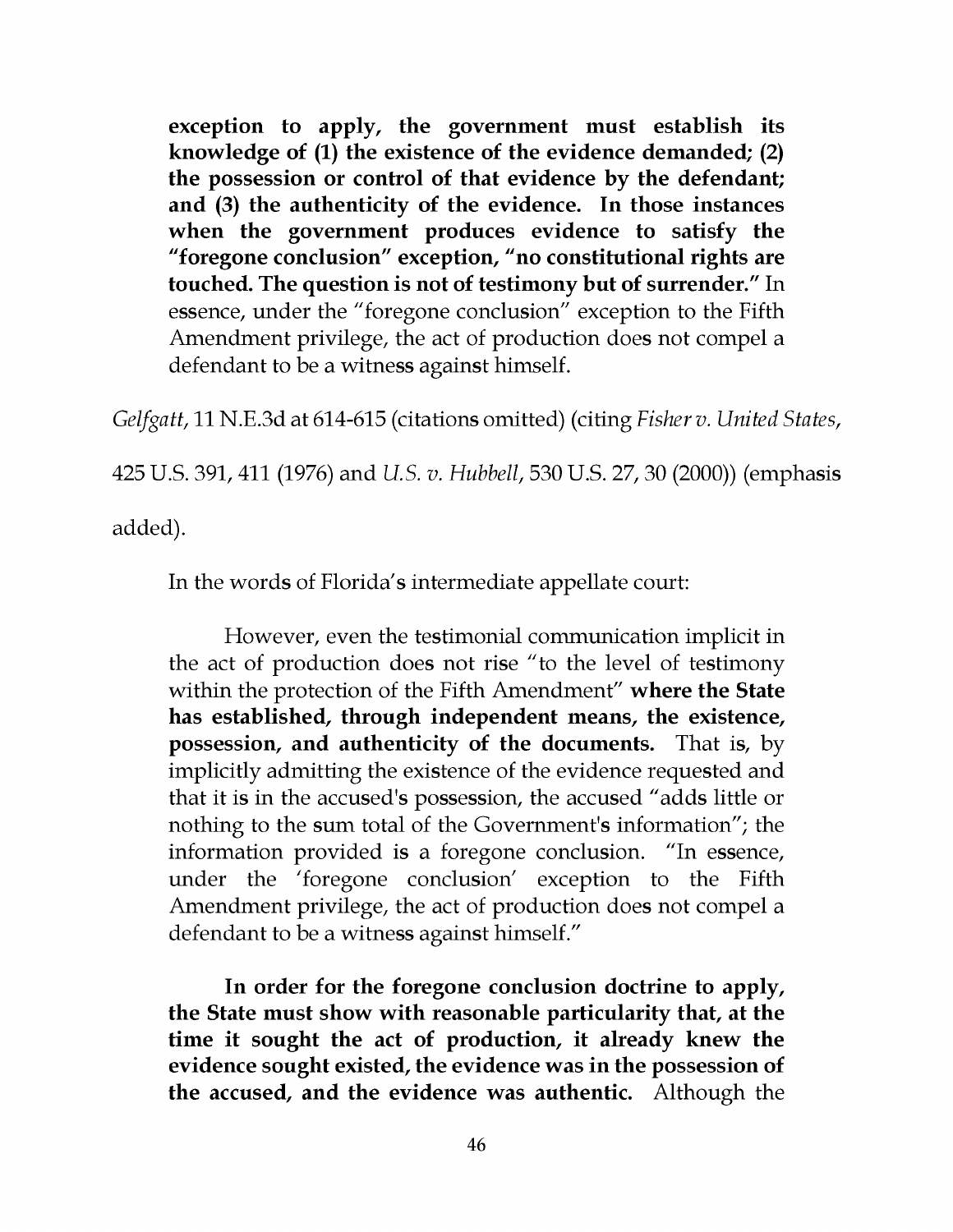State need not have "perfect knowledge" of the requested evidence, it "must know, and not merely infer," that the evidence exists, is under the control of defendant, and is authentic. Where the foregone conclusion exception applies, "[t]he question is not of testimony but of surrender."

Stahl, 206 So.3d at 135-136 (citations omitted) (emphasis added).

## C. This Court Should Affirm the Determinations of the Superior Court and the Trial Court Finding No Violation of the Right Against Self -Incrimination.

In this litigation, the Commonwealth seeks only the password to unlock Davis' lawfully -seized computer which a judge has found probably contains child pornography. The order compelling its production - which simply effectuates the execution of the search warrant already authorized - does not require Davis to communicate any information about the computer or the computer's contents or about his connection to them. By Davis' own admission, the password is simply a set of 64 characters. In and of itself, it communicates nothing of significance. It is akin to the signed bank authorization form in the Doe II case which the United States Supreme Court found to be non-testimonial and separate and distinct from any incriminating information that the authorization form might lead the government to. See Doe, 487 U.S. 201 (while the signed form did constitute a communication, it did not constitute "testimony;" government was not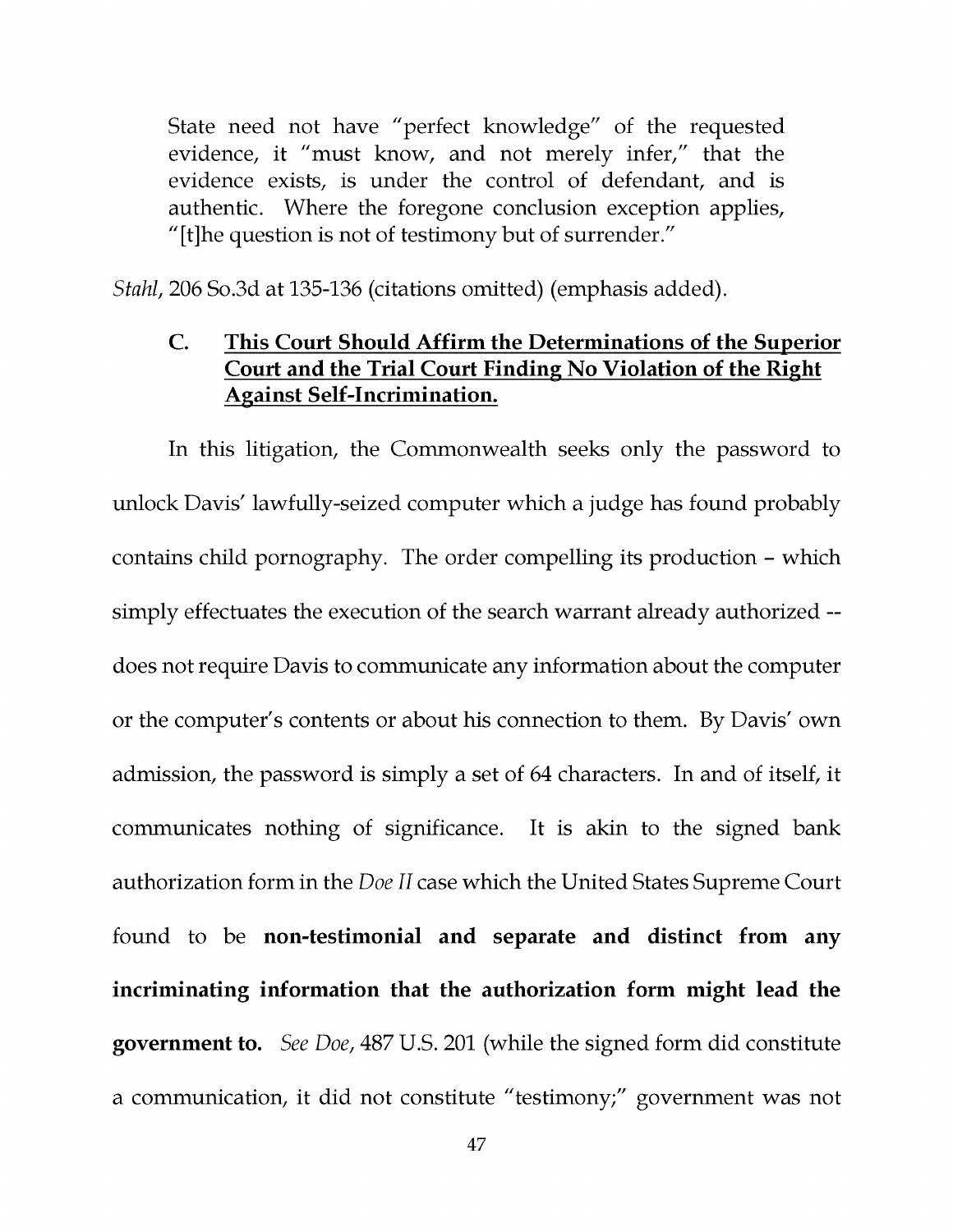relying on the "truth -telling" of the item produced, but simply requiring the petitioner to engage in the act of producing that item).

The Commonwealth does not seek from the compelled production any evidence that links Davis to the computer in question; it already has that evidence from other sources, namely: (1) Davis' numerous voluntary statements linking himself to the computer and to child pornography on the computer; and (2) the information gleaned by OAG agents from the investigation into the online peer-to-peer electronic file-sharing network known as "eMule." To the extent that Davis' compliance with the order would communicate a nexus between himself and the computer, that information is already known by the government; it is a foregone conclusion that renders Davis' communication non-testimonia1.20

<sup>&</sup>lt;sup>20</sup> The courts have used slightly different language to describe this principle. Some courts interpret the fact that the government has independent knowledge of the information that would be conveyed by compliance with the order for production to render the accused simply not a witness against himself. See Stahl, 206 So.3d at 135-136. Other courts interpret the same fact to mean that any communicative aspect of the compelled act of production is non -testimonial in nature. See Gelfgatt, 11 N.E.3d at 614-615 (closely tracking the analysis in Fisher and its progeny). The Third Circuit has simply stated that "the Fifth Amendment does not protect an act of production when any potentially testimonial component of the act of production - such as the existence, custody, and authenticity of the evidence - is a 'forgone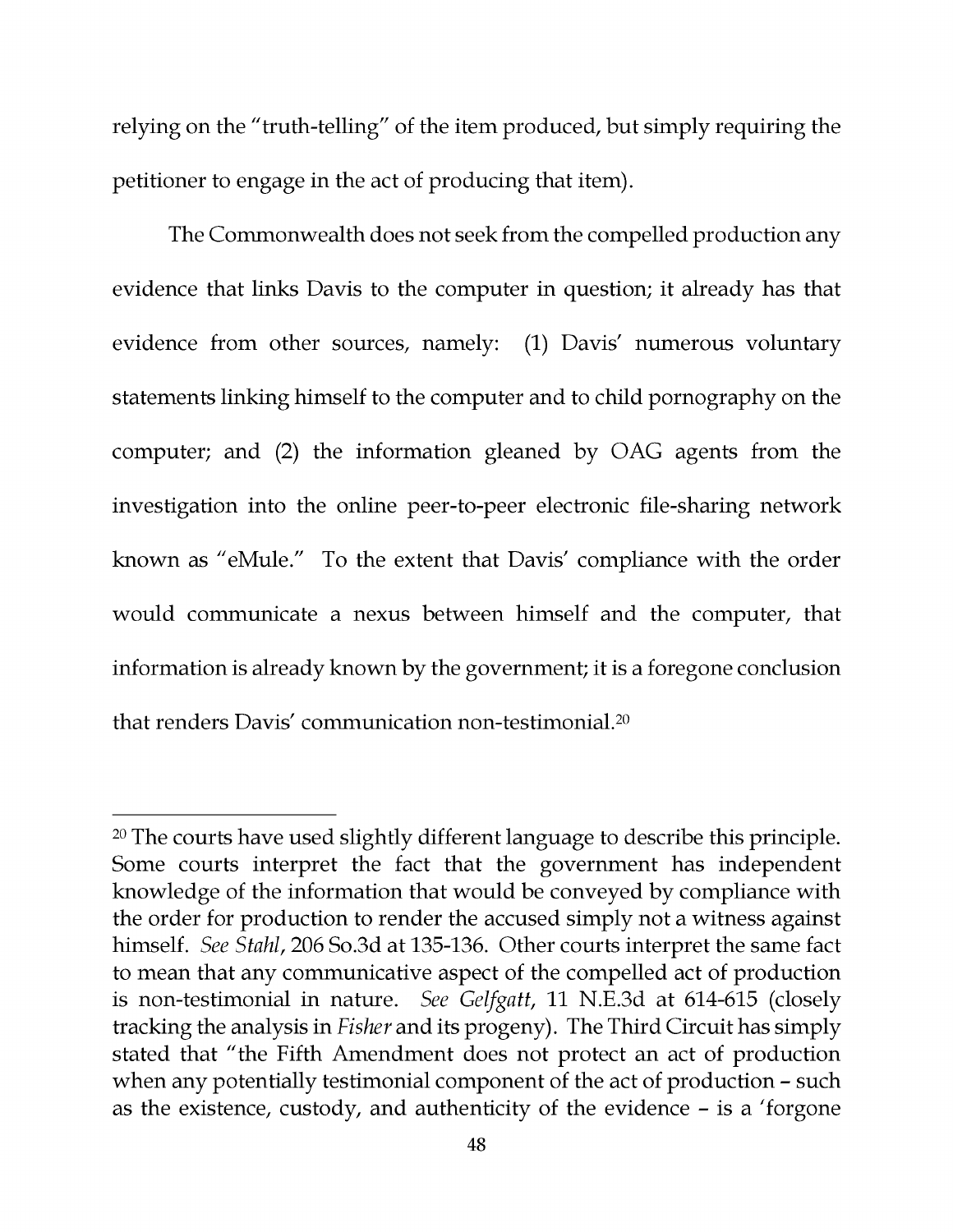It is true that the order under review involves compulsion and requires Davis to perform a physical act that might be incriminating insofar as the password may turn out to be a link in a chain of evidence that could be used against him in a future prosecution if additional child pornography is found on the computer. However, as noted supra, this is simply not enough to constitute a proper invocation by Davis of his rights under the Fifth Amendment and Article I, Section 9. In addition to establishing compulsion and incrimination, Davis must establish that the compelled act is "testimonial" in nature as that term has been defined by the United States Supreme Court. This he cannot do.

Boiled down to its essence, Davis' argument is that the right against self-incrimination forbids the government from taking a thought or memory from an individual's mind and using it against him in a criminal prosecution. Respectfully, this is an oversimplification of the issue. Among other things, it ignores: (1) the fact that the privilege applies when the compelled act (in this case surrendering the password) - not the contents of

conclusion' that 'adds little or nothing to the sum total of the Government's information.' See Apple Macpro Computer, 851 F.3d at 247.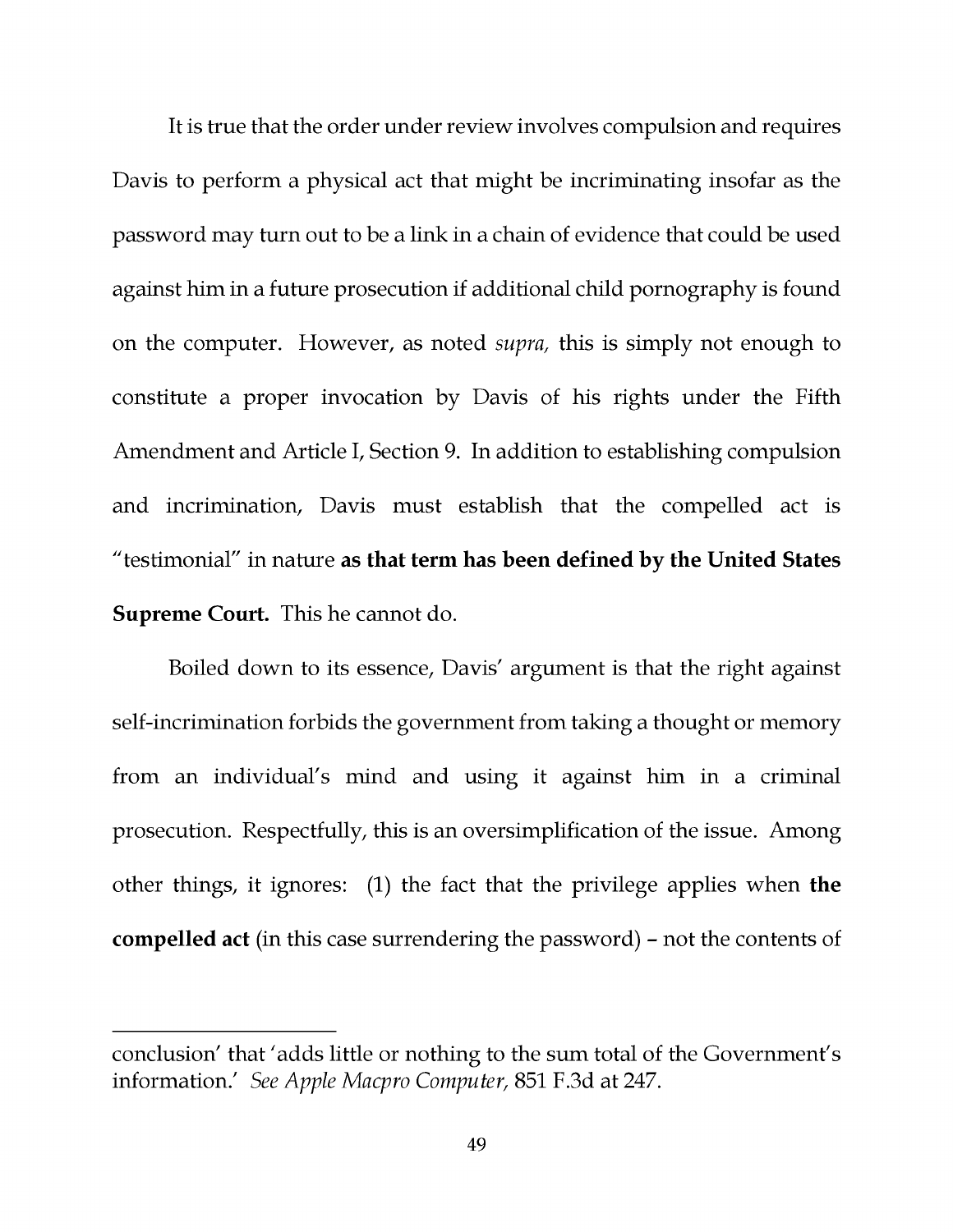the individual's mind - has testimonial significance to the government, see Fisher, 425 U.S. at 411; (2) the precedent holding that when the communicative element of a compelled act of production adds little to nothing to the sum total of the government's information, that act is no more testimonial than compelled physical acts such as the provision of fingerprints and handwriting examplars, see Id.; (3) the precedent making clear that the government can, in certain instances, require an individual to assist it in his/her prosecution, see Doe, 487 U.S. at 209-210; and (4) the distinction between the government seeking surrender of an item (in this case the password) and the government seeking information of testimonial significance, see Id.

Because the Commonwealth has established on the record that it already is aware that the password exists, that Davis possesses and controls that password, and that the password is authentic, the trial court's order requiring Davis to provide OAG agents with the password constituted a proper application of the Fifth Amendment and Article I, Section 9. Davis should not be permitted to utilize the Fifth Amendment and Article I, Section 9 to insulate himself from a lawful and legitimate law enforcement search that serves the public's vital interest in effective law enforcement. See, e.g.,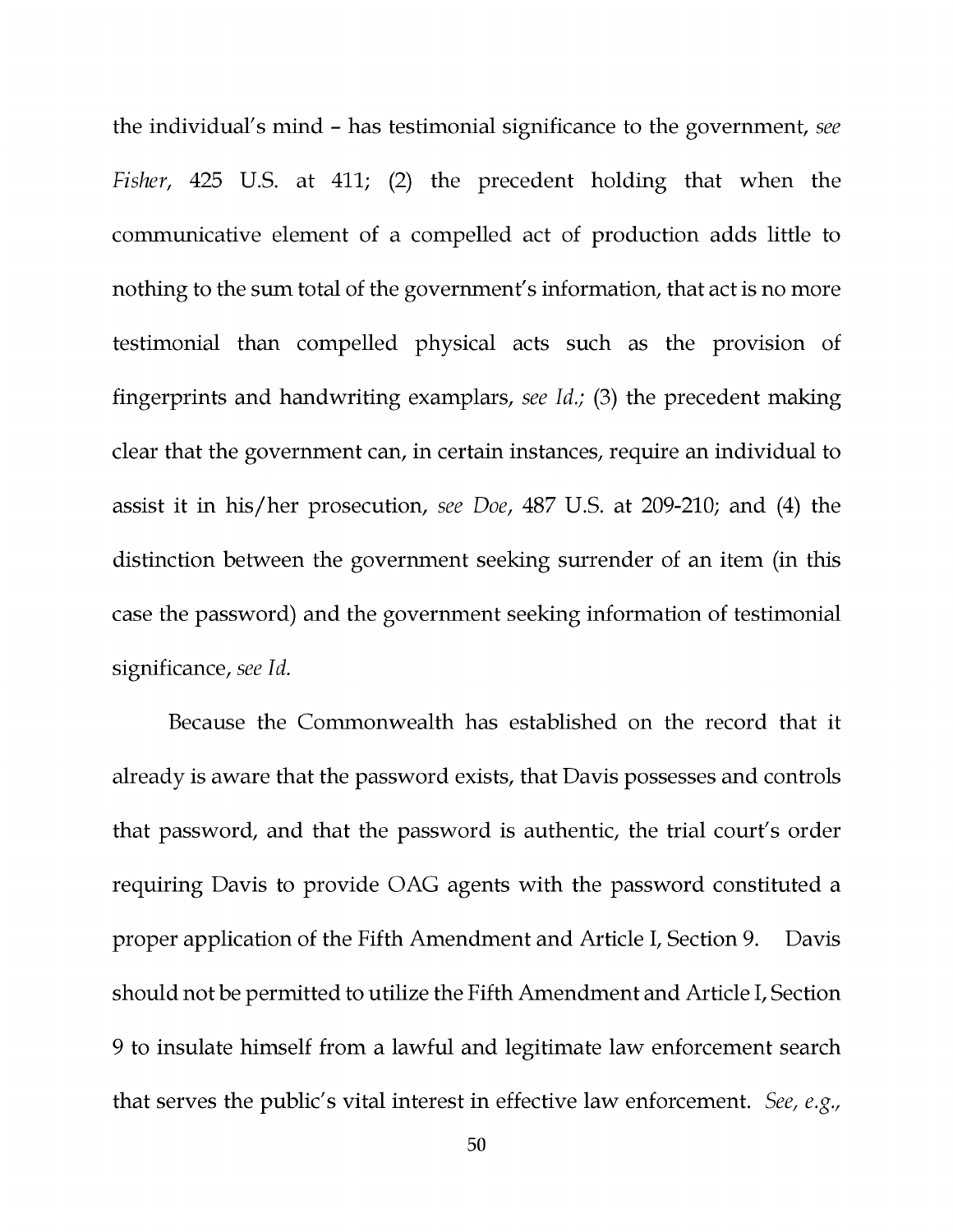Roviaro v. United States, 353 U.S. 53, 59 (1957) (public interest in effective law enforcement); Commonwealth v. Payne, 656 A.2d 77, 80-81 (Pa. 1994) (same).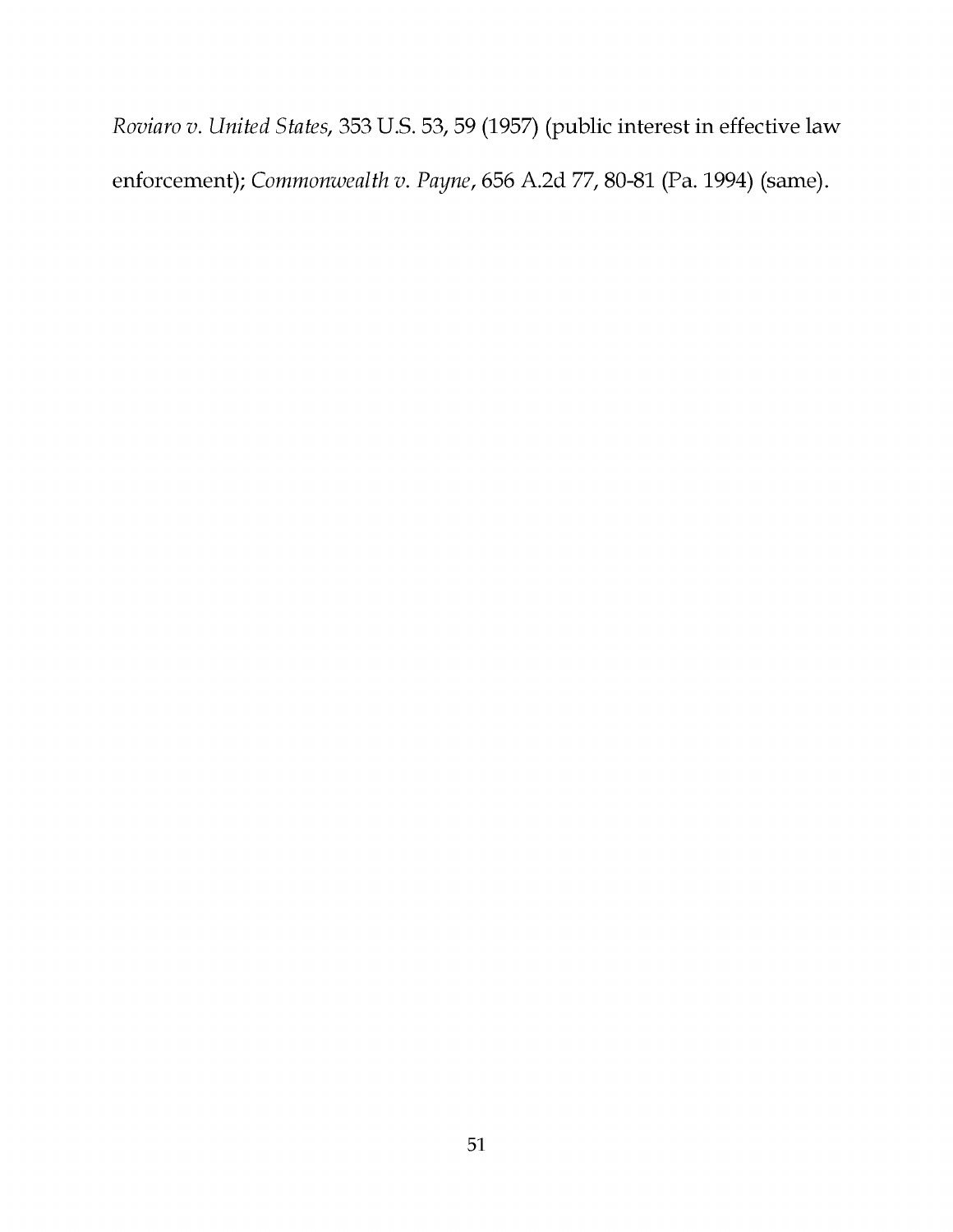#### **CONCLUSION**

For the foregoing reasons, the Commonwealth of Pennsylvania respectfully requests that this Honorable Court: (1) hold that Davis has waived his claim that Article I, Section 9 of the Pennsylvania Constitution provides broader protection from self-incrimination than the Fifth Amendment to the United States Constitution; (2) acknowledge that the Order in question requires production of the password either by spoken word or by production of a writing which may or may not have been voluntarily prepared prior to the Order's entry; (3) hold that if Davis, prior to the Order in question, voluntarily prepared a writing that documents the password, Davis cannot as a matter of law invoke his right against selfincrimination; and (4) hold that the Forgone Conclusion Doctrine applies to render Davis' compelled act of producing the password to his encrypted, lawfully -seized computer non -testimonial and therefore not violative of the Fifth Amendment to the United States Constitution and Article I, Section 9 of the Pennsylvania Constitution.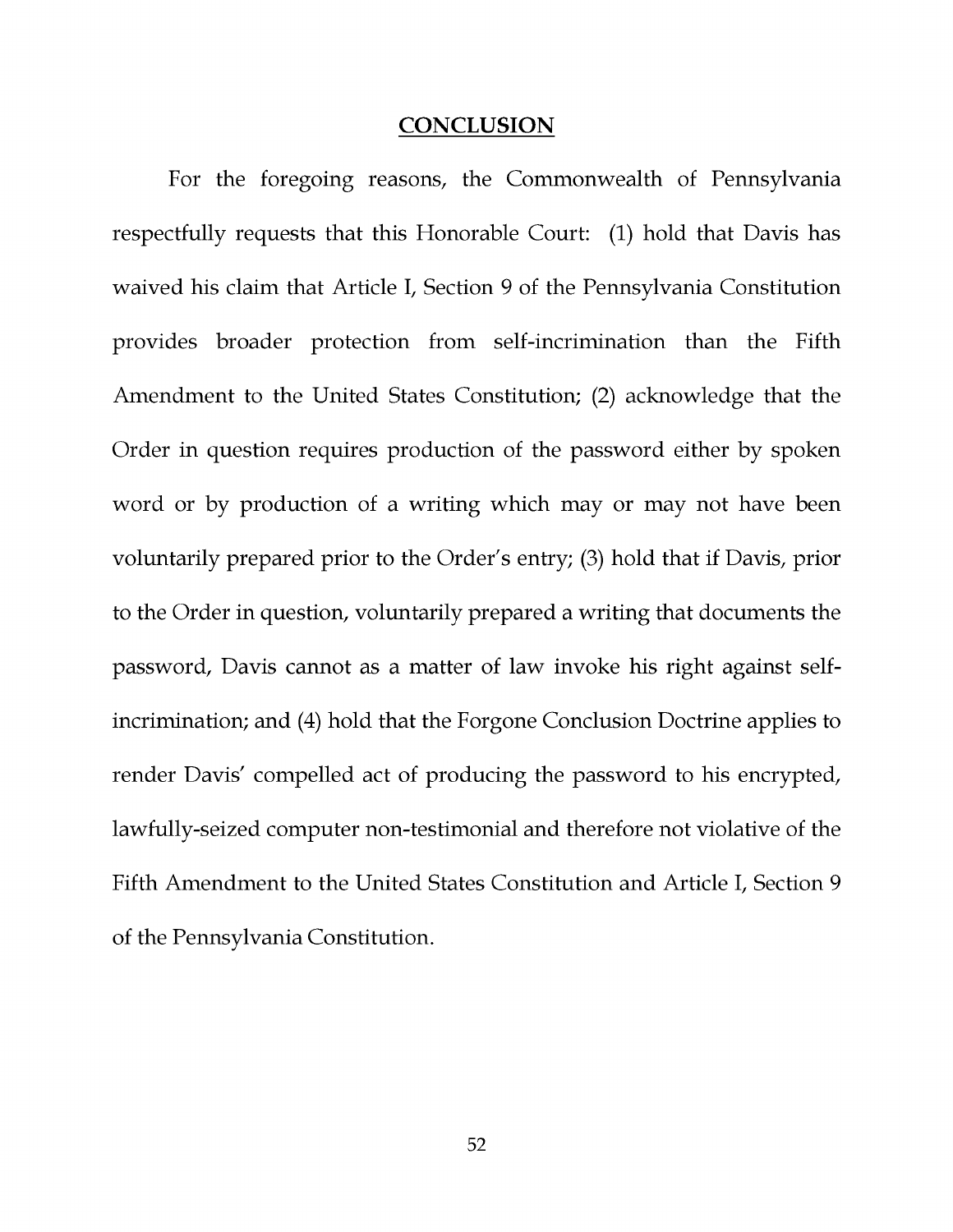Respectfully submitted,

JOSH SHAPIRO Attorney General

BY: /s/WILLIAM R. STOYCOS WILLIAM R. STOYCOS Senior Deputy Attorney General Appeals and Legal Services Section Attorney ID No. 68468

PA Office of Attorney General Criminal Law Division Appeals and Legal Services Section 16th Floor, Strawberry Square Harrisburg, PA 17120 (717) 787-6348 (Fax) (717) 783-5431

Date: February 7, 2019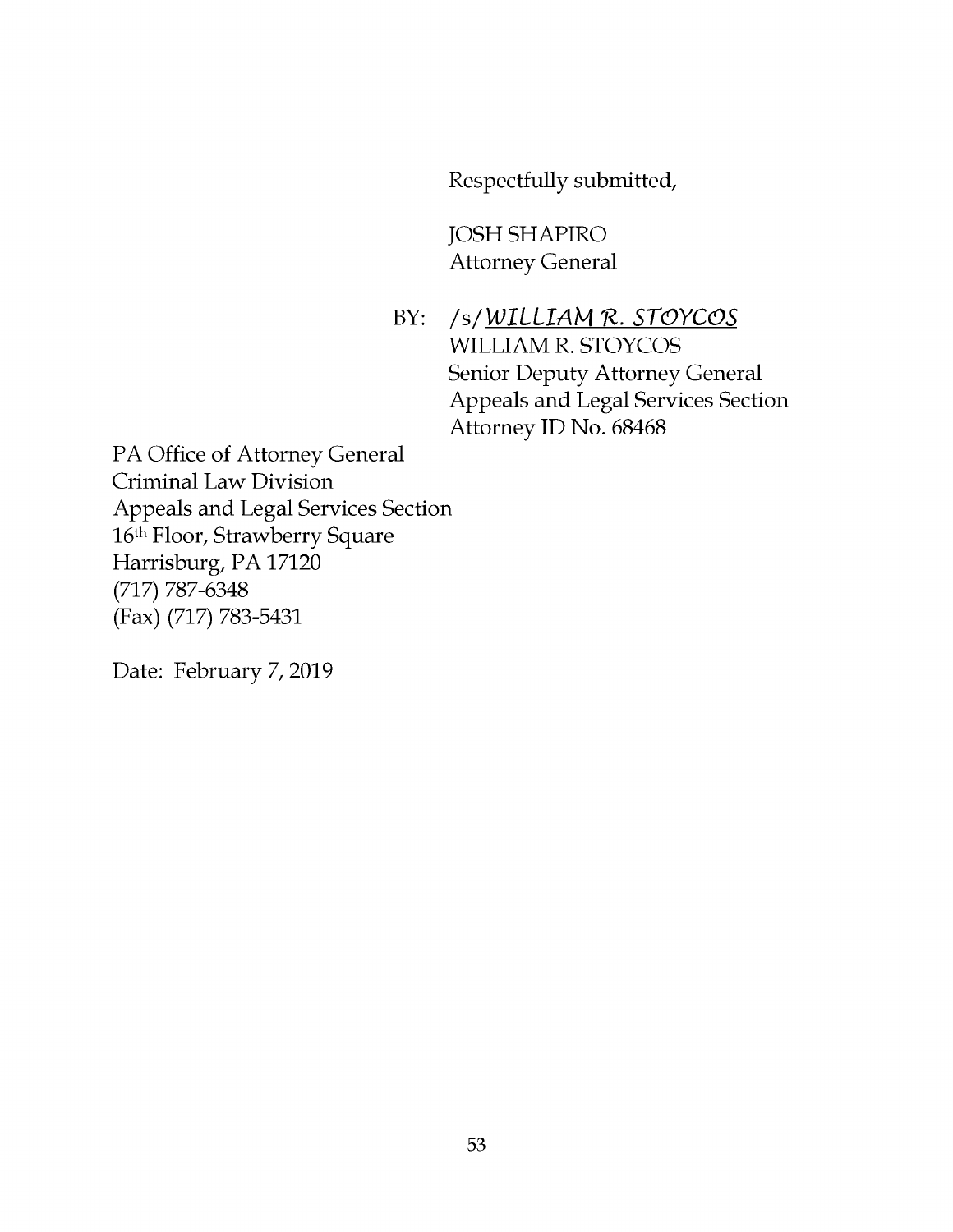#### CERTIFICATE OF SERVICE

## I hereby certify that I am this day serving one copy of the foregoing COMMONWEALTH OF PENNSYLVANIA'S BRIEF FOR APPELLEE

upon the persons and in the manner indicated below:

Peter David Goldberger, Esquire 50 Rittenhouse Place Ardmore PA 19003-2276

Robert E. Welsh, Jr., Esquire Welsh & Recker P.C. 2000 Market Street, Suite 2903 Philadelphia PA 19103-3229

Andrew Chapman Christy, Esq. ACLU of Pennsylvania P.O. Box 60173 Philadelphia PA 19102 (215) 592-1513

> /s/ WILLIAM R. STOYCOS WILLIAM R. STOYCOS Senior Deputy Attorney General Attorney I.D. No. 68468 (Counsel for Appellee)

Office of Attorney General Criminal Law Division Appeals and Legal Services Section 16th Floor, Strawberry Square Harrisburg, PA 17120 (717) 787-6348 (Fax) (717) 783-5431 Dated: February 7, 2019